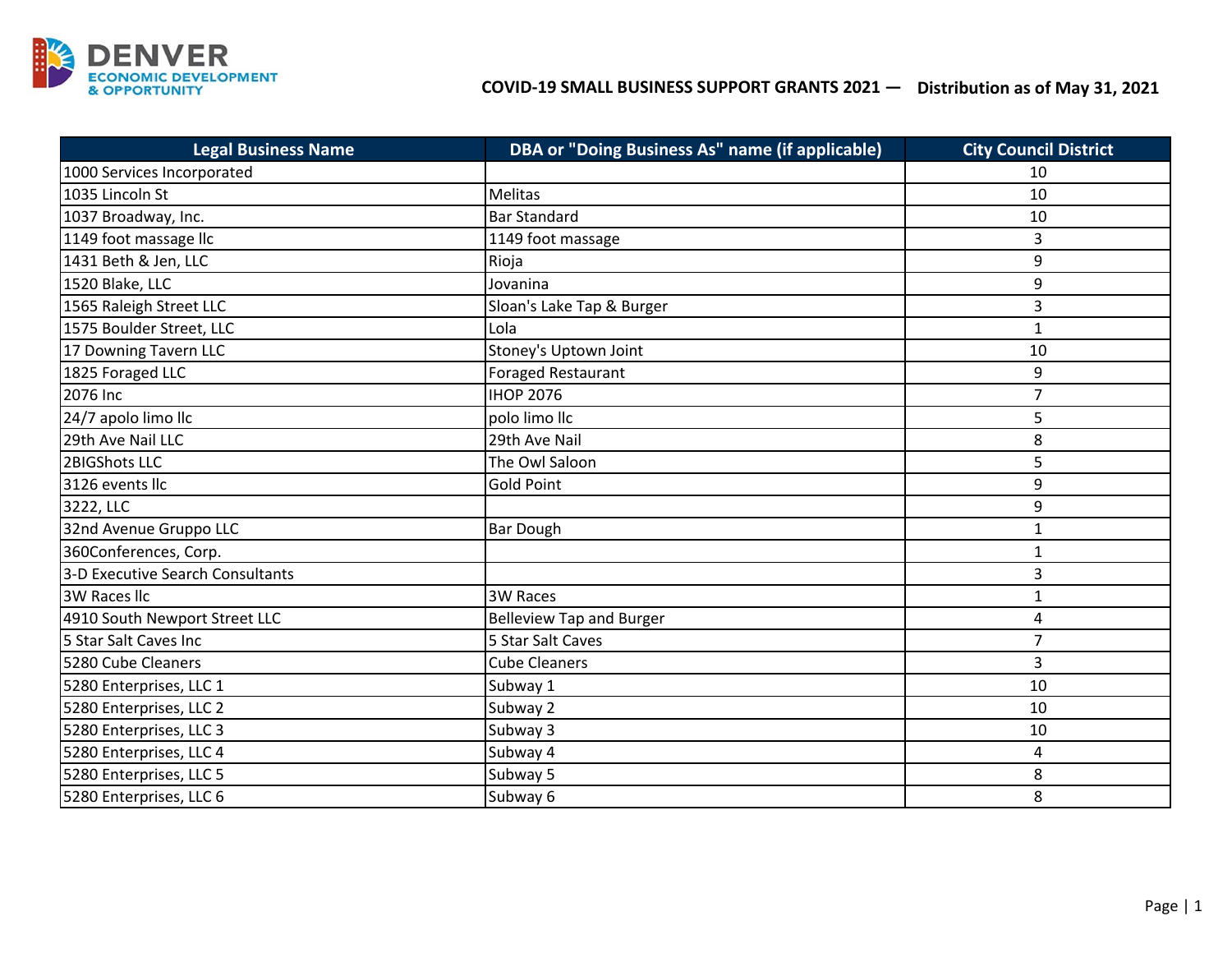

| <b>Legal Business Name</b>             | DBA or "Doing Business As" name (if applicable) | <b>City Council District</b> |
|----------------------------------------|-------------------------------------------------|------------------------------|
| 7 Leguas Mexican Grille LLC            |                                                 |                              |
| 830Gamila and Dong Kim, LLc            |                                                 | 3                            |
| 833 Santa Fe LLC                       | <b>SKYLIGHT</b>                                 | 3                            |
| A Fuller Life LLC                      |                                                 | 6                            |
| A Massage II, inc                      |                                                 | 11                           |
| A Massage inc                          |                                                 | 11                           |
| A Moment's Peace Massage Spa Inc       | <b>Elixir Mind Body Massage</b>                 | 9                            |
| A New Life LLC                         | Fork and Spoon                                  | 10                           |
| A&N Ventures, LLC                      | Haagen-Dazs - Cherry Creek Mall                 | 10                           |
| AB Tailoring Alterations and Reweaving |                                                 | 10                           |
| Ace Eat Serve Inc.                     | Ace Eat Serve                                   | 10                           |
| ACOD, LLC                              |                                                 | 8                            |
| <b>Actually Aesthetics</b>             |                                                 | $\mathbf{1}$                 |
| Acupuncture Lifeology Inc.             |                                                 | 6                            |
| Ad Focus, Inc.                         |                                                 | 9                            |
| Adam Wicklund                          |                                                 | 10                           |
| Adams Mystery Playhouse                | <b>Marne Interactive Productions</b>            | $\mathbf{1}$                 |
| Adelitas Cocina Y Cantina Company      | Adelitas Cocina Y Cantina                       | $\overline{7}$               |
| Adorned By Deona, LLC                  | Deona Hurd                                      | $\overline{7}$               |
| Adrift Denver, LLC                     | Adrift                                          | $\overline{7}$               |
| <b>Advanced Aesthetic Dentistry</b>    |                                                 | 10                           |
| Aesthetic Investments, Inc.            | Church Hill Capital                             | 5                            |
| Affordable Housing Consultants, Inc    |                                                 | 9                            |
| <b>Afrocentric Braiding LLC</b>        |                                                 | 5                            |
| <b>AFS Engineering</b>                 |                                                 | 9                            |
| AH Grill & Bakery, LLC                 | Phoenician Kabob                                | 8                            |
| Ai Fish Corporation                    | iFish+Ramen                                     | 9                            |
| Ajinoya INC                            | Ajinoya Ramen                                   | 6                            |
| Alameda Subway Inc                     | Subway                                          | 5                            |
| Alaska Enterprises LLC                 | The 49th                                        | $\overline{2}$               |
| <b>All-Inclusive Sedans LLC</b>        |                                                 | 11                           |
| Allman Family Gym, LLC                 | Lodestone Strength                              | 8                            |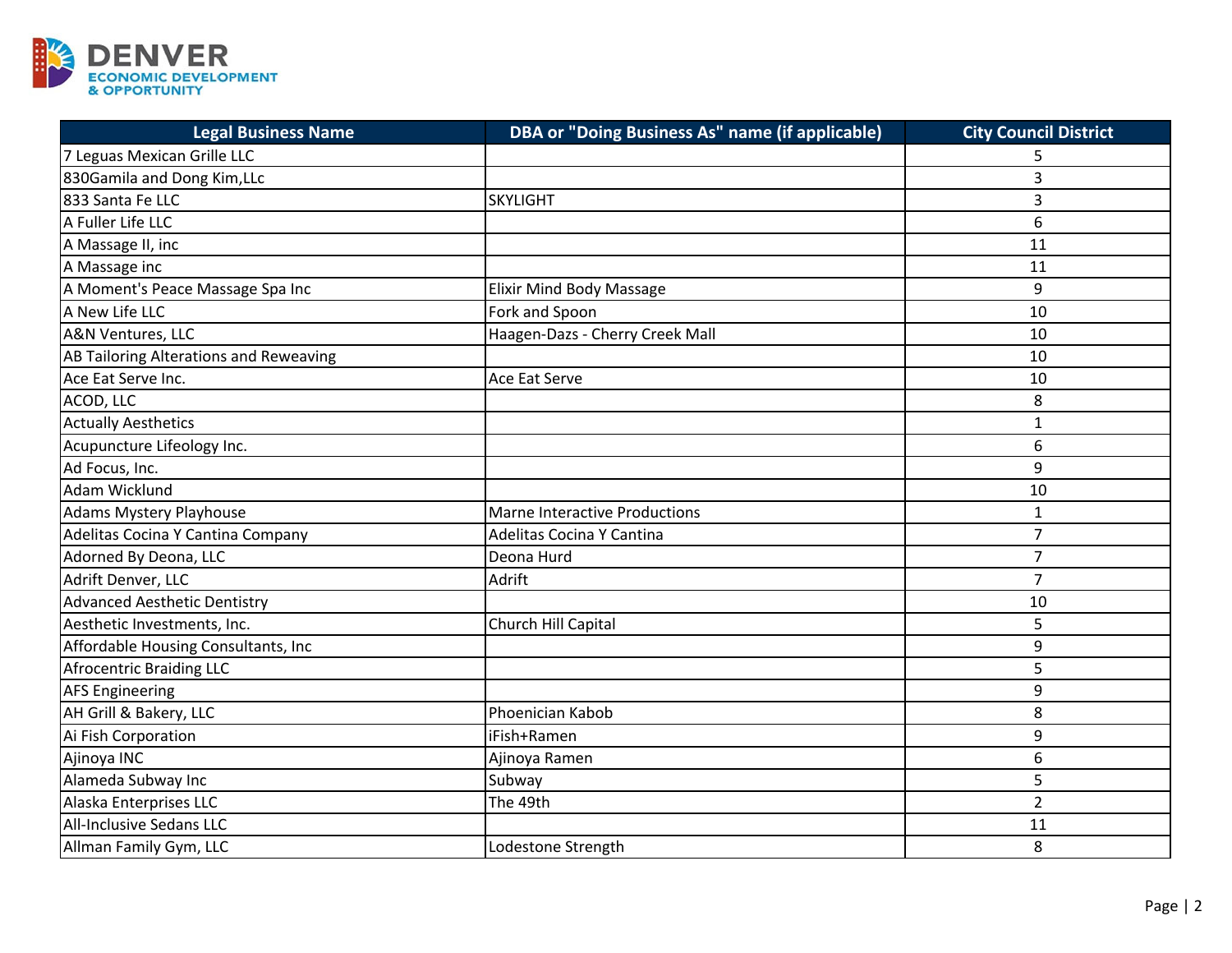

| <b>Legal Business Name</b>        | DBA or "Doing Business As" name (if applicable) | <b>City Council District</b> |
|-----------------------------------|-------------------------------------------------|------------------------------|
| Allure skincare & Lash            |                                                 | 10                           |
| Alpha Events Group                |                                                 | 10                           |
| Alpha Mint Corporation of America | Tokyo Premium Bakery                            | $\overline{7}$               |
| Alpine Dog Brewing Company LLC    | Alpine Dog Brewing Co                           | 10                           |
| Alux Hair Studio                  |                                                 | 9                            |
| Alvidrez Investments Inc          | <b>Alvidrez Real Estate</b>                     | $\overline{7}$               |
| Amalgamated Entertainment         | Lincoln's Roadhouse                             | $\overline{7}$               |
| Amanah International Corp         | <b>Winchell's Donut House</b>                   | $\overline{4}$               |
| Amazing LS Cherry Creek LLC       | Amazing Lash Studio Cherry Creek                | 10                           |
| <b>Amazing Tasty Eats LLC</b>     |                                                 | 8                            |
| Amelia's Place LLC                | Inga's Alpine Tavern                            | 5                            |
| American Bonded LLC               | <b>American Bonded</b>                          | 9                            |
| Amethyst Coffee Company LLC       | Amethyst Coffee                                 | 10                           |
| Ametrine Salon LLC                | <b>Ametrine Collective</b>                      | 7                            |
| Amore Juices & Smoothies          | juices and smoothies                            | 3                            |
| <b>AMORE PIZZA LLC</b>            | <b>AMORE PIZZA</b>                              | 3                            |
| Amy Bible                         | <b>BALLOONATICS</b>                             | 3                            |
| Ancel Inc                         | Avi Limo                                        | 5                            |
| Andrianakos Management Inc        | Charlie Browns Bar & Grill                      | 10                           |
| Anecdote LLC                      | Anecdote                                        | 10                           |
| Angela Chang INC                  | <b>Nail Story</b>                               | 9                            |
| Apparel Arts Group                |                                                 | 8                            |
| aQieve health, llc                |                                                 | 6                            |
| <b>ARMAS FATBOYS TRUCKING</b>     |                                                 | $\overline{2}$               |
| Art Hookah LLC                    | Art Hookah lounge And Vape                      | 6                            |
| Art In Action LLC                 | Art In Action                                   | $\overline{7}$               |
| Art of the Spirits LLC            |                                                 | 3                            |
| <b>ASA Foods Inc</b>              |                                                 | $\overline{7}$               |
| Asap towing & service LLC.        |                                                 | 9                            |
| <b>Ascend Brewing Co</b>          | <b>Bruz Beers</b>                               | 10                           |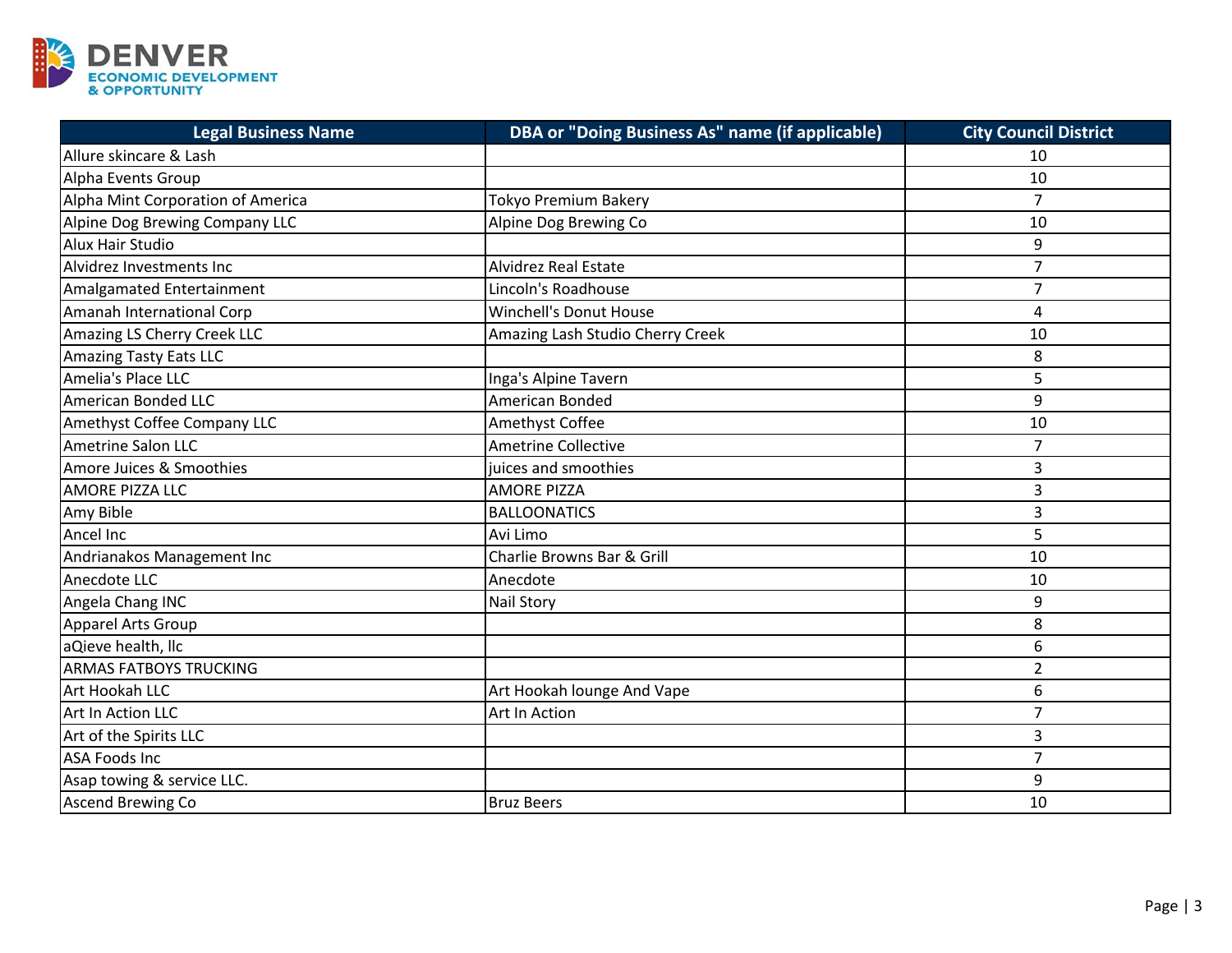

| <b>Legal Business Name</b>       | DBA or "Doing Business As" name (if applicable) | <b>City Council District</b> |
|----------------------------------|-------------------------------------------------|------------------------------|
| Ascent Investment Group, LLC     | Deep Roots Winery                               |                              |
| At witsend llc                   | To the Wind Bistro                              | 9                            |
| Aundi S Art and Design           |                                                 | 8                            |
| Auriga Co                        | <b>Bishops Cuts and Colors</b>                  | 5                            |
| Aurora Travel LLC                |                                                 | 6                            |
| <b>Aurum Aesthetics</b>          |                                                 | 9                            |
| <b>AW Herman LLC</b>             | Shift Cycle + Fitness                           | 8                            |
| <b>Babe's Tea Room</b>           |                                                 | $\mathbf{1}$                 |
| <b>Babylon Sister LLC</b>        | <b>Vital Root</b>                               | $\mathbf{1}$                 |
| <b>Back Alley Billiards LLC</b>  | Gerard's Pool Hall                              | 9                            |
| <b>Badger's Pub</b>              |                                                 | $\overline{7}$               |
| Bagz & Bling, LLC                | Bagz & Bling                                    | 8                            |
| <b>Bakerline LLC</b>             | Metropolis Coffee                               | $\overline{7}$               |
| <b>Bamboo Forest Denver Inc</b>  | <b>Bamboo Forest Denver</b>                     | $\overline{7}$               |
| <b>BANDIDOS CORPORATION</b>      | <b>BANDIDOS RESTAURANT &amp; LOUNGE</b>         | $\overline{2}$               |
| <b>Bannock Street Garage</b>     |                                                 | 10                           |
| <b>Bar Car LLC</b>               | Bar Car                                         | 10                           |
| <b>Bar Smith LLC</b>             | <b>Bar Max</b>                                  | 10                           |
| Barbosa's Barbeque, LLC          |                                                 | 3                            |
| Barkly Manor, LLC                | <b>Barkly Manor</b>                             | 6                            |
| <b>Baron Von Ruzi LLC</b>        | The Lobby                                       | 9                            |
| Barre Central, LLC               | <b>Barre Central</b>                            | 8                            |
| <b>Barre Energy Partners LLC</b> |                                                 | 8                            |
| <b>Barre Om LLC</b>              | barre3 Cherry Creek                             | 10                           |
| Barre Om Too LLC                 | barre3 Highlands Square                         | $\mathbf{1}$                 |
| <b>BARRYS BINGO INC</b>          | <b>BARRYS BINGO</b>                             | $\overline{7}$               |
| <b>Basstiens Restaurant INC</b>  |                                                 | 3                            |
| <b>Basted Egg LLC</b>            | <b>Basted Egg</b>                               | 8                            |
| <b>BCD Glenarm, LLC</b>          | Yampa Sandwich Co                               | 9                            |
| <b>BeauTeaful Bubbles LLC</b>    | <b>BeauTea Bubbles</b>                          | 5                            |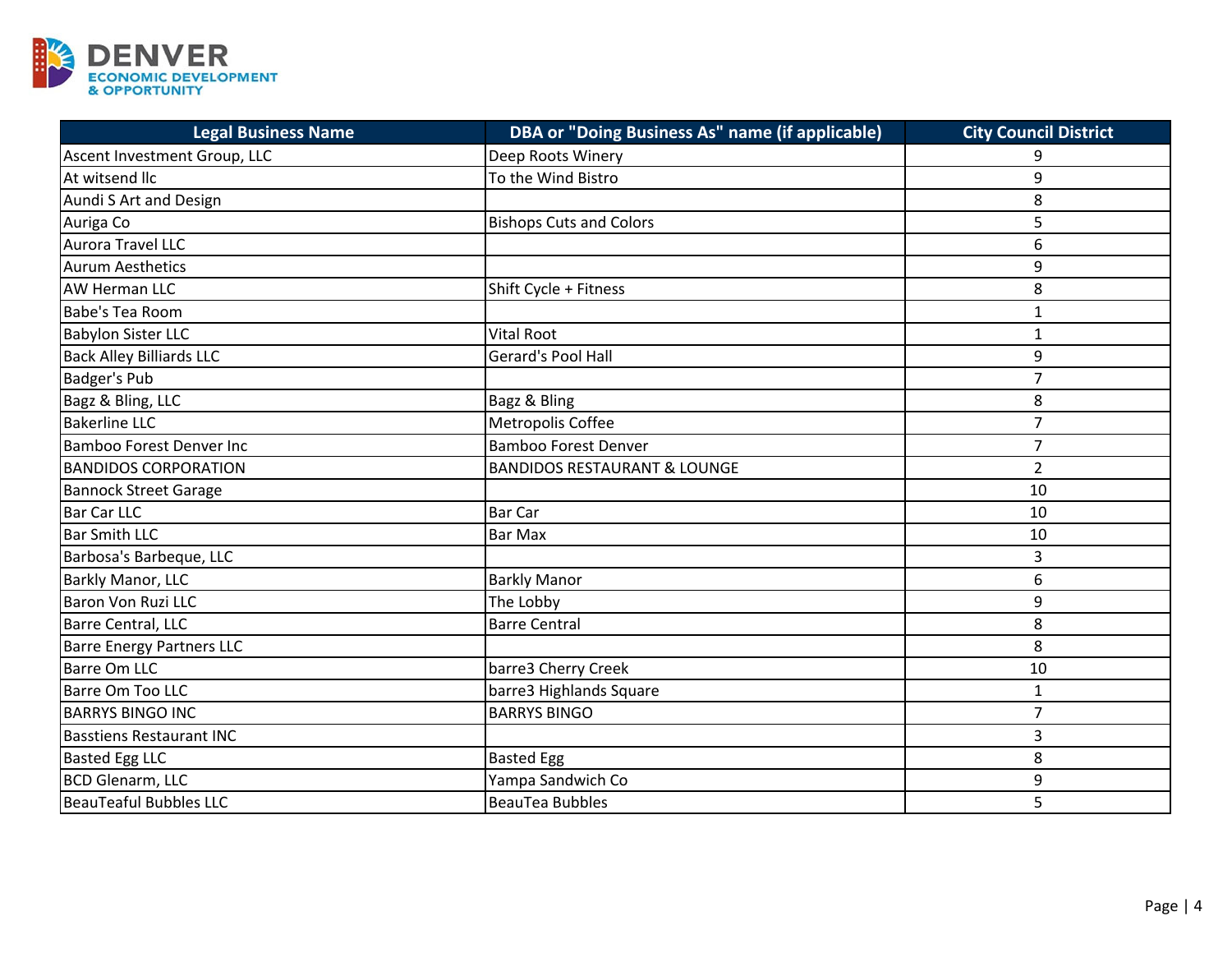

| <b>Legal Business Name</b>             | DBA or "Doing Business As" name (if applicable) | <b>City Council District</b> |
|----------------------------------------|-------------------------------------------------|------------------------------|
| Belcaro, INC                           | <b>Belcaro Motel</b>                            | 6                            |
| <b>Bellwether LLC</b>                  |                                                 | 5                            |
| Bellyflop, Inc.                        | Sputnik                                         | $\overline{7}$               |
| <b>Bernwood Custom Design</b>          |                                                 | $\overline{7}$               |
| <b>Bespoke Concepts</b>                |                                                 | 9                            |
| <b>Beta Group LLC</b>                  | <b>Improper City</b>                            | 9                            |
| <b>BFW Denver</b>                      | <b>Blanchard Family Wines</b>                   | 9                            |
| <b>Bierstadt Lagerhaus LLC</b>         |                                                 | 9                            |
| <b>BIG BEAR ICE ARENA LLC</b>          |                                                 | 5                            |
| <b>Big Eats Ltd</b>                    | Margs Taco Bistro                               | 10                           |
| Big Mountain Yoga, LLC                 | <b>BIG Power Yoga</b>                           | 9                            |
| <b>Biovision Endoscopy, LLC</b>        | Biovision Veterinary Endoscopy, LLC.            | $\mathbf{1}$                 |
| <b>Bittersweets Bakery LLC</b>         |                                                 | 6                            |
| <b>Black Crown</b>                     |                                                 | 8                            |
| <b>Black Hammer Auto Body Supplies</b> |                                                 | 8                            |
| <b>Black Shirt Brewing Co</b>          |                                                 | 9                            |
| <b>Black Sky Brewery, INC</b>          | <b>Black Sky Brewery</b>                        | $\overline{7}$               |
| BLADIUM DENVER NO. 1, INC.             |                                                 | 8                            |
| <b>Blake Street Wayfarer LLC</b>       | Little Owl Coffee                               | 9                            |
| <b>Bloom Jewelry LLC</b>               |                                                 | 1                            |
| <b>BLOW LODO INC</b>                   | Blo Blow Dry Bar                                | 9                            |
| Blue Bay, Inc.                         | <b>Blue Bay</b>                                 | 11                           |
| BLUE BONNET RESTAURANT CORPORATION     | <b>Blue Bonnet</b>                              | $\overline{7}$               |
| <b>Blue Bridal LLC</b>                 | <b>Blue Bridal Boutique</b>                     | $\overline{7}$               |
| Blue World Yoga, LLC                   | Core Power Yoga                                 | 8                            |
| <b>Blueline Publishing LLC</b>         | Apogeo Spatial                                  | $\mathbf{1}$                 |
| Boba & Crepes                          |                                                 | 6                            |
| <b>Body Back Health Center</b>         |                                                 | 6                            |
| Body Wax Brazil, LLC                   |                                                 | 8                            |
| <b>BOGRAKOS CORP</b>                   | <b>Bo's Brewed Coffee</b>                       | $\overline{7}$               |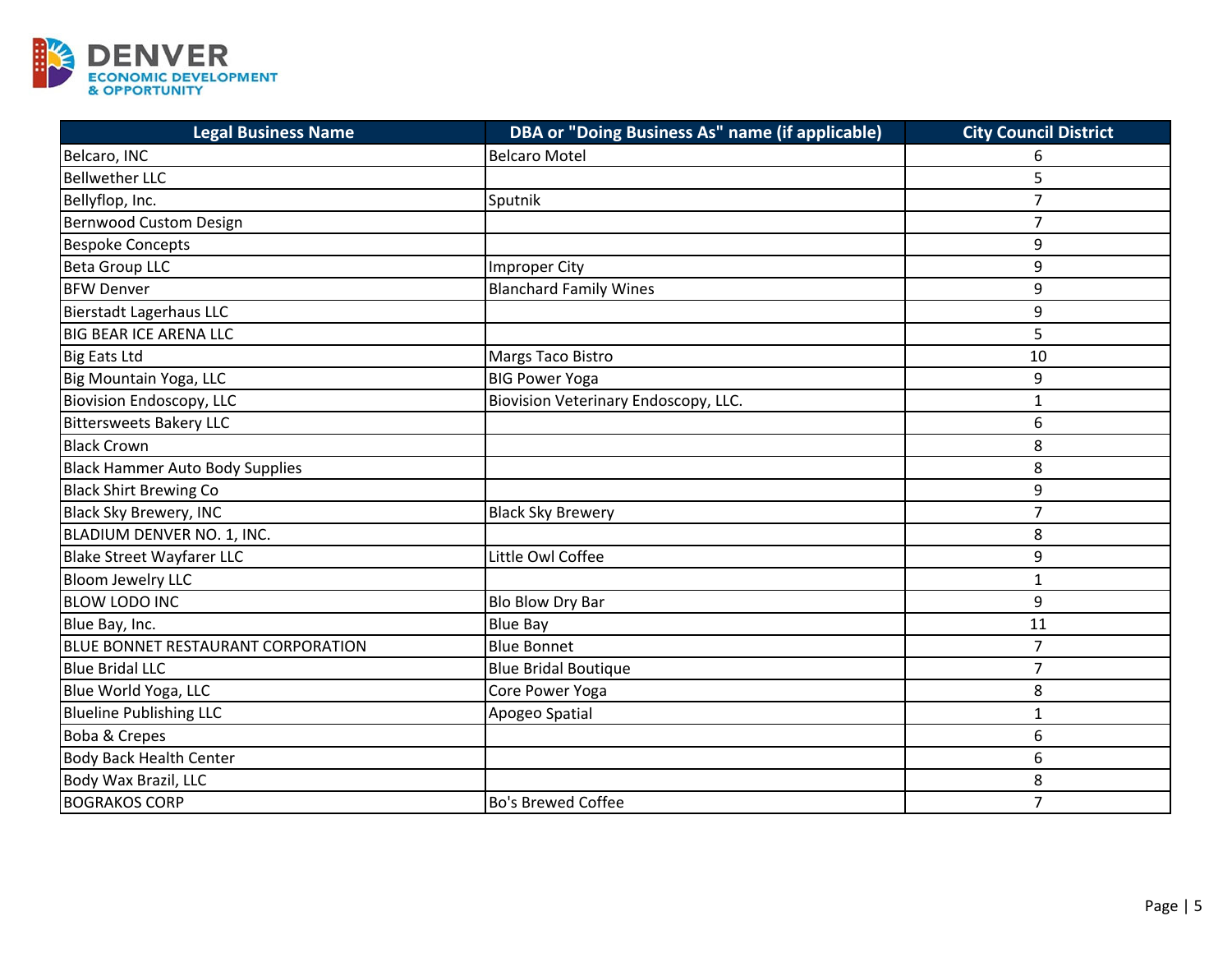

| <b>Legal Business Name</b>               | DBA or "Doing Business As" name (if applicable) | <b>City Council District</b> |
|------------------------------------------|-------------------------------------------------|------------------------------|
| <b>Bonanno Concepts</b>                  |                                                 | 10                           |
| Bones, Inc.                              |                                                 | 10                           |
| Bonnie Brae Tavern, Inc.                 |                                                 | 6                            |
| <b>BOOM TOWN BARRE INC</b>               | THE BAR METHOD DENVER - NORTHFIELD              | 8                            |
| <b>BOUTIQUE HOSTEL CORPORATION</b>       | <b>EMBER HOSTEL</b>                             | 10                           |
| Bowmans Vinyl and Lounge, LLC            |                                                 | $\overline{7}$               |
| <b>Brand Iron Marketing</b>              |                                                 | 3                            |
| Brian Gurinsky, DDS, MS, PC              |                                                 | 9                            |
| <b>Broncobuffs LLC</b>                   | Papa Murphy's                                   | 4                            |
| Bronzed Denver - Airbrush Tanning        |                                                 | 10                           |
| Brooklyn Pizza LLC                       |                                                 | 5                            |
| <b>Bruns Family Brewery LLC</b>          | <b>Factotum Brewhouse</b>                       | $\mathbf{1}$                 |
| <b>BTY LLC</b>                           | <b>SUGAR HIGH</b>                               | 3                            |
| <b>Budget Framer of Cherry Creek INC</b> | CCFramer                                        | 10                           |
| Buffalo Bills Wings and Things 1         |                                                 | 10                           |
| Buffalo Bills Wings and Things 2         |                                                 | 5                            |
| <b>Burja Corporation</b>                 | Strut                                           | $\mathbf{1}$                 |
| Burr Gilsdorf, LLC                       | La Belle Rosette                                | 6                            |
| <b>Busby Baker LLC 1</b>                 | <b>Fitwall LoHi</b>                             | $\mathbf{1}$                 |
| <b>Busby Baker LLC 2</b>                 | <b>Fitwall Washington Park</b>                  | 7                            |
| <b>BUTTS RENTAL, INC.</b>                |                                                 | $\mathbf{1}$                 |
| By The Way Management, LLC               | Middleman                                       | 9                            |
| <b>C&amp;C Latin-America Imports LLC</b> | SelvaSur Imports                                | 9                            |
| Cafe 44 Inc                              |                                                 | $\mathbf{1}$                 |
| Cafe Mercato LLC                         | Cafe Mercato                                    | 5                            |
| Cafe Star                                | Trattoria Stella                                | 9                            |
| Call & Conradi, inc                      | Canopy                                          | $\overline{7}$               |
| Call to Arms Brewing Company, LLC        |                                                 | $\mathbf{1}$                 |
| <b>Calvin Foods Corporation</b>          | Anthony's Pizza & Pasta                         | 5                            |
| <b>Candle Culture</b>                    |                                                 | 8                            |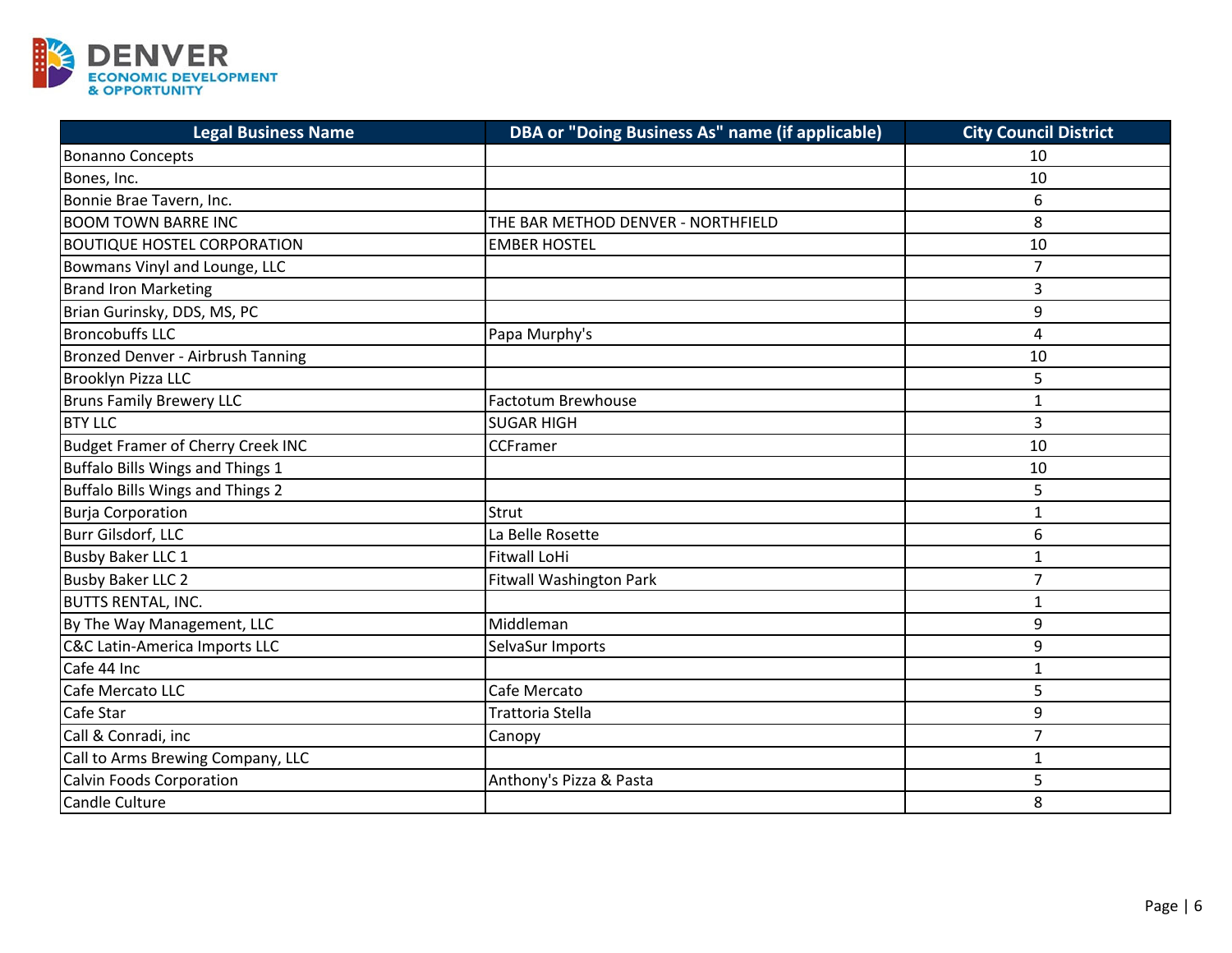

| <b>Legal Business Name</b>             | DBA or "Doing Business As" name (if applicable) | <b>City Council District</b> |
|----------------------------------------|-------------------------------------------------|------------------------------|
| Canines a go go LLC                    | Patricia S Perez                                |                              |
| Cap City Tavern                        |                                                 | 10                           |
| Capitol Hill Mansion, Inc.             | Capitol Hill Mansion Bed and Breakfast INn      | 10                           |
| Capitol Worldwide Transportation LLC   | Capitol Limousine Service Denver LLC            | 4                            |
| Carboy Winery At GOVNRS Park LLC       |                                                 | 10                           |
| Care Smiles Orthodontics Inc           |                                                 | $\overline{7}$               |
| Carried Away, LLC.                     | <b>Steve's Snappin Dogs</b>                     | 9                            |
| Cart-Driver Highlands, LLC             | Cart-Driver Highlands                           | $\mathbf{1}$                 |
| Cart-Driver, LLC                       | Cart-Driver                                     | 9                            |
| <b>CAS Ventures Corporation</b>        | <b>KENTUCKY INN</b>                             | $\overline{7}$               |
| Casa de Sanchez Panaderia y Restaurant |                                                 | 9                            |
| Casa Don Juan LLC                      | Casa Don Juan Mexican Restaurant                | 9                            |
| Cattivella LLC                         | Cattivella                                      | 8                            |
| <b>CC Coffee LLC</b>                   |                                                 | 9                            |
| Cedar Hair Studio LLC                  | Cedar Hair Studio                               | $\mathbf{1}$                 |
| Centenario Promotion Inc               | <b>Century Construction Pro</b>                 | 3                            |
| Center for Natural Medicine, LLC       |                                                 | $\overline{\mathbf{4}}$      |
| Certified Denver Limo LLC              |                                                 | $\overline{7}$               |
| <b>CFK Consulting Services</b>         | Native Barber Salon                             | 9                            |
| Chain Lightning LLC                    | <b>Ophelia's Electric Soap Box</b>              | 9                            |
| Chance Multimedia                      |                                                 | 3                            |
| <b>Charles Puma</b>                    | <b>Enzos End</b>                                | 10                           |
| <b>CHARMVIT INC</b>                    | <b>CUPBOP DENVER 1</b>                          | 9                            |
| Chase Chiropractic Clinic LLC          | Chase Chiropractic Clinic                       | $\overline{2}$               |
| Cheng's Oriental Medical Clinic        |                                                 | $\overline{7}$               |
| Cherry Creek Dance                     |                                                 | 10                           |
| Cherry Hills Cleaners Inc.             | <b>Cherry Hills Cleaners</b>                    | 6                            |
| Chi Chi Master Barber                  | St Christopher Barbering                        | 5                            |
| Chili Verde Mexican Cuisine Inc        | Chili Verde Mexican Cuisine                     | 1                            |
| Chiropractic Solutions, LLC            | <b>Chiropractic Solutions of Denver</b>         | 8                            |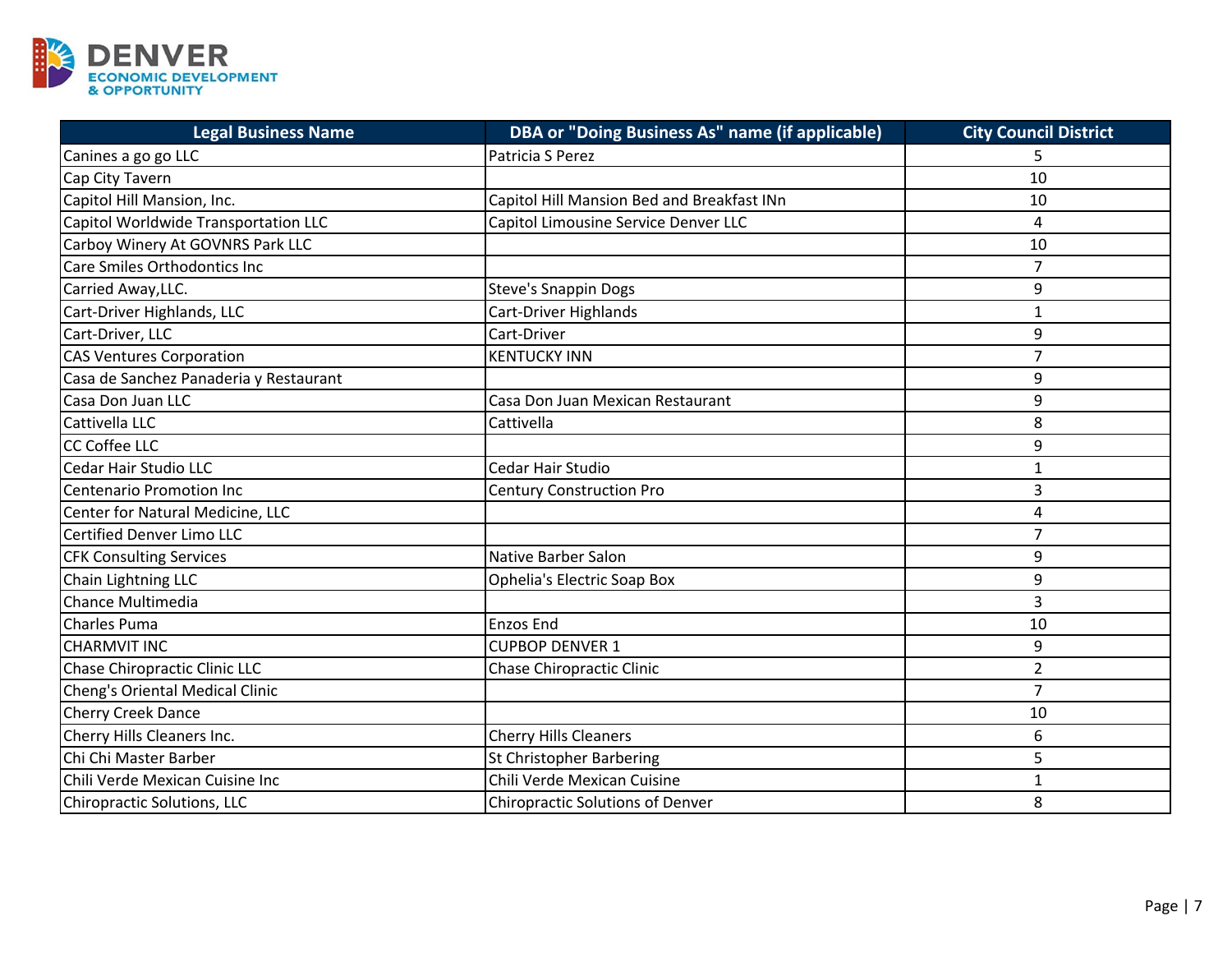

| <b>Legal Business Name</b>                        | DBA or "Doing Business As" name (if applicable) | <b>City Council District</b> |
|---------------------------------------------------|-------------------------------------------------|------------------------------|
| <b>Chiropractor Services LLC</b>                  | Fluid Chiropractic                              | 6                            |
| Chop Shop Casual Urban Eatery Colfax LLC          | Chop Shop Casual Urban Eatery                   | 5                            |
| Chop Shop Casual Urban Eatery Lowry LLC           | Chop Shop Casual Urban Eatery                   | 5                            |
| <b>Chrest Business Dynamics, Corp</b>             |                                                 | 9                            |
| Christopher Antonio Coleman                       | <b>House Buddy Cleaning</b>                     | 10                           |
| Ciabiatta 32, LLC                                 | Tony P's                                        | $\mathbf{1}$                 |
| Cigar King Ilc.                                   | Capitol Cigars                                  | 10                           |
| City Cafe, LLC                                    |                                                 | 10                           |
| <b>City Center Auto LLC</b>                       |                                                 | 9                            |
| <b>CITY GROUP INC 1</b>                           | <b>POKECITY</b>                                 | 4                            |
| <b>CITY GROUP INC 2</b>                           | <b>POKECITY</b>                                 | 9                            |
| City Park Acupuncture LLC                         | City Park Acupuncture LLC                       | 10                           |
| CJDM, Inc                                         | Dry Clean USA                                   | 11                           |
| CKR, LLC                                          | <b>715 Club</b>                                 | 9                            |
| Classic Eats Ltd.                                 | Classic Eats Deli                               | 3                            |
| <b>Classic Events and Consulting Services LLC</b> |                                                 | 5                            |
| Clementine's a Boutique Salon                     |                                                 | $\mathbf{1}$                 |
| <b>CLI Food Services LLC</b>                      | Larimer Catering                                | 9                            |
| Clove Studios, LLC                                |                                                 | 10                           |
| Club Matrix LLC                                   | Matrix Fitness and Spa                          | 10                           |
| Code 3 Entertainment LLC                          | The Retro Room                                  | 9                            |
| Coffee at The Point, LLC                          | Coffee at The Point                             | 9                            |
| <b>ColeFusion Fitness</b>                         |                                                 | 3                            |
| <b>Colfax Motors</b>                              |                                                 | 8                            |
| <b>Collity Concepts LLC</b>                       | Spruce Babrershop                               | $\mathbf{1}$                 |
| Colorado Artisan Center LLC                       | Altas Joyas                                     | 9                            |
| Colorado Budokan LLC                              |                                                 | 4                            |
| <b>Colorado Chinese News</b>                      |                                                 | $\overline{7}$               |
| <b>Colorado Hair and Nail</b>                     |                                                 | $\overline{2}$               |
| Colorado International Flavors                    | <b>COCO &amp; CREPES</b>                        | 5                            |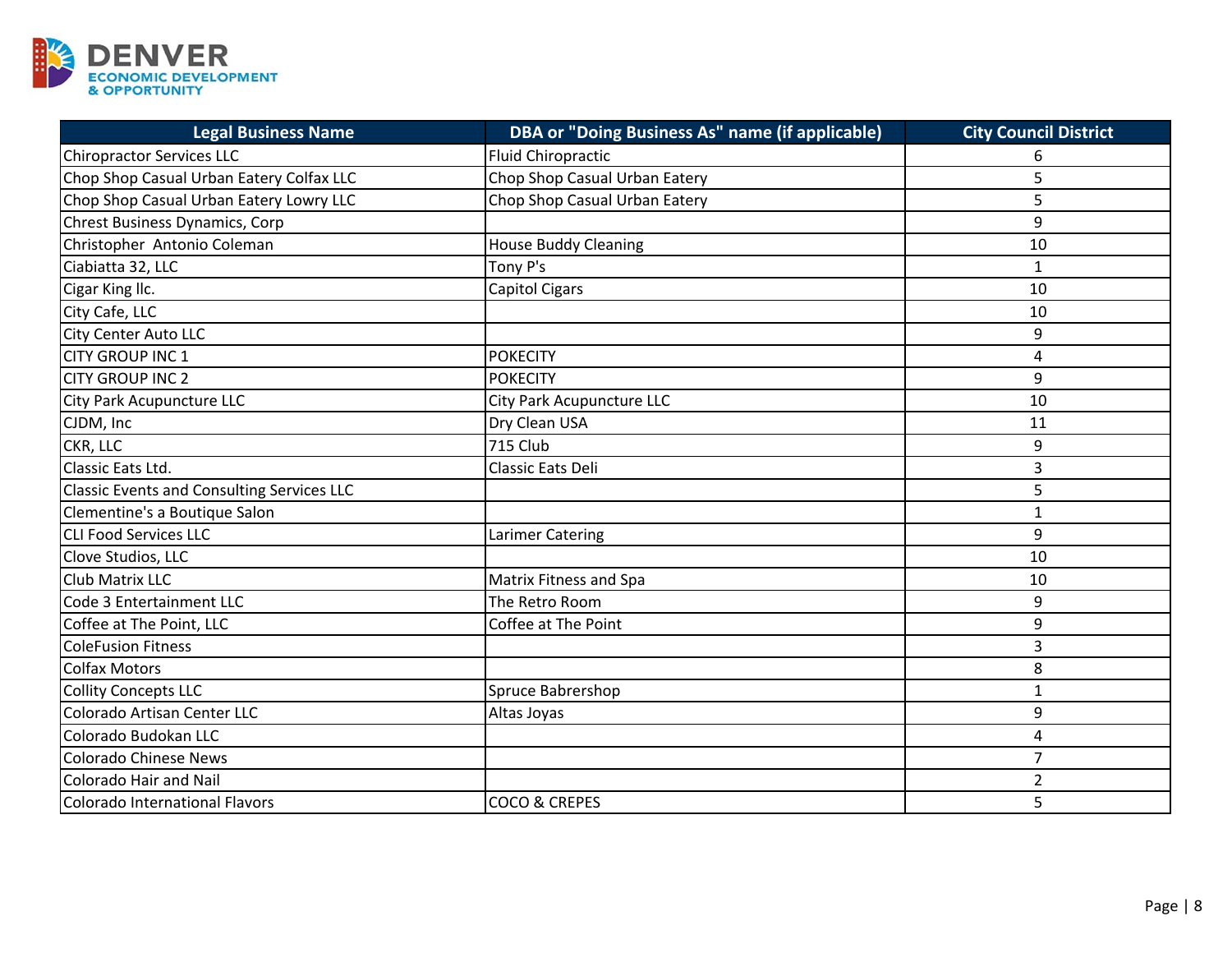

| <b>Legal Business Name</b>                | DBA or "Doing Business As" name (if applicable) | <b>City Council District</b> |
|-------------------------------------------|-------------------------------------------------|------------------------------|
| Colorado Jewelry & Watch Repair, Inc.     | Fast-Fix Jewelry & Watch Repairs                | 10                           |
| <b>COLORADO NUT HOLDING COMPANY</b>       |                                                 | 3                            |
| Colorado Sake Co.                         |                                                 | 9                            |
| Colorado Screen Print & Embroidery, Inc   | Denver Screen Print & Embroidery                | $\mathbf{1}$                 |
| <b>Colorado Spine Therapy</b>             |                                                 | 6                            |
| Colorado Wellness #1 LLC -                | Kickhouse-Lowry Denver                          | 5                            |
| Columbine Steak House and Lounge Inc      |                                                 | 3                            |
| Combi Taco LLC                            | Combi Taco                                      | 10                           |
| <b>Compass Movement &amp; Fitness LLC</b> | <b>Compass Fitness</b>                          | $\overline{7}$               |
| Compton-Ensing, Inc.                      | Annie's Cafe and Bar                            | 10                           |
| <b>CONSTANDINOS KOUREMENOS</b>            | KOSTAS KOUREMENOS / ECOTEK                      | 5                            |
| Consumer Electronics University           |                                                 | $\overline{4}$               |
| <b>Cook Street Culinary LLC</b>           | Cook Street School of Culinary Arts             | 10                           |
| <b>CORElation Pilates LLC</b>             | <b>Pilates CORE elation</b>                     | $\mathbf{1}$                 |
| Covfefe Limited                           | Drip Denver                                     | 10                           |
| Cranky Yeti #1, LLC                       | Menchie's Frozen Yogurt                         | 8                            |
| Crazy Asian Express Inc                   |                                                 | 8                            |
| Crazy Dog Inc.                            | The Dirty Duck Bar                              | 4                            |
| Crema LLC                                 | Crema Coffee House                              | 9                            |
| <b>Crestone Research Group</b>            | Lucas Acupuncture                               | 10                           |
| Crock Spot, LLC                           |                                                 | 1                            |
| CrossFit Shine, LLC                       |                                                 | 4                            |
| cuba cuba, Ilc                            | cuba cuba cafe and bar                          | 10                           |
| Cuisinart India Inc                       | India's Restaurant                              | $\overline{4}$               |
| <b>Culinary Masters Catering LLC</b>      |                                                 | 11                           |
| Cunningham's Lounge, Inc.                 | Herman's Hideaway                               | $\overline{7}$               |
| CUS Denver, LLC                           | Coyote Ugly Saloon                              | 9                            |
| cushionworld.com                          | cushionworld                                    | $\overline{7}$               |
| Custom P.T. LLC                           | PUSH Gym                                        | $\overline{7}$               |
| Cutter Restaurant Group, LLC 1            | Corner Bakery Cafe                              | 9                            |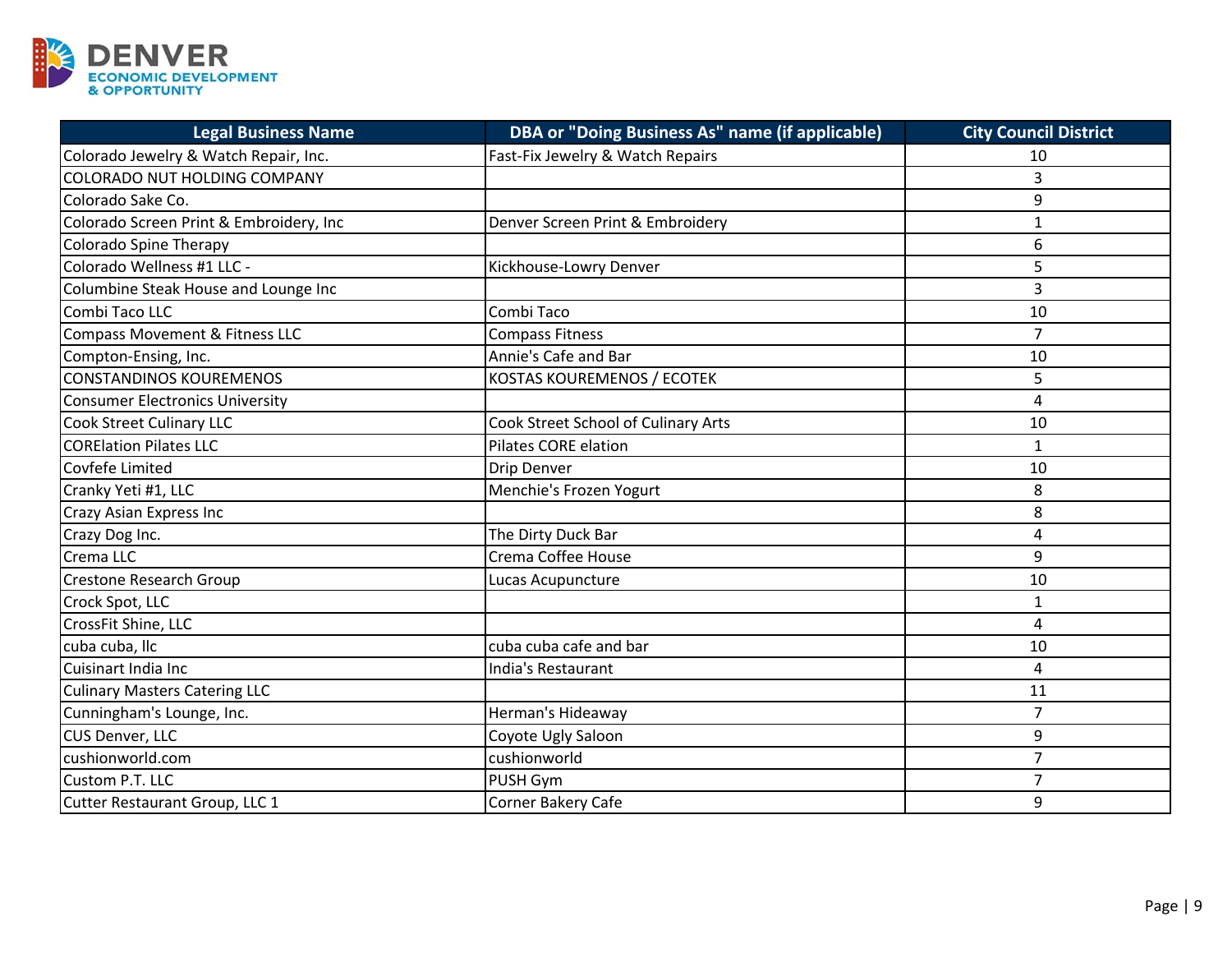

| Legal business name                | DBA or "Doing Business As" name (if applicable) | <b>City Council District</b> |
|------------------------------------|-------------------------------------------------|------------------------------|
| Cutter Restaurant Group, LLC 2     | Corner Bakery Cafe                              | q                            |
| Cutter Restaurant Group, LLC 3     | Corner Bakery Cafe                              | 9                            |
| D & G Pub Co                       | Greg's Kitchen & Taphouse                       | $\mathbf{1}$                 |
| Daddy Bear LLC                     | R & R Lounge                                    | 5                            |
| Daikon Inc.                        | Daikon                                          | 10                           |
| DAISY NAILS SUPPLY LLC             |                                                 | 3                            |
| Damron Fitness, LLC                | <b>Form Personal Training</b>                   | $\overline{7}$               |
| dance2b LLC                        |                                                 | 9                            |
| Dancin' Dreams, LLC                |                                                 | 8                            |
| Dancing Breath Ltd.                |                                                 | $\overline{7}$               |
| Dandy Lion Coffee LLC              | Dandy Lion Coffee                               | 9                            |
| DANGER ZONE CALZONES LLC           |                                                 | $\overline{7}$               |
| Danny, Inc.                        | The Bagel Deli                                  | $\overline{a}$               |
| DanoVino LLC                       | Cana Wine Bar                                   | 6                            |
| DANTANNAS PIZZERIA LLC             | <b>VIALE PIZZA &amp; KITCHEN</b>                | 6                            |
| <b>DANTE MGS LLC</b>               | SANTIAGOS MEXICAN RESTAURANT                    | $\mathbf{1}$                 |
| Dapper Event Design                |                                                 | 6                            |
| David G Arthur DC Inc              | <b>Colorado Functional Health</b>               | 4                            |
| Dazbog Denver Bldg. LLC            |                                                 | 9                            |
| Dazbog EG LLC                      |                                                 | 10                           |
| Dazbog Retail Holdings LLC         | Dazbog Coffee -Ptarmigan                        | 10                           |
| DazzleJazz, Inc                    | Dazzle @ Baur's                                 | 9                            |
| Dc303 LLC                          | Prohibition                                     | 10                           |
| Deli Espresso LLC                  | Deli Espresso LLC                               | 6                            |
| <b>Delicious Denver Food Tours</b> |                                                 | 10                           |
| Delta Echo Charlie, LLC            | Pony Up                                         | 9                            |
| Denisse Party Supplies LLC         |                                                 | 3                            |
| Dental Elements, PLLC              | <b>Dental Elements</b>                          | 9                            |
| Denver Aerobics Center, Inc.       | Denver Jazzercise Center                        | 4                            |
| Denver Bouldering Club, LLC        | <b>DBC</b>                                      | $\overline{7}$               |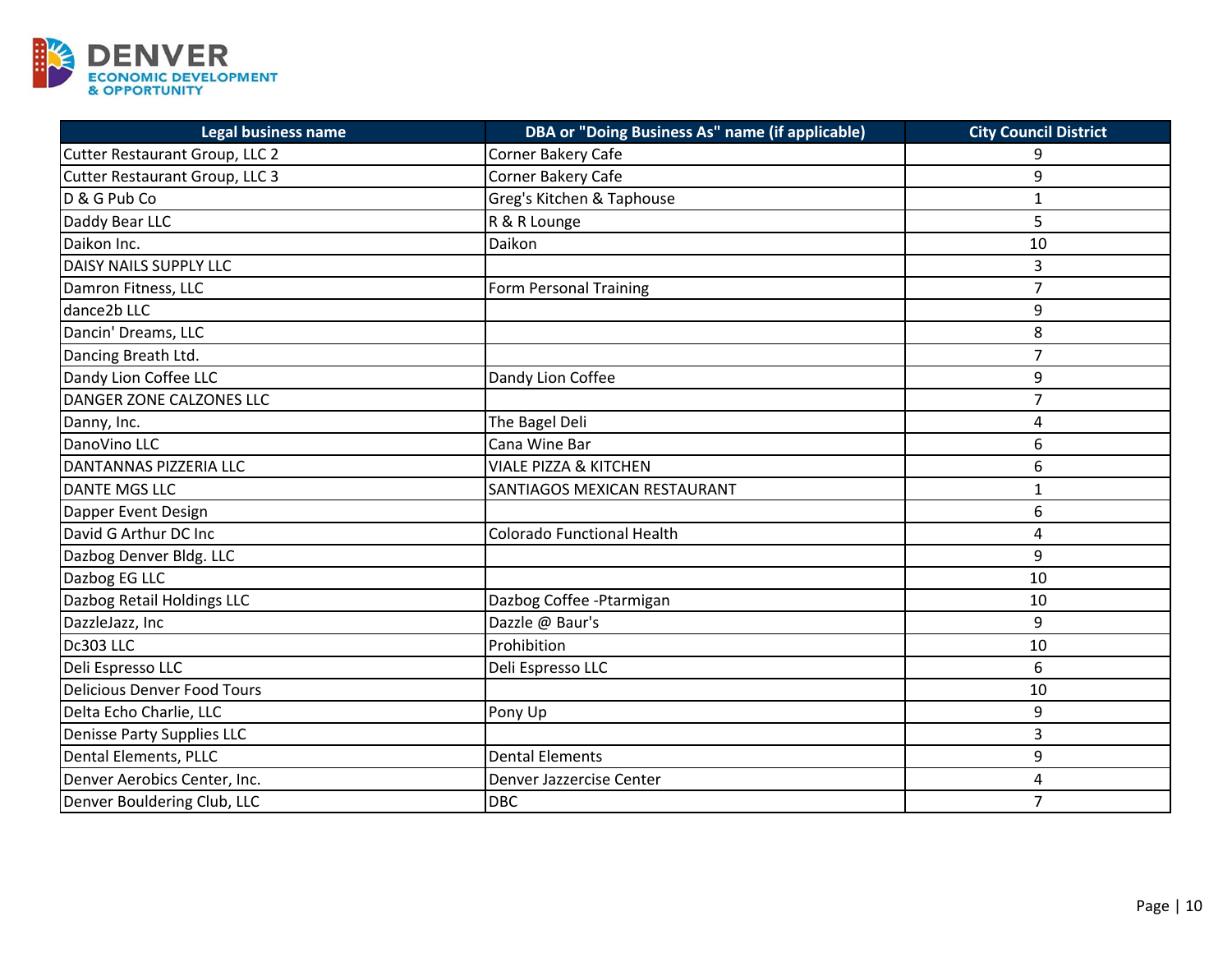

| <b>Legal business name</b>                     | DBA or "Doing Business As" name (if applicable) | <b>City Council District</b> |
|------------------------------------------------|-------------------------------------------------|------------------------------|
| Denver Cat Company                             |                                                 |                              |
| <b>Denver Darling Boutique</b>                 |                                                 | 10                           |
| Denver DBA MCITP MCTS Computer & Limousine Svc |                                                 | 11                           |
| Denver Free Walking Tours                      | <b>Denver Walking Tours</b>                     | 10                           |
| Denver Juice Inc                               | Juice Kitchen                                   | 9                            |
| <b>Denver Meditation</b>                       |                                                 | $\overline{4}$               |
| <b>Denver Pedicabs LLC</b>                     |                                                 | 10                           |
| Denver Pub Crawl LLC                           |                                                 | 9                            |
| Denver Spine and Sports LLC                    |                                                 | 3                            |
| Deseo Salon & BlowDry LLC                      |                                                 | 1                            |
| <b>DEVIATION DISTILLING LLC</b>                |                                                 | $\overline{7}$               |
| DH Northfield LLC                              | Dog Haus Biergarten Northfield Stapleton        | 8                            |
| <b>DH University LLC</b>                       | The Donut House                                 | 6                            |
| <b>DHJY Corporation</b>                        | Cafe 21 Express                                 | 9                            |
| <b>DIA Toy Store LLC</b>                       |                                                 | 11                           |
| Diebolt Brewing Company. LLC                   |                                                 | $\mathbf{1}$                 |
| DiFranco's Ilc                                 | DiFranco's                                      | 10                           |
| Dios Entre Nosotros, LLC                       |                                                 | 4                            |
| Djuna LLC                                      | Djuna                                           | $\overline{7}$               |
| Dos Gringos LLC                                |                                                 | 4                            |
| Dos Luces Brewery LLC                          |                                                 | $\overline{7}$               |
| Double E Brews, LLC                            | <b>Baere Brewing Company</b>                    | $\overline{7}$               |
| Doula Den Ilc                                  |                                                 | 3                            |
| Downtown Fingers LLC                           |                                                 | $\overline{2}$               |
| Downtown Snacks LLC                            | City Pop                                        | 10                           |
| <b>DR FITNESS LLC</b>                          |                                                 | 9                            |
| DR HOLDINGS, LLC                               | <b>Orangetheory Fitness</b>                     | $\mathbf{1}$                 |
| Dream Kang LLC                                 | PokeWorld                                       | 9                            |
| Dream Merchant, Inc                            | Dream Merchant                                  | 5                            |
| <b>DRH LLC</b>                                 | Dazbog Coffee - Metro                           | 9                            |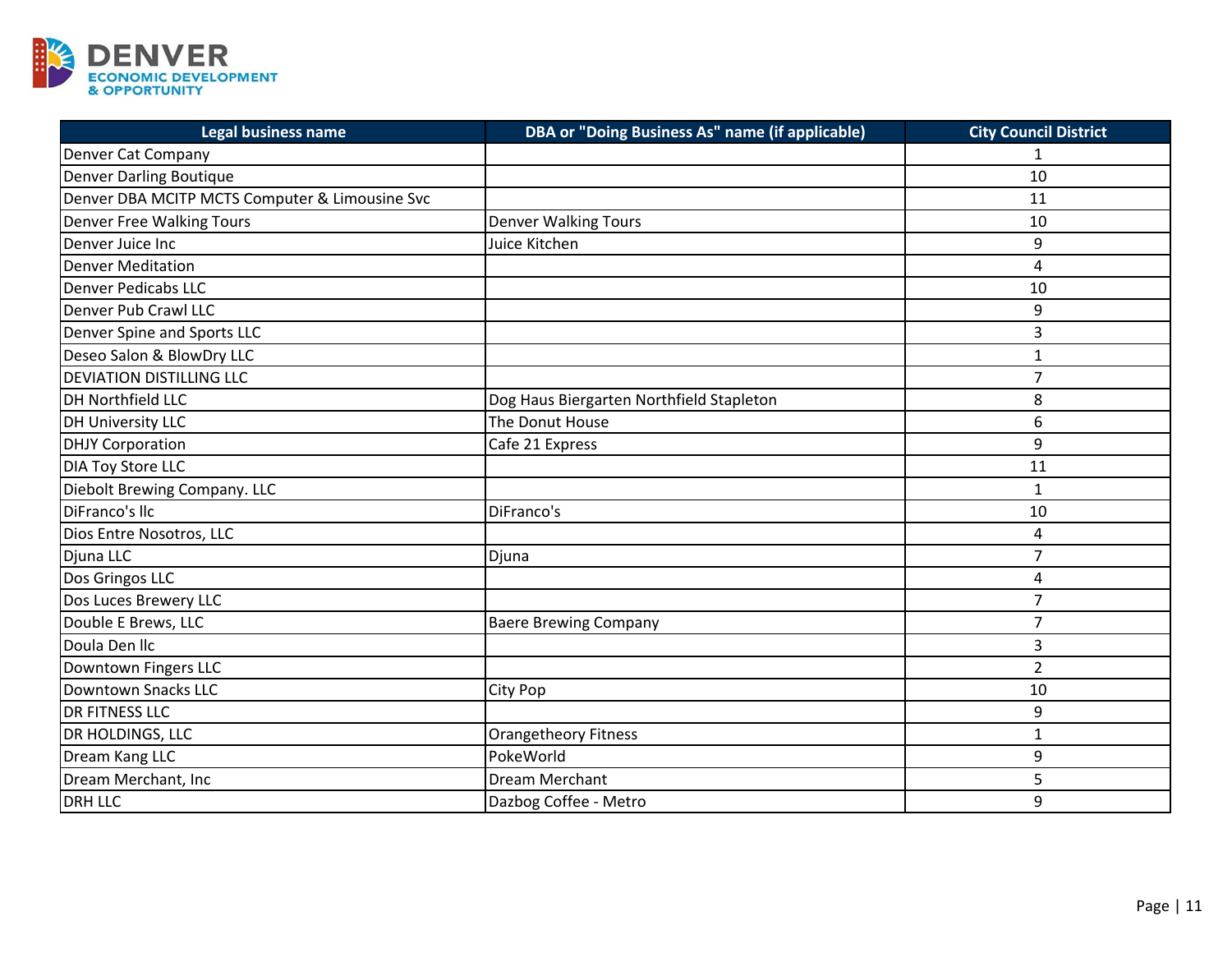

| <b>Legal business name</b>           | DBA or "Doing Business As" name (if applicable) | <b>City Council District</b> |
|--------------------------------------|-------------------------------------------------|------------------------------|
| <b>DU Dream Inc</b>                  | <b>D</b> Station                                | 6                            |
| <b>DUCKJOO CORPORATION</b>           | <b>Fashion Care Cleaners</b>                    | 6                            |
| <b>Dumass Holdings LLC</b>           | Squire Lounge                                   | 9                            |
| Dung Vu                              | Cindy's Nails                                   | 10                           |
| Dynamic Divide LLC                   |                                                 | 3                            |
| E Hijole Enterprises Inc             | <b>E Hijole Tacos and Catering</b>              | 3                            |
| E.D - FA, Inc.                       | L & R Bindery                                   | $\overline{7}$               |
| E40th LLC                            |                                                 | 11                           |
| <b>EBEN-EZER TIRE SHOP, LLC</b>      |                                                 | $\overline{7}$               |
| Econo Auto Sales Inc                 |                                                 | 1                            |
| Eddie Limo LLC                       |                                                 | $\mathbf{1}$                 |
| Edifice2120 LLC                      |                                                 | 3                            |
| Effects by Angelina LLC              |                                                 | 6                            |
| El Chalate INC                       |                                                 | 8                            |
| El Chingon Meixcan Bistro            |                                                 | $\mathbf{1}$                 |
| EL FORASTERO WESTERN WEAR, INC.      |                                                 | 1                            |
| El Guapo Tuxedo                      |                                                 | $\mathbf{1}$                 |
| El Noa Noa Mexican Restuarant        |                                                 | $\overline{7}$               |
| EL NOPALITO INC                      | EL NOPALITO                                     | $\overline{7}$               |
| EL TARAHUMARA MEXICAN RESTAURANT INC |                                                 | 3                            |
| <b>Elevated Aerial Denver LLC</b>    | <b>AIR</b>                                      | $\mathbf{1}$                 |
| Elevated Key & Lock                  |                                                 | 3                            |
| <b>Embodied Empowerment</b>          | The Barre Code Downtown Denver                  | 9                            |
| EmbraceKids III                      | LoDo Orthodontics                               | 9                            |
| EmbraceKids, LLC                     | All About Braces                                | 4                            |
| Em's Ice Cream, LLC                  | Em's Ice Cream                                  | 8                            |
| Enotria Wine Consulting, LLC         |                                                 | 5                            |
| <b>Envious Beauty LLC</b>            | Velvet Rifle Salon                              | $\mathbf{1}$                 |
| <b>ENXU &amp; ENCI CORPORATION</b>   | <b>SUSHI HAI</b>                                | $\mathbf{1}$                 |
| <b>ESB Corp</b>                      | Maui Wowi Hawaiian                              | 8                            |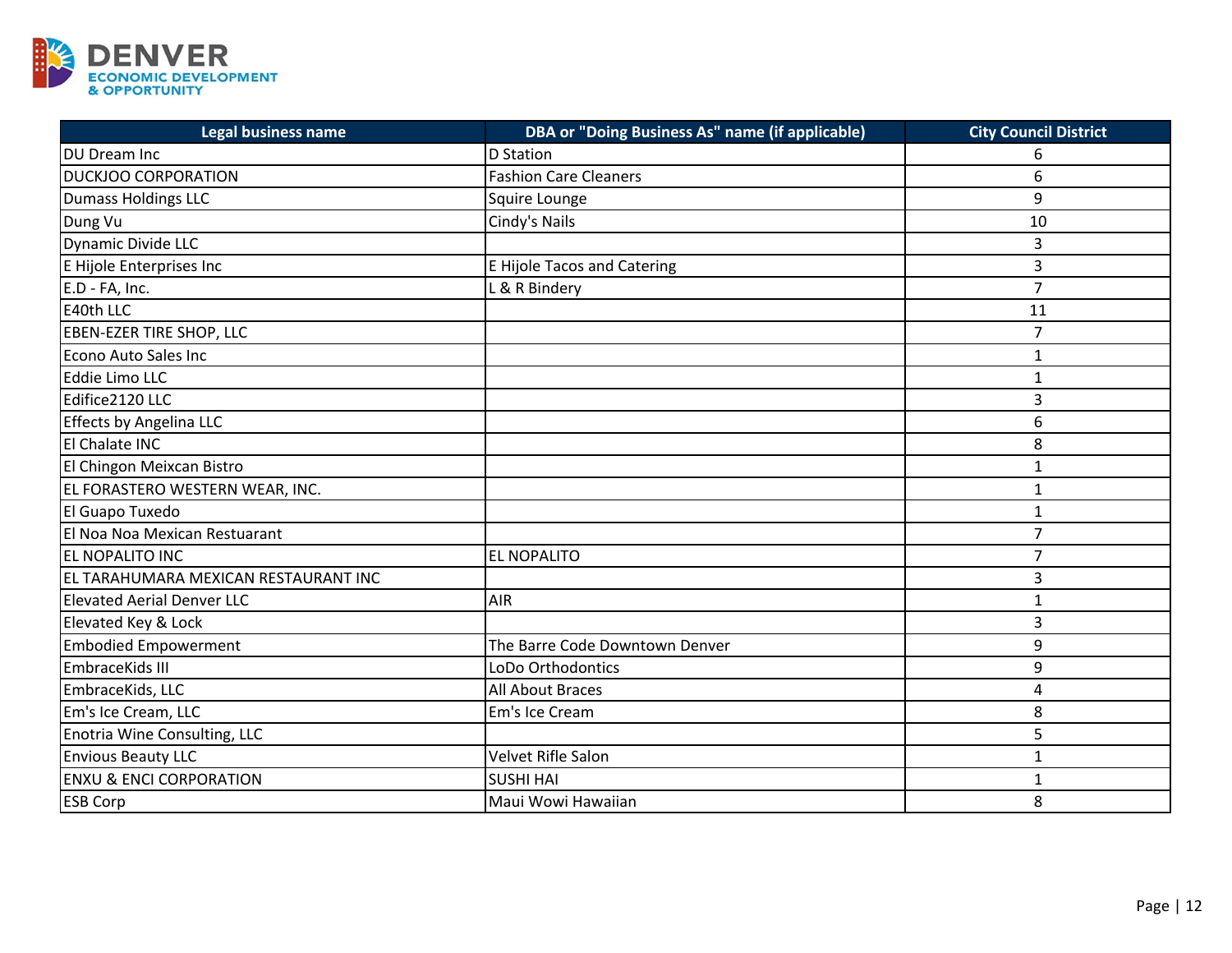

| Legal business name                     | DBA or "Doing Business As" name (if applicable) | <b>City Council District</b> |
|-----------------------------------------|-------------------------------------------------|------------------------------|
| <b>Estate &amp; Commercial Cleaning</b> |                                                 | 11                           |
| Etoile Nails & Spa Ltd                  | Etoile Nails & Spa Ltd                          | 4                            |
| Eurekus LLC                             |                                                 | $\mathbf{1}$                 |
| Euro Crepes LLC                         | <b>Euro Crepes</b>                              | $\overline{7}$               |
| <b>Evolve Colorado LLC</b>              | <b>Evolve United</b>                            | $\overline{7}$               |
| <b>EVQ Elite Dance Studio</b>           |                                                 | $\overline{7}$               |
| <b>Exclusive Martial Arts</b>           |                                                 | $\overline{2}$               |
| F & JV Inc.                             | Frank's Bar-B-Que Inc.                          | $\mathbf 1$                  |
| F4 LLC                                  | <b>Reivers Restaurant</b>                       | 6                            |
| Facials by Theresa                      |                                                 | $\overline{7}$               |
| <b>Family Haircuts</b>                  |                                                 | 10                           |
| Fan Acupuncture Clinic                  |                                                 | 10                           |
| <b>FAR Holdings Inc</b>                 | Decade                                          | $\overline{7}$               |
| <b>Fast Performance LLC</b>             |                                                 | 8                            |
| <b>FAST TRANSPORT SERVICE LLC</b>       |                                                 | 5                            |
| Federal Mexicana Mall                   |                                                 | 3                            |
| Federal Subway Inc                      | <b>Subway Sandwiches</b>                        | $\mathbf{1}$                 |
| <b>FEHULLC</b>                          |                                                 | 9                            |
| <b>Fiction Beer Company</b>             |                                                 | 8                            |
| Fin Art, LLC                            |                                                 | $\overline{7}$               |
| Finos Group LLC                         | Cilantro Taco Tequila Mezcal                    | 3                            |
| <b>First Draft LLC</b>                  | First Draft Taproom & Kitchen                   | 9                            |
| <b>First Phase LLC</b>                  | My Favorite Muffin                              | 9                            |
| Fish N Beer                             |                                                 | 9                            |
| <b>FIT FREAKS IIC</b>                   | FIT36 lodo                                      | 9                            |
| <b>Fitness Solutions LLC</b>            | <b>Fit Sol</b>                                  | $\mathbf{1}$                 |
| <b>Five Points Fitness</b>              | <b>Bodies By Perseverance</b>                   | 9                            |
| <b>Flawless Beauty</b>                  | Flawless Nail Bar                               | 9                            |
| Flint and Friends LLC                   | Spangalang Brewery                              | 9                            |
| Flux Studio LLC                         |                                                 | 9                            |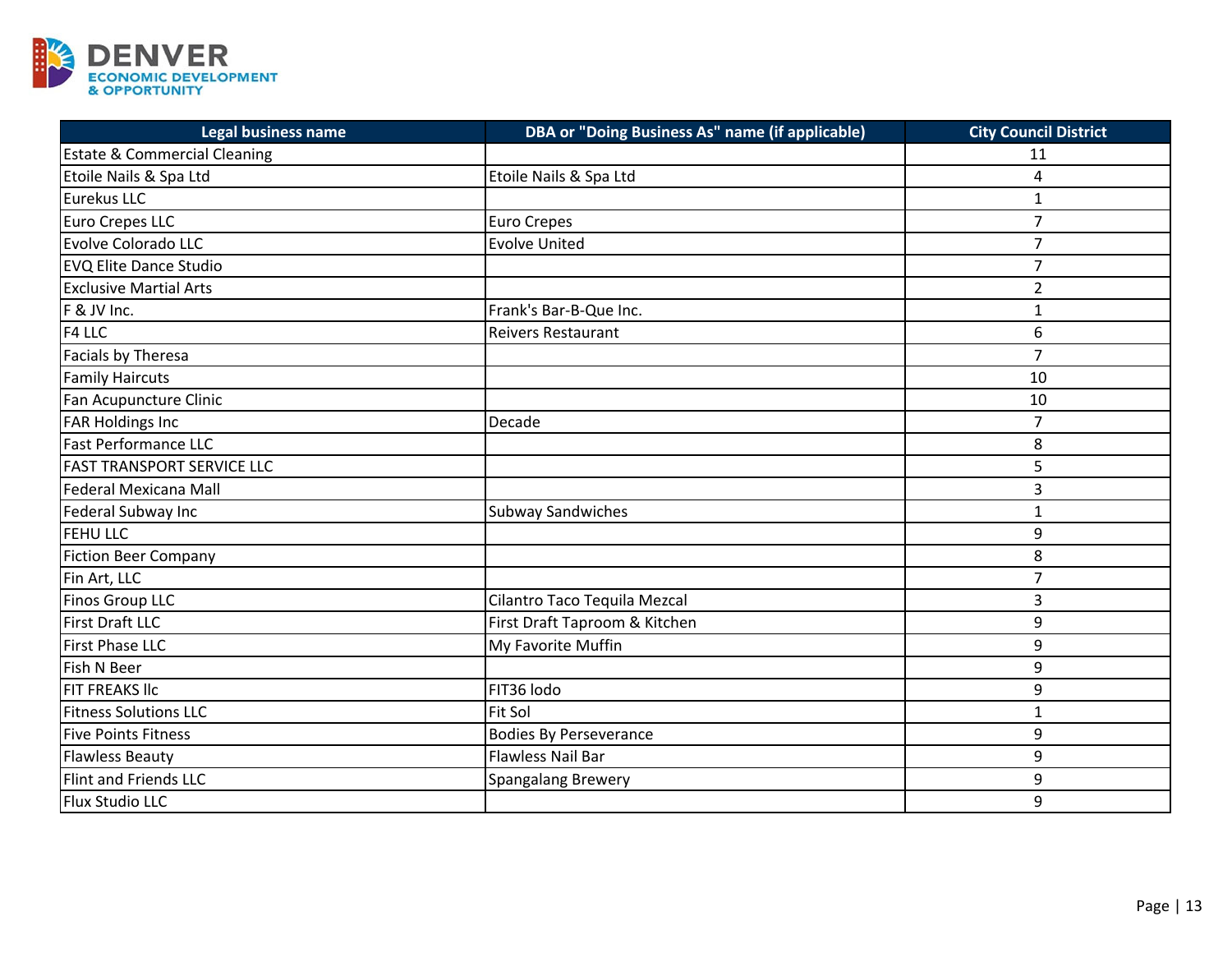

| <b>Legal business name</b>                   | DBA or "Doing Business As" name (if applicable) | <b>City Council District</b> |
|----------------------------------------------|-------------------------------------------------|------------------------------|
| <b>Focus Connect LLC</b>                     | FocusConnect                                    | 9                            |
| Focus Event Design LLC                       |                                                 | $\mathbf{1}$                 |
| <b>Focus Financial Services, LLC</b>         | <b>Focus Real Estate</b>                        | 5                            |
| <b>Focus Points Training Business Center</b> | Comal Heritage Food Incubator                   | 9                            |
| FONTANA SUSHI 2, LLC                         |                                                 | $\overline{2}$               |
| Fontana Sushi 8 Inc                          | Fontana Sushi                                   | $\overline{7}$               |
| Forces of Fitness, LLC                       |                                                 | $\overline{7}$               |
| Frankie Letroy Jones                         | Coach Frankie Jones Basketball                  | 8                            |
| French 75 LLC                                |                                                 | 9                            |
| <b>Fresh Barber</b>                          |                                                 | 10                           |
| Fresh Start Produce Too INC                  | Fresh Start Produce Too                         | 8                            |
| From the Hip Photo LLC                       |                                                 | 8                            |
| Front Range Yogurt LLC                       | Yogurtland                                      | 10                           |
| Frozen Matter, LLC                           | Retrograde                                      | 10                           |
| FS Subs Grant, LLC                           | Quiznos #17                                     | 10                           |
| FS Subs Peoria, LLC                          | Quiznos #10810                                  | 8                            |
| FS Subs Quebec, LLC                          | Quiznos #15007                                  | 8                            |
| Fuji Denver Inc                              | Fuji Denver                                     | 10                           |
| <b>Full Battle Rattle Deli</b>               |                                                 | 5                            |
| Full Circle Wellness Center, LLC             |                                                 | $\mathbf{1}$                 |
| <b>Full STEAM Education LLC</b>              |                                                 | $\mathbf{1}$                 |
| FXB 5280 LLC                                 | Farrells Extreme Body Shaping Denver            | 6                            |
| G & L Group inc                              | <b>El Salon</b>                                 | $\overline{7}$               |
| <b>G&amp;YM CORPORATION</b>                  | <b>MAYFAIR CLEANERS</b>                         | 5                            |
| Game-Set-Match, Inc.                         |                                                 | $\overline{4}$               |
| <b>Gateway Subway Inc</b>                    |                                                 | 11                           |
| Genesis Physical Therapy, Inc.               | <b>SymFit PT and Fitness</b>                    | 10                           |
| <b>GG CONVENIENCE STORE</b>                  |                                                 | 5                            |
| GG2G LLC                                     | <b>Orangetheory Fitness</b>                     | $\overline{4}$               |
| <b>Ghion Auto Sales</b>                      | Global Automotive of Imports of Denver          | 8                            |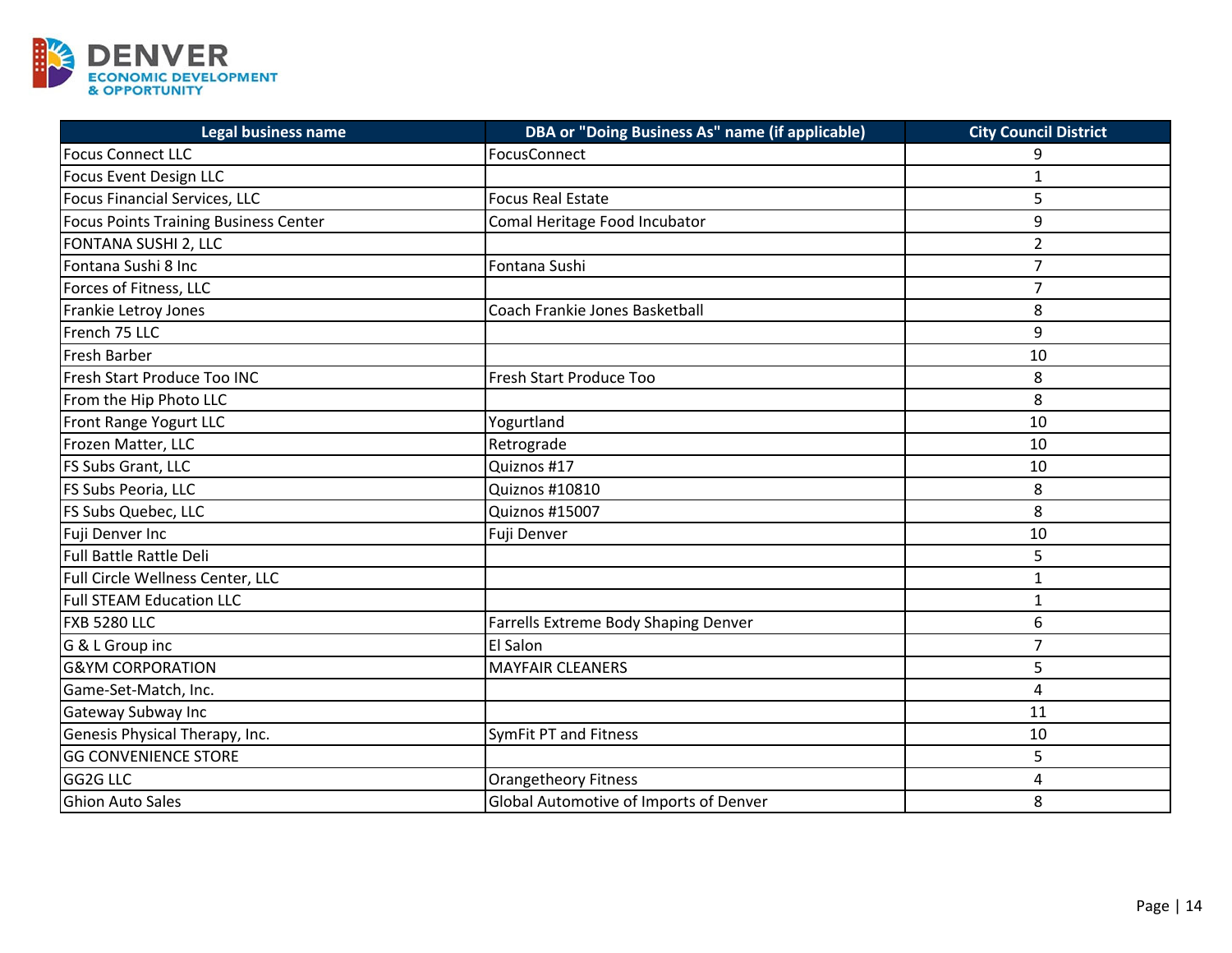

| Legal business name                         | DBA or "Doing Business As" name (if applicable) | <b>City Council District</b> |
|---------------------------------------------|-------------------------------------------------|------------------------------|
| Gilpin Street Piano Studo LLC               | New Cottage Arts                                | 3                            |
| Giot Dang Cafe LLC                          | <b>Giot Dang Cafe</b>                           | 3                            |
| <b>Glamour Nails 2 LLC.</b>                 |                                                 | $\overline{7}$               |
| <b>Global Collaborations LLC</b>            |                                                 | 3                            |
| Go Shuttle LLC                              |                                                 | 11                           |
| Goed Zuur LLC,                              | Goed Zuur                                       | 9                            |
| Goldie Locks, LLC                           | Glamour Bar                                     | 10                           |
| GoodBird Kitchen South Broadway, LLC        | The Post Brewing Company - Rosedale             | 6                            |
| <b>GOSS &amp; HAJJ</b>                      | <b>HAJI BABBA BAKERY</b>                        | 5                            |
| <b>Gotham Coffee LLP</b>                    | Metropolis Coffee                               | $\mathbf{1}$                 |
| <b>Governess LLC</b>                        | Ivy on 7th                                      | 10                           |
| <b>Grace Tailor Inc</b>                     |                                                 | 5                            |
| <b>Green Door Fitness LLC</b>               | <b>Green Door Fitness</b>                       | 10                           |
| Green Light Reiki and Chakra Balancing, LLC | Green Light Reiki and Chakra Balancing          | 9                            |
| <b>Green Mountain Inc</b>                   |                                                 | $\overline{7}$               |
| Green Russell, LLC                          |                                                 | 9                            |
| <b>Green Sol Chemical Corporation</b>       | <b>Green Sol Chemical</b>                       | 9                            |
| <b>Griddle Me This LLC</b>                  | <b>Chef Zorba's Restaurant</b>                  | 10                           |
| <b>Guthrie LLC</b>                          | Fort Greene Bar Denver                          | 9                            |
| Gymtegrity Gymnastics and Cheer, Inc.       |                                                 | 8                            |
| <b>Gypsy Kitchen LLC</b>                    | <b>Bistro Barbes</b>                            | 8                            |
| <b>H&amp;V Pretzels LLC</b>                 | Auntie Anne's and Cinnabon                      | 9                            |
| H&V Properties Management, Inc              |                                                 | $\overline{7}$               |
| <b>H&amp;X INC</b>                          | South Garden Restaurant                         | 4                            |
| Hair By Claire Michalak LLC                 | Claire Michalak Hair                            | 9                            |
| Hair by Jenn Abel IIc                       |                                                 | $\overline{7}$               |
| Hair By Teresa LLC                          |                                                 | 4                            |
| Hair Design By Court INC                    |                                                 | 10                           |
| Hair Designs byTim                          |                                                 | 10                           |
| Halyard Holdings LLC                        | F45 Training Sloans Lake                        | $\mathbf{1}$                 |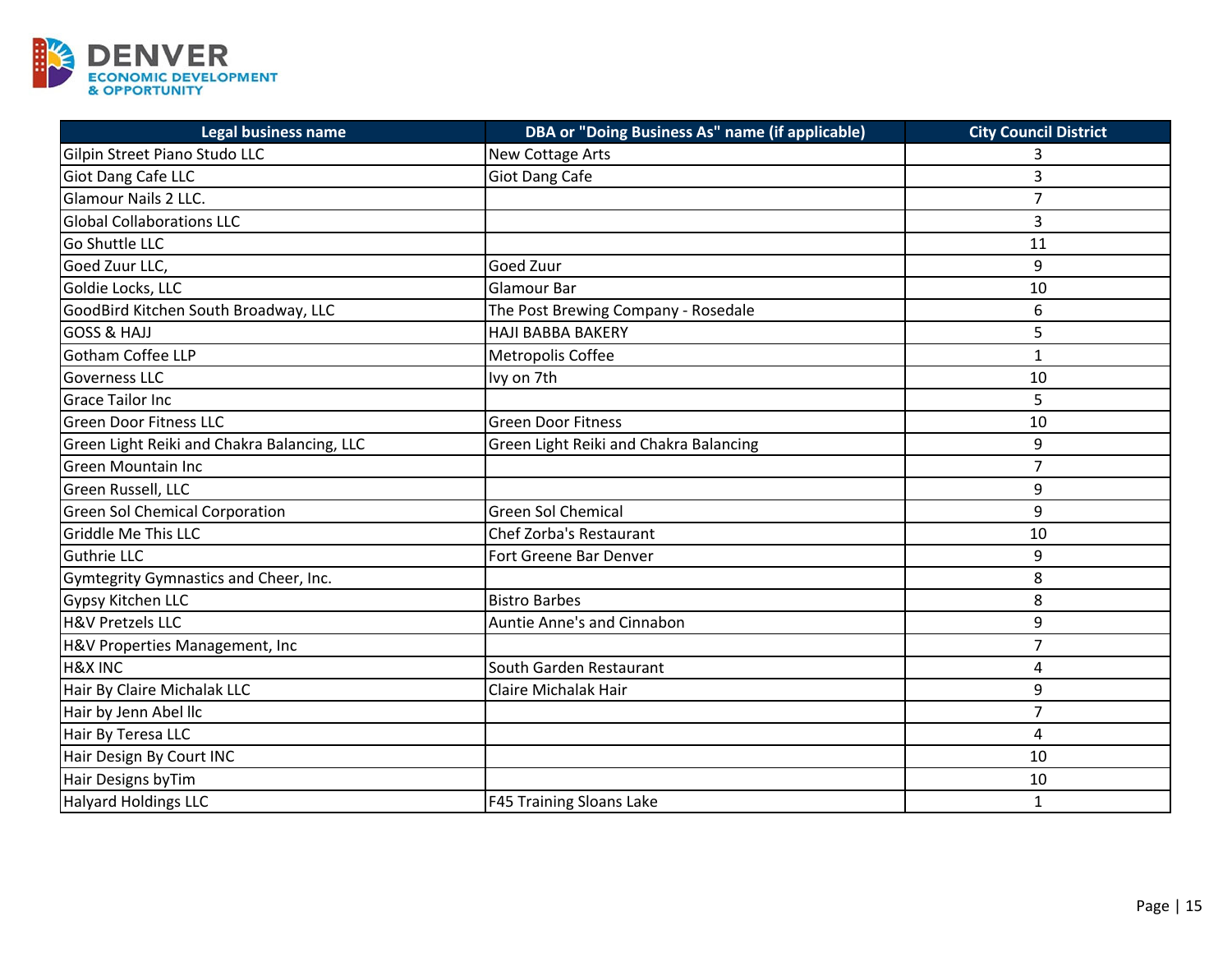

| <b>Legal business name</b>       | <b>DBA or "Doing Business As" name (if applicable)</b> | <b>City Council District</b> |
|----------------------------------|--------------------------------------------------------|------------------------------|
| Hanks Texas BBQ LLC              | Hanks Texas Barbecue                                   | 5                            |
| Hansen Sub Venture               | Jimmy Johns                                            | 8                            |
| Hansik Revolution, LLC           | KoBa                                                   | 9                            |
| Hapa Franchise Group             | Motomaki Sushi Burritos and Bowls                      | 9                            |
| Happy Sad Cake, LLC              | The Pump and Dump Show                                 | 1                            |
| <b>Hayley Hale Company</b>       | <b>Hayley Styles</b>                                   | $\overline{7}$               |
| Healing Lotus Massage & Skincare |                                                        | 6                            |
| <b>Heather Fralick CCHt LLC</b>  |                                                        | 6                            |
| HEATHER K HARRIS DDS, PC         |                                                        | 10                           |
| HELKE INVESTMENTS, INC           | HAMPDEN STREET ANTIQUE MARKET, INC.                    | 4                            |
| Hellenic Skin Care LLC           | Hellenic Laser Spa                                     | 5                            |
| <b>Hey Babe LLC</b>              |                                                        | 5                            |
| Hi-Dive Denver, Inc              | Hi-Dive                                                | $\overline{7}$               |
| High Gravity Brewing, Inc.       | <b>DeSteeg Brewing</b>                                 | $\mathbf{1}$                 |
| High Point Berkeley LLC          | <b>High Point Creamery</b>                             | $\mathbf{1}$                 |
| High Point Mobile LLC            | <b>High Point Creamery</b>                             | 1                            |
| High Point RiNo LLC              | <b>High Point Creamery</b>                             | 9                            |
| High Society Pizza LTD.          |                                                        | 8                            |
| Hineni LLC                       | The Spot Denver                                        | 10                           |
| Hipster Mama L.L.C.              |                                                        | 4                            |
| Hireuavpro.com LLC               |                                                        | 3                            |
| HN Investment                    | Subway                                                 | $\overline{7}$               |
| <b>Hod Hair LLC</b>              |                                                        | 11                           |
| <b>Holly Barbers LLC</b>         | <b>Holly Barbers</b>                                   | 6                            |
| Holly Nails and Spa, LLC         |                                                        | 5                            |
| HONG DUC LLC                     |                                                        | 3                            |
| Honigs, Inc                      |                                                        | $\overline{7}$               |
| <b>Hooked LLC</b>                | <b>Hooked on Colfax</b>                                | 9                            |
| Hope Road Hospitality LLC        | Max Gill and Grill                                     | 6                            |
| <b>Hope Tank LLC</b>             |                                                        | $\overline{7}$               |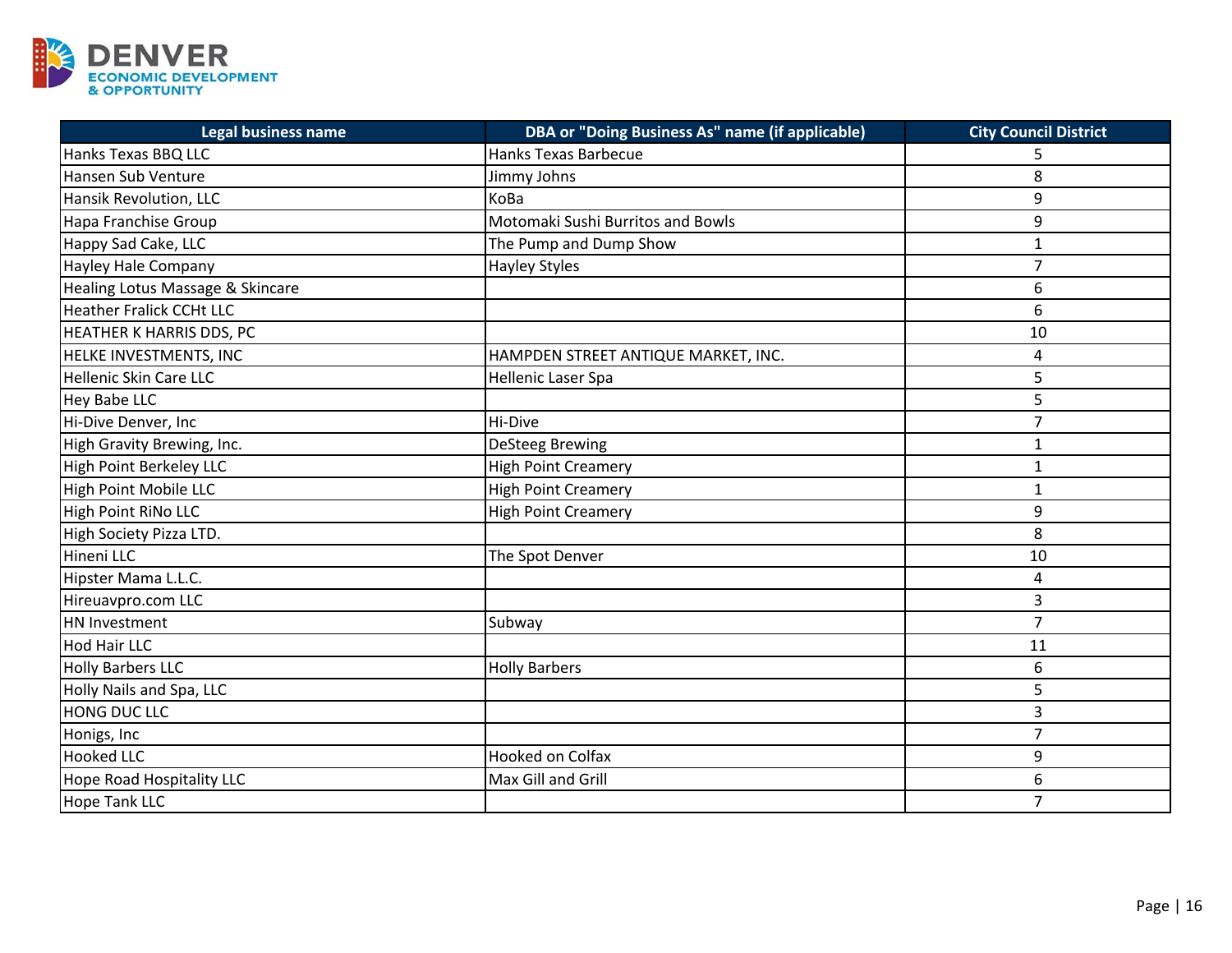

| <b>Legal business name</b>          | DBA or "Doing Business As" name (if applicable) | <b>City Council District</b> |
|-------------------------------------|-------------------------------------------------|------------------------------|
| Hops & Pie                          |                                                 |                              |
| Horizons Senior Resource Guide, LLC |                                                 | $\mathbf{1}$                 |
| Hot Spice China Inc                 |                                                 | 6                            |
| <b>House of Pod</b>                 |                                                 | 9                            |
| House Of Vibes Lashes & Aesthetics  |                                                 | 8                            |
| Human Capital Resource LLC          |                                                 | 9                            |
| HUMAN NETWORK SYSTEMS, INC.         |                                                 | 6                            |
| Humble Warrior Movement Arts LLC    |                                                 | 5                            |
| <b>Hutchinson Holistics</b>         | The Wildflower Clinic                           | $\mathbf{1}$                 |
| <b>Huynh LLC</b>                    | Vinh Xuong Bakery                               | $\overline{7}$               |
| Ian's Pizza Denver, LLC             |                                                 | 9                            |
| <b>IE Bread Denver</b>              | <b>Bruto</b>                                    | 9                            |
| Il Posto II LLC                     | Il Posto                                        | 9                            |
| Illegal Burger Writer Square, LLC   | Illegal Burger Writer Square                    | 9                            |
| ILOVIT, LLC                         |                                                 | 9                            |
| Imagen Beauty Salon                 |                                                 | 9                            |
| imJustanArtist LLC                  |                                                 | 9                            |
| Indulgences Inc.                    | Indulgences Day Spa                             | $\mathbf{1}$                 |
| Industria SV LLC                    | Goosetown Tavern                                | 10                           |
| Infinite Spectrum LLC               |                                                 | 10                           |
| ink! Coffee Company                 | ink! Coffee                                     | 9                            |
| INOVATIVE CONTRACTORS INC           |                                                 | $\overline{7}$               |
| Integrity Mobile Wash, LLC          |                                                 | 11                           |
| <b>INTERMISSION CAFE 1800 INC</b>   |                                                 | 9                            |
| Intrinsic Harmony & Wellness LLC    | Intrinsic Harmony & Wellness                    | 6                            |
| Invocation, inc                     | <b>Three Fates Tattoo</b>                       | 10                           |
| ION Business Strategies, LLC        |                                                 | 8                            |
| Isaias Gutierrez LLC                |                                                 | 9                            |
| Istana & Company 1                  | Curious Coffee Company 1                        | 6                            |
| Istana & Company 2                  | <b>Curious Coffee Company 2</b>                 | 10                           |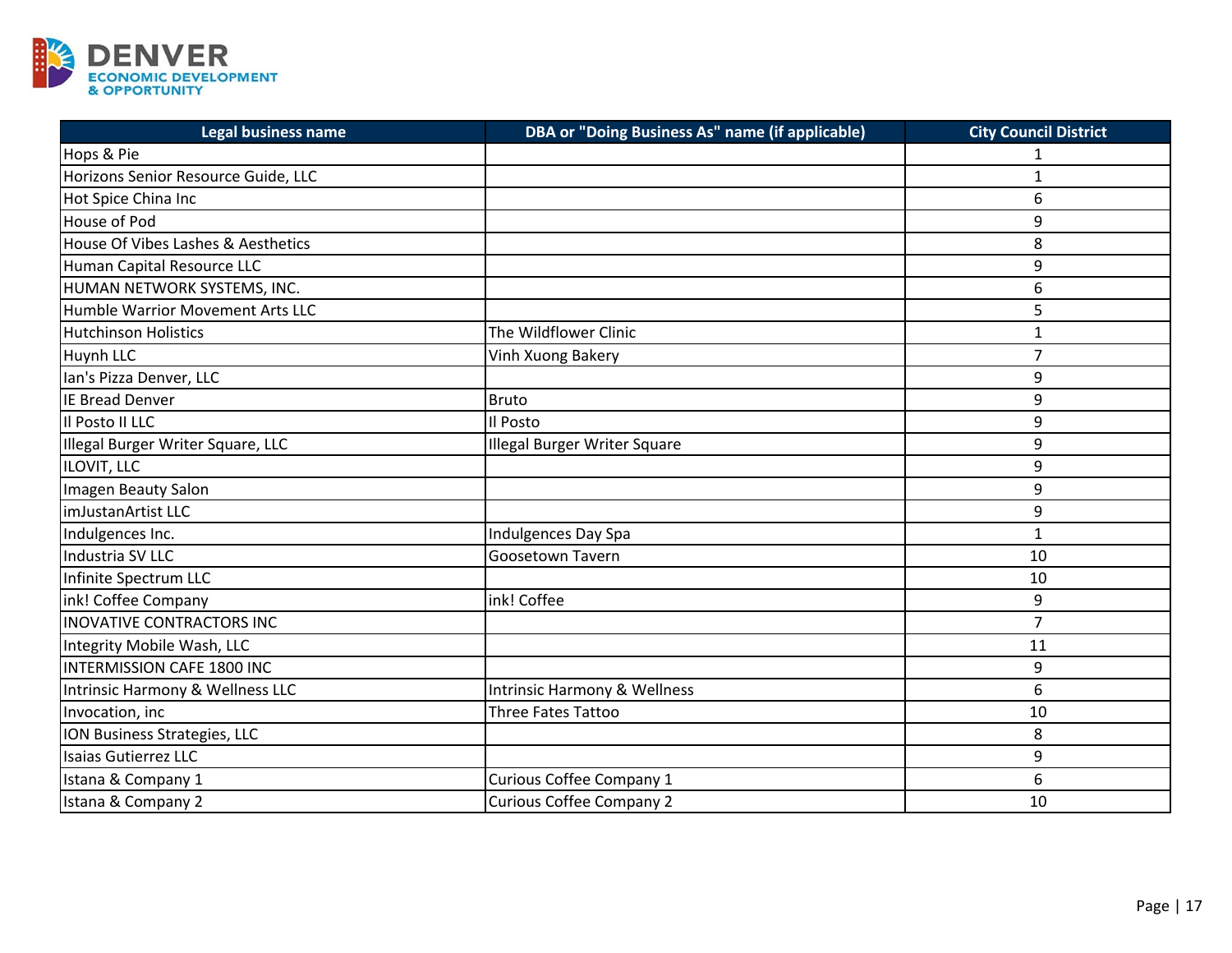

| <b>Legal business name</b>          | DBA or "Doing Business As" name (if applicable) | <b>City Council District</b> |
|-------------------------------------|-------------------------------------------------|------------------------------|
| <b>Istanbul Cafe and Bakery LLC</b> | <b>Istanbul Cafe and Bakery</b>                 | 6                            |
| ITALIAN RESTAURANT GROUP, INC.      | <b>BRUNO'S ITALIAN BISTRO</b>                   | $\overline{7}$               |
| <b>J H BROTHER CORPORATION</b>      | PLAZA CLEANERS                                  | 3                            |
| J Santell Capital Group Inc         |                                                 | $\overline{7}$               |
| J&J food enterprise                 | <b>QUIZNOS SUB</b>                              | 1                            |
| J2Won, LLC                          | Tip to Toe Nails                                | 9                            |
| Jaeseo Corporation                  | Woof In Boots                                   | 3                            |
| Jagged Mountain Craft Brewery, LLC  | Jagged Mountain Craft Brewery                   | 9                            |
| <b>JAMBO MOTORS IIc</b>             |                                                 | 5                            |
| Jandrowe LLC                        | Clothes Mentor 133                              | $\overline{2}$               |
| Janus Entertainment Group, Inc.     | The Dinner Detective                            | 8                            |
| Japan Food Concepts, Inc.           | Kobe An Japanese Restaurant                     | 10                           |
| Jax Fish House - Denver, LLC        |                                                 | 9                            |
| <b>JBFD SALES LLC</b>               | Just Between Friends Denver                     | 9                            |
| <b>JDL Federal LLC</b>              | The Field House                                 | 3                            |
| Jeffry T Parker DC PC               | Parker Wellness Center                          | $\overline{a}$               |
| Jennifair Hairstylist LLC           |                                                 | 10                           |
| Jeons Inc                           | <b>ATHMAR MART</b>                              | $\overline{7}$               |
| Jerry's Corner Store                |                                                 | 9                            |
| JES Studios, LLC                    | Pure Barre Denver Highlands                     | $\mathbf{1}$                 |
| Jet City Coffee, Inc.               | Metropolis Coffee                               | 10                           |
| <i>iewelius</i>                     | jewelius boutique                               | $\mathbf{1}$                 |
| JHV637 LLC                          | Salon Joa                                       | 8                            |
| <b>JIA LLC</b>                      |                                                 | $\overline{7}$               |
| <b>Jiming Yan</b>                   |                                                 | 4                            |
| Jin Li Lai, Inc                     | Tatsu Izakaya                                   | 6                            |
| <b>JJ&amp;A Holdings LLC</b>        | Azucar Bakery                                   | $\overline{7}$               |
| JJJ Sportsbook, LLC                 | The Sportsbook Bar & Grill                      | 6                            |
| JJ's Bistro                         |                                                 | 9                            |
| J-K-B ENTERPRISES LLC               | style-dezign-n-fades barber shop                | 8                            |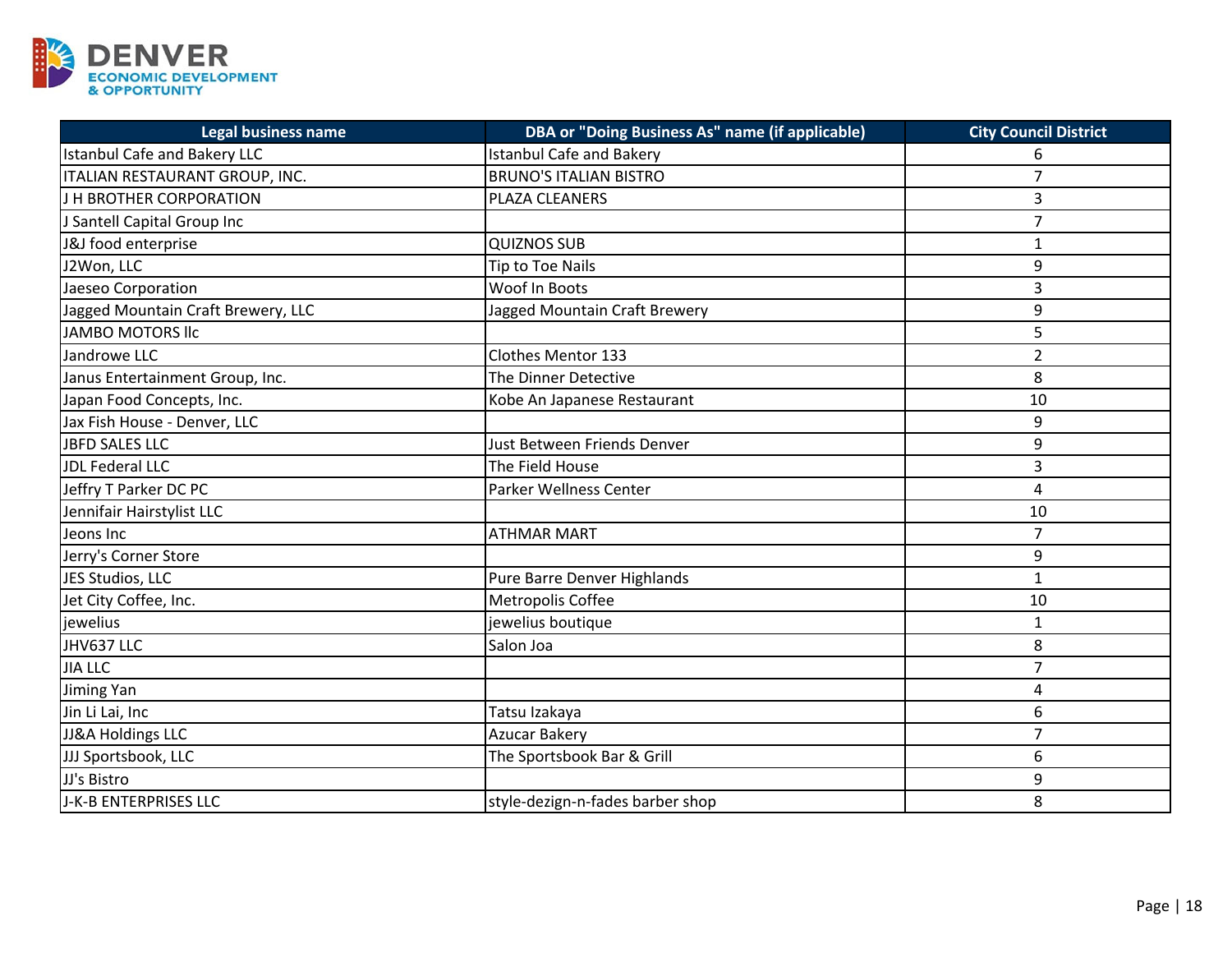

| <b>Legal business name</b>          | <b>DBA or "Doing Business As" name (if applicable)</b> | <b>City Council District</b> |
|-------------------------------------|--------------------------------------------------------|------------------------------|
| JO-AL SHOES, INC.                   | <b>Republic Shoes</b>                                  |                              |
| John F Hafer                        | A Custom Coach Transportation, LLC                     | 6                            |
| John M Flanigan DDS PC              | <b>Flanigan Dentistry</b>                              | 4                            |
| Joie de Vivre Pilates LLC           |                                                        | $\mathbf{1}$                 |
| Jonathan Phillips                   | Jonathan Phillips Photography                          | 11                           |
| Jonni's Automotive Repair inc       | JonniMotive                                            | 1                            |
| Jonsdottir LLC                      |                                                        | 9                            |
| Journey Foods Inc.                  | duo Restaurant                                         | $\mathbf{1}$                 |
| Joy Hill, LLC                       | <b>Joy Hill</b>                                        | $\overline{7}$               |
| Joyeria El Centenario Inc           | Joyeria El Centenario                                  | 3                            |
| JP Inc.                             | Pure Nail Spa                                          | 5                            |
| <b>JPX DENVER LLC</b>               | <b>MEET FRESH</b>                                      | 6                            |
| Juarez Restaurant LLC               | Mezcal                                                 | 10                           |
| Jubilee Coffee Co                   | Jubilee Roasting Co                                    | 9                            |
| Juniper Salon LLC                   |                                                        | 9                            |
| Just BE Kitchen LLC                 | Just BE Kitchen                                        | $\mathbf{1}$                 |
| K. Arandale Designs, LLC            | Gallery 1505                                           | $\overline{7}$               |
| K-7 Bunch Inc                       | The Viking Bar                                         | $\mathbf{1}$                 |
| Kapadokya inc                       | Aromas frozen yogurt                                   | 10                           |
| Kara Schick INC                     | Shine Studio                                           | 10                           |
| Karamia Martinez                    |                                                        | 9                            |
| Karma Yoga Center INC               | Karma Yoga Center                                      | $\overline{7}$               |
| <b>Kasel Assoociated Industries</b> |                                                        | 8                            |
| <b>KAV ONE, LLC</b>                 | Matchbox                                               | 9                            |
| Keep Smoking Wood LLC               | <b>Brider Rotisserie</b>                               | $\mathbf{1}$                 |
| Kevin R. Bates, D.C., P.C.          | Activa 360                                             | 6                            |
| <b>Key Ring LLC</b>                 | <b>Turtle Boat</b>                                     | $\overline{7}$               |
| KG International Driving School     |                                                        | 8                            |
| Kids SmART Inc 1                    | Kids SmART @ Gust                                      | $\overline{2}$               |
| Kids SmART Inc 2                    | Kids SmART @ Columbian                                 | $\mathbf{1}$                 |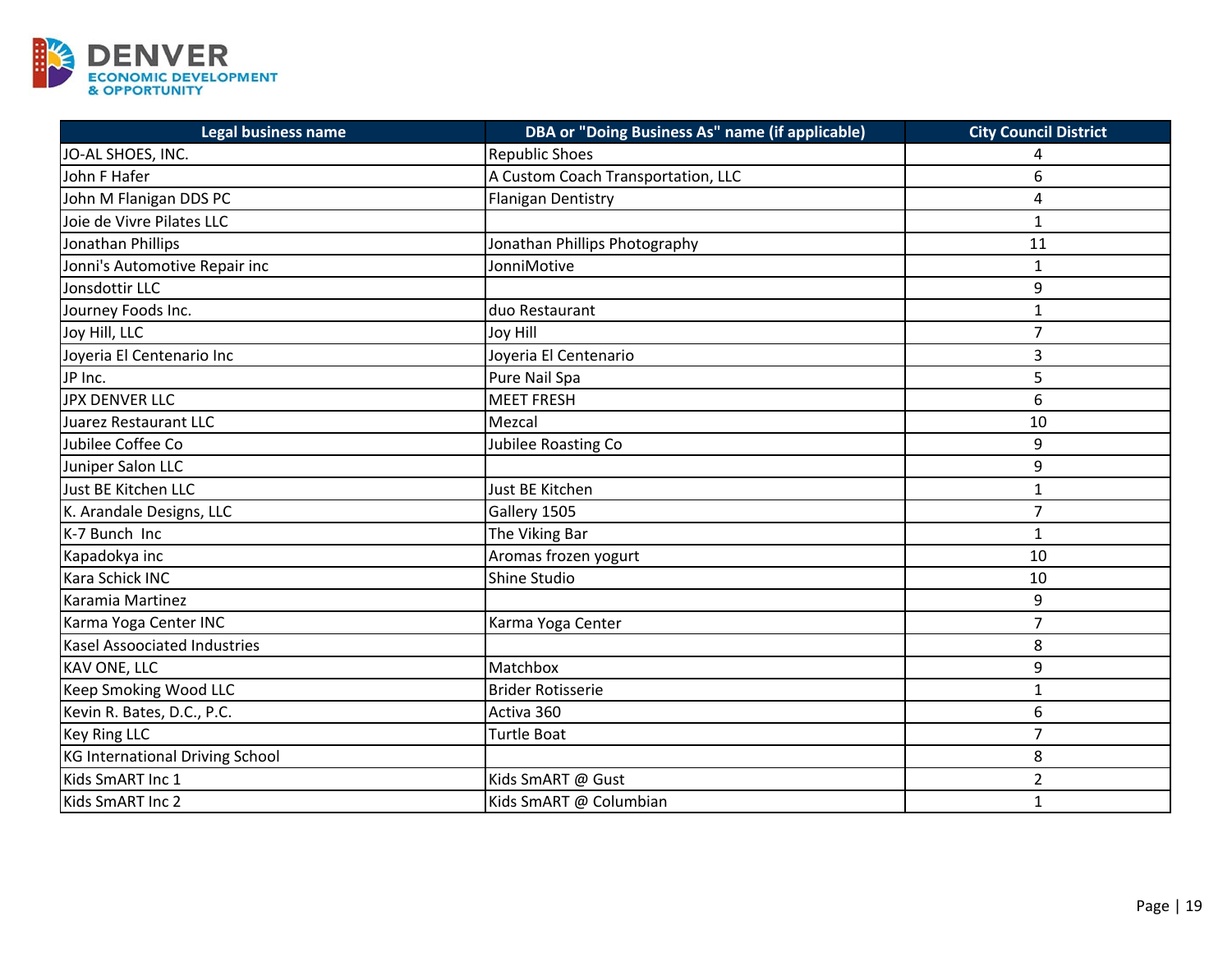

| <b>Legal business name</b>     | DBA or "Doing Business As" name (if applicable) | <b>City Council District</b> |
|--------------------------------|-------------------------------------------------|------------------------------|
| Kids SmART Inc 3               | Kids SmART @ BW                                 | 1                            |
| Kin Woodcraft LLC              | Kin Furniture Co.                               | 9                            |
| King Street Concepts, LLC      | West End Tap House                              | $\mathbf{1}$                 |
| Kinga's Lounge INC             | Kinga's Lounge                                  | 9                            |
| Kings Limo Services LLC        |                                                 | 3                            |
| Kinney Enterprises, LLC        | CrossFit Park Hill                              | 5                            |
| <b>KKS Enterprises Inc.</b>    | <b>KTM Mens Wear</b>                            | 3                            |
| Knew Conscious Gallery, LLC    | <b>Knew Conscious</b>                           | 9                            |
| Knowledge Cafe                 | Supreme Styles Barbers and Supplies LLC         | 5                            |
| Konstantin Atabaev             | Pizza Express                                   | 10                           |
| KOSMIMA, LLC                   |                                                 | 8                            |
| Kouture Consignment & New      |                                                 | 10                           |
| <b>KSK Group, Inc</b>          | Gaslamp                                         | 9                            |
| Ku Cha House of Tea            | Ku Cha House of Tea                             | 10                           |
| Kyoto Ramen INC                | Kyoto Ramen                                     | 9                            |
| L&J INC                        | Deli King                                       | 6                            |
| L.E.D There Be Light, LLC      |                                                 | 8                            |
| L39Surfaces LLC                |                                                 | $\mathbf{1}$                 |
| La Abeja Restaurant            |                                                 | 10                           |
| La Calena LLC                  | Cafe Brazil                                     | $\mathbf{1}$                 |
| La Chilanga Corp               | Las Hijas De La Chilanga                        | 3                            |
| La Fuente Mexican Food Inc     |                                                 | $\mathbf{1}$                 |
| La Gran Maria LLC              | Maria Empanada                                  | $\overline{7}$               |
| La Guapa Inc                   | LA GUAPA BOUTIQUE                               | $\mathbf{1}$                 |
| La Rola Urban Colombian Food   |                                                 | 9                            |
| La Vouge Nail and Spa 1        |                                                 | 5                            |
| Lab 71 LLC                     | Salon 71                                        | 10                           |
| Lake Champlain Fitboss         | F45 Training Sloans Lake                        | 9                            |
| Lake Russian and Turkish Baths | Lake Steam Baths                                | 3                            |
| Lakeside Vista LLC 1           | Quiero Arepas                                   | $\mathbf{1}$                 |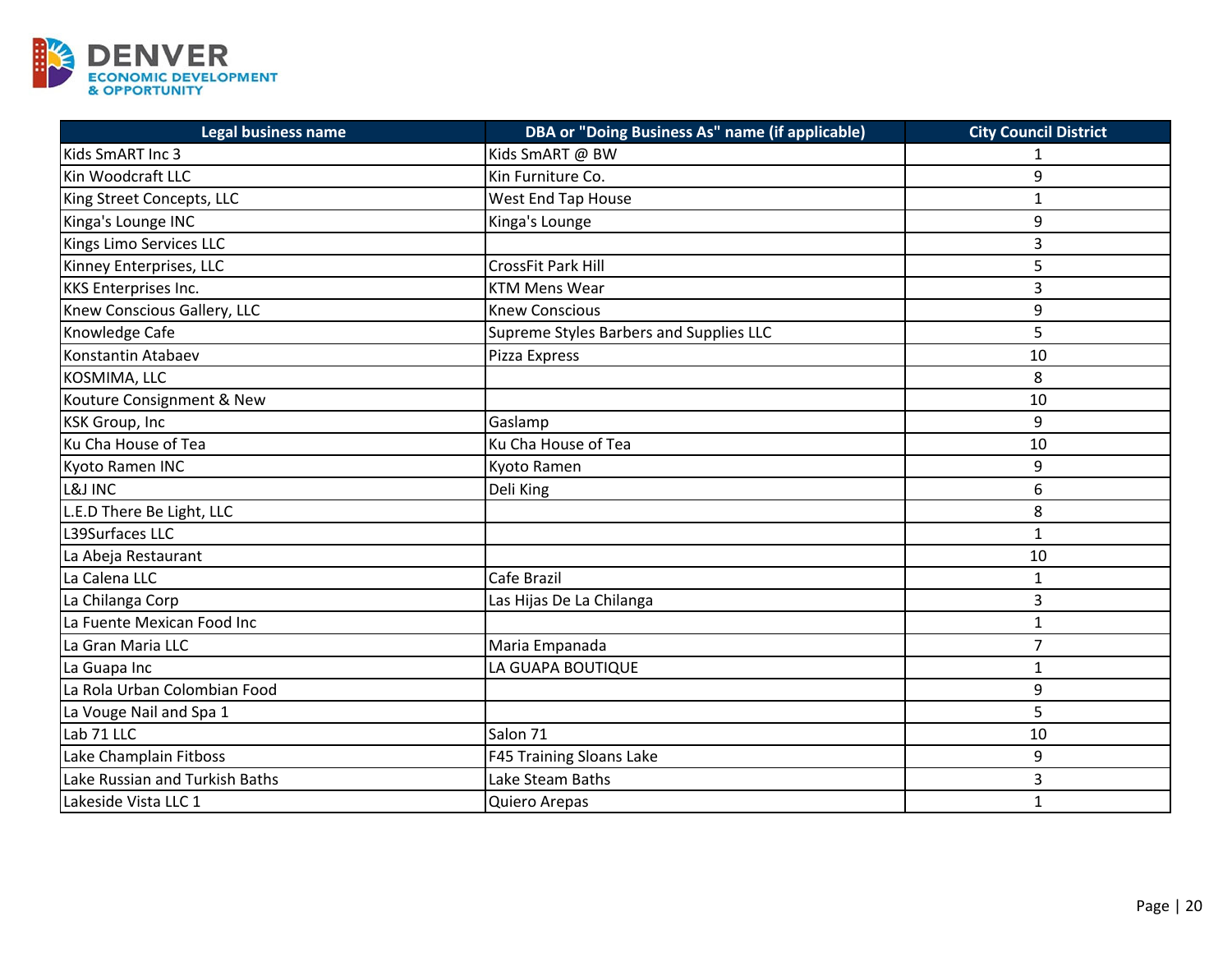

| <b>Legal business name</b>                        | DBA or "Doing Business As" name (if applicable) | <b>City Council District</b> |
|---------------------------------------------------|-------------------------------------------------|------------------------------|
| Lakeside Vista LLC 2                              | Quiero Arepas                                   | 7                            |
| Lambothyst Theater LLC                            |                                                 | 1                            |
| Larimer Bistro, LLC                               | <b>Bistro Vendome</b>                           | 9                            |
| Las Chuladas, Inc.                                |                                                 | $\mathbf{1}$                 |
| Laura A Newman LLC                                | Herbs                                           | 9                            |
| LB3 LLC                                           | Little Beast Street Food                        | 10                           |
| LDC Foods LLC                                     | <b>Ohana Island Kitchen</b>                     | 1                            |
| LDi Holdings, LLC                                 | <b>Y.Lo Epicure Catering</b>                    | $\overline{7}$               |
| Leadership Forum, Inc.                            | <b>Executive Forum</b>                          | 10                           |
| Leetsdale Barbers LLC                             | Leetsdale Barbers                               | 5                            |
| Leo's Sports Bar & Billiards                      |                                                 | $\mathbf{1}$                 |
| Let Em Have It, INC.                              | Let Em Have It Salon                            | 9                            |
| <b>LFCF LLC</b>                                   | Nonna's Chicago Bistro                          | 5                            |
| Lifted Life Trucking LLC                          |                                                 | 5                            |
| Lightware, Inc.                                   |                                                 | $\overline{7}$               |
| Lil Fellas LLC                                    | Taste the Love Cooking                          | 3                            |
| Limn Skincare, Guzman Taylor LLC                  |                                                 | $\overline{7}$               |
| Ling BBQ, Inc.                                    | Hong Kong BBQ                                   | $\overline{7}$               |
| Lipgloss LLC                                      |                                                 | 6                            |
| Lisa M Reinke Hair & Beauty Consultant            |                                                 | $\mathbf{1}$                 |
| Lisa Wong, MD, MS, LLC                            |                                                 | 6                            |
| Litigare Litigation & Trial Design Consulting LLC | Litigare, LLC                                   | $\overline{7}$               |
| Little Cantina #4 LLC                             | The Pioneer                                     | 6                            |
| Little Machine                                    | Little Machine Beer                             | $\mathbf{1}$                 |
| Little Mad Events, LLC                            |                                                 | 10                           |
| Little Man Ice Cream, LLC                         |                                                 | $\mathbf{1}$                 |
| Little Pub #12 LLC                                | <b>British Bulldog</b>                          | 9                            |
| Little Pub #13 LLC                                | Dog House Tavern                                | $\overline{2}$               |
| Little Pub #16 LLC                                | College Inn                                     | 5                            |
| Little Pub #24 LLC                                | Will Call                                       | 9                            |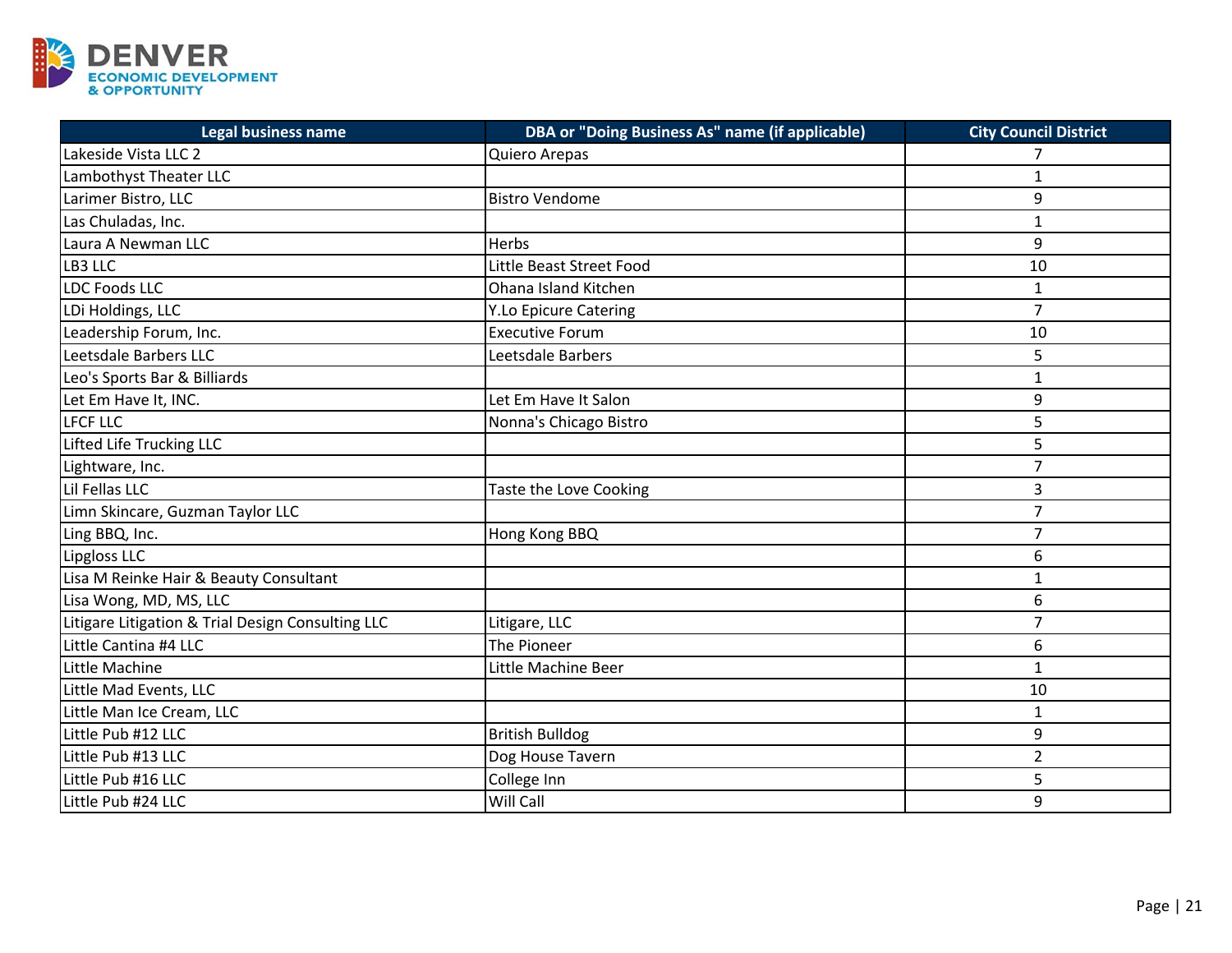

| <b>Legal business name</b>               | <b>DBA or "Doing Business As" name (if applicable)</b> | <b>City Council District</b> |
|------------------------------------------|--------------------------------------------------------|------------------------------|
| Little Pub #29 LLC                       | Hound Sports Pub & Burger                              | 4                            |
| Little Pub #5 LLC                        | Wyman's                                                | 10                           |
| Little Pub #9 LLC                        | Don's Club Tavern                                      | 10                           |
| Little Pub No. 7 LLC                     | Ice House Tavern                                       | 9                            |
| Little Spark Learning Center LLC         |                                                        | 4                            |
| Littleton Contemporary Dance Center, LLC |                                                        | $\overline{2}$               |
| Liu Family, LLC                          | Pho <sub>63</sub>                                      | 4                            |
| Living Younger Longer Institute          | <b>TCM College of Sports Medicine</b>                  | 9                            |
| LLK Incorporated                         | Cafe Metro                                             | 4                            |
| <b>LMent LLC</b>                         | <b>Moment Creative</b>                                 | 9                            |
| <b>LMIC Creamery, LLC</b>                | Little Man Ice Cream Factory                           | $\mathbf{1}$                 |
| Local Ltd.                               |                                                        | 5                            |
| Locanda Del Borgo LLC                    | Locanda Del Borgo                                      | 5                            |
| Lodo Limo                                |                                                        | 4                            |
| Logan House Holdings LLC                 | Logan House Coffee                                     | 9                            |
| LoHi Athletic Club                       |                                                        | 1                            |
| Lohi Beer Garden Corp.                   | <b>Recess Beer Garden</b>                              | $\mathbf{1}$                 |
| Loren Brinton LLC                        |                                                        | 4                            |
| Los Cabos Restaurant II INC              |                                                        | 6                            |
| LOVE POP VENTURES INC                    |                                                        | 3                            |
| Lowdown Brewery and Pizzeria LLC         | Lowdown Brewery + Kitchen                              | 10                           |
| Lowrey Parady Lebsack, LLC               |                                                        | 10                           |
| LOWRY ECO INC                            | LOWRY ECO CLEANERS                                     | 5                            |
| Luca, Inc.                               |                                                        | 10                           |
| Luciano Foods, LLC                       | Las Tortugas Monaco                                    | 4                            |
| Lucky Dive Inc                           | <b>Star Bar</b>                                        | 9                            |
| Lucy's Ethiopian Restaurant              |                                                        | 5                            |
| Lunapparel, LLC                          |                                                        | 3                            |
| LUNCH AM TO PM                           |                                                        | 9                            |
| LUNDCO, INC                              | <b>BREWERY BAR II</b>                                  | $\overline{7}$               |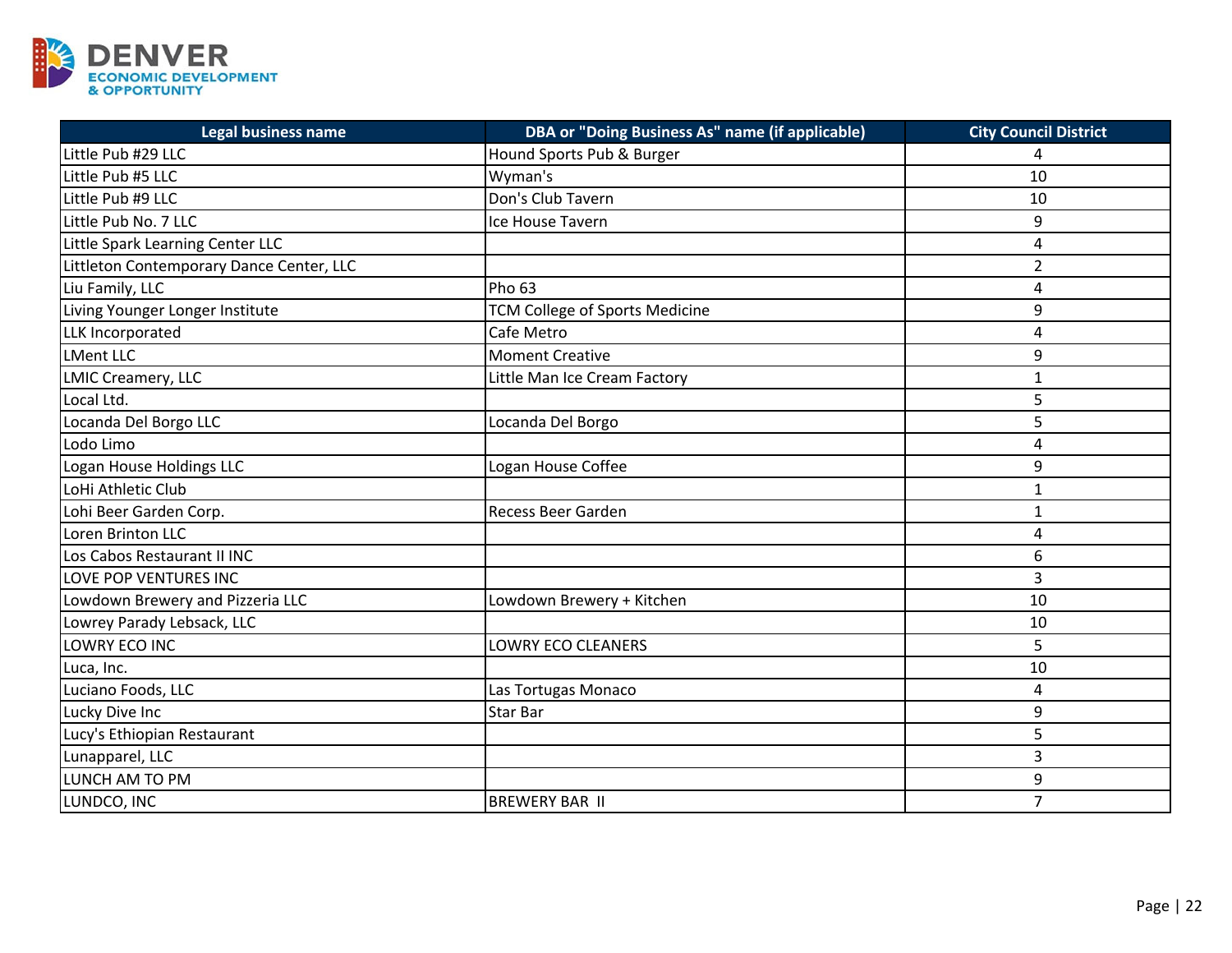

| <b>Legal business name</b>          | DBA or "Doing Business As" name (if applicable) | <b>City Council District</b> |
|-------------------------------------|-------------------------------------------------|------------------------------|
| Lustre Pearl Denver LLC             |                                                 | 9                            |
| Luxe Deluxe Inc                     | Luxe Salon                                      | 9                            |
| M. S. Clark Enterprises, Inc.       | Nationwide Parking Services, Inc.               | 9                            |
| Madison Hospitality, LLC            | Tag Burger Bar                                  | 10                           |
| Magico LLC                          | Spuntino                                        | 1                            |
| MAINSPRING F&B, LLC 1               | Room for Milly                                  | $\mathbf{1}$                 |
| MAINSPRING F&B, LLC 2               | Queens Eleven                                   | 9                            |
| Malpass Properties, Inc. 1          | Great Clips 0480                                | 4                            |
| Malpass Properties, Inc. 2          | Great Clips 0415                                | $\mathbf{1}$                 |
| Malpass Properties, Inc. 3          | Great Clips 0429                                | 4                            |
| Malpass Properties, Inc. 4          | Great Clips 0445                                | 5                            |
| ManifiqueSpa LLC                    |                                                 | 10                           |
| Maranatha LLC                       | <b>Black Eye Coffee</b>                         | $\mathbf{1}$                 |
| Marble Empire, Inc.                 |                                                 | 9                            |
| Marc Piscotty Photography           | Marc Piscotty Photography                       | $\mathbf{1}$                 |
| Mario Ghazanfari                    | <b>Uomo Elegante</b>                            | 10                           |
| Marquez Food                        |                                                 | 9                            |
| Marty's 47th Street Donuts, Inc.    |                                                 | 8                            |
| <b>MASTER YOSVANY TAEKWONDO LLC</b> |                                                 | 11                           |
| Mata Rentals                        |                                                 | $\mathbf{1}$                 |
| <b>Mayfair Partners LLC</b>         | Garlic Knot Mayfair                             | 5                            |
| McBoat Photography, LLC             | <b>McBoat Photography</b>                       | 6                            |
| McLoughlin Bros LLC                 | <b>Irish Snug</b>                               | 9                            |
| MD Strategies, LLC                  |                                                 | 5                            |
| Mead Street Station                 | <b>Mead St. Provisions</b>                      | 1                            |
| Meagan Montoya LLC                  |                                                 | 9                            |
| Medical Bill Gurus LLC              | <b>Medical Bill Gurus</b>                       | 9                            |
| Meet. Play. Chill., LLC             |                                                 | 11                           |
| Mega Burger LLC                     | <b>Taco Block</b>                               | 3                            |
| <b>Megan Rentals</b>                | Megan Johnson                                   | $\mathbf{1}$                 |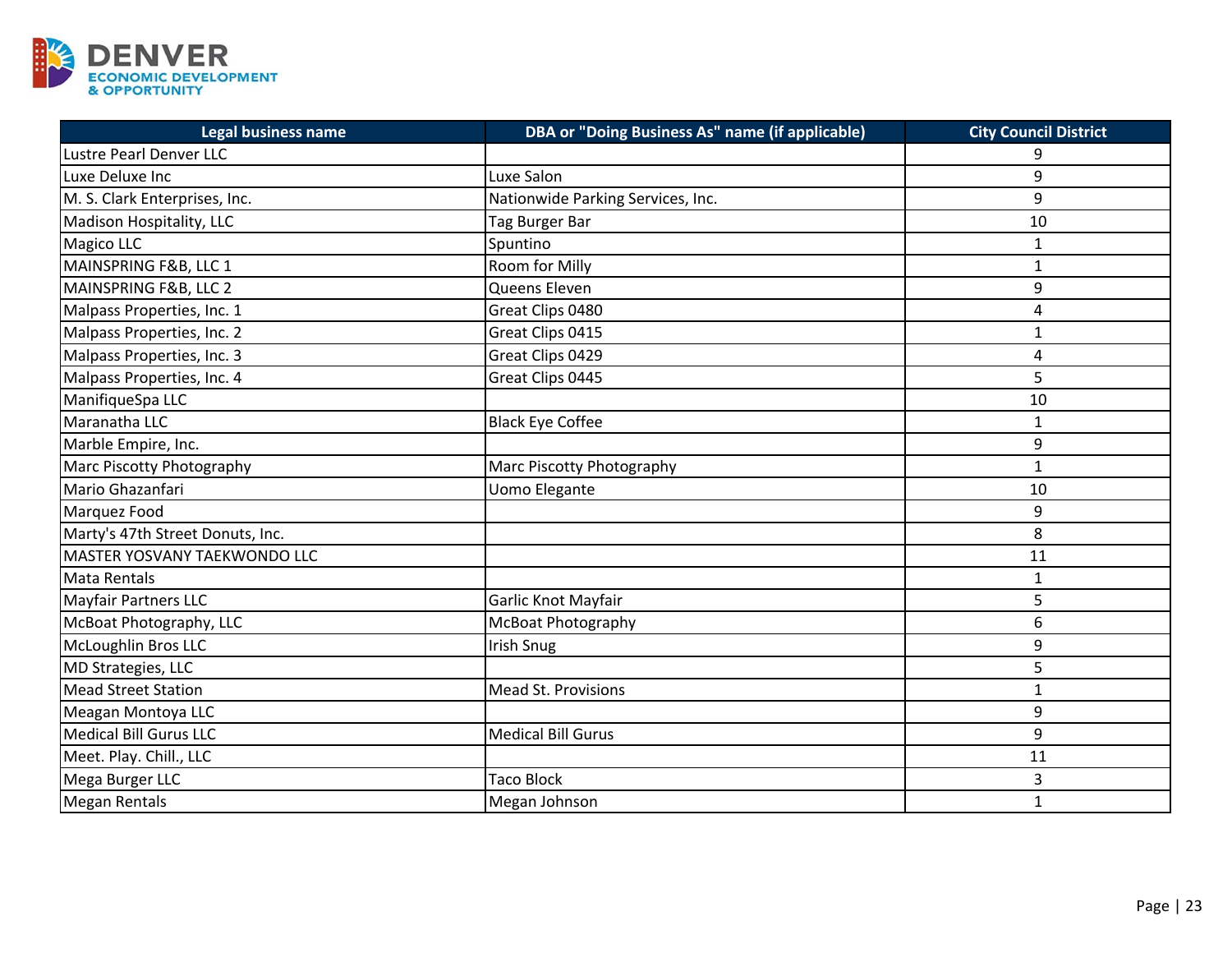

| Legal business name                 | DBA or "Doing Business As" name (if applicable) | <b>City Council District</b> |
|-------------------------------------|-------------------------------------------------|------------------------------|
| <b>MEIER LLC</b>                    | <b>MEIER SKIS</b>                               | 7                            |
| Menya No. 1, LLC                    | Menya Noodle Bar                                | 9                            |
| Menya No. 2, LLC                    | Menya Ramen & Poke                              | 9                            |
| Merfs Condiments                    |                                                 | 3                            |
| <b>Met Transport</b>                | <b>Met Transport</b>                            | 5                            |
| <b>Metro Air Sales And Service</b>  | <b>Restaurant Equipment Plus</b>                | 3                            |
| Mexico City Lounge, Inc             |                                                 | 9                            |
| Mezcla Maggie LLC                   |                                                 | 9                            |
| <b>MG Community Connections</b>     |                                                 | 10                           |
| <b>MG Trucking</b>                  | <b>Omar Martinez Graciano</b>                   | 11                           |
| MGM enterprises Itd                 | <b>Butcher Block Cafe</b>                       | 9                            |
| MGT Restaurant Concepts, Inc.       | The No Name Grill                               | $\overline{2}$               |
| MHM Enterprises LLC                 | <b>Minuteman Press</b>                          | $\overline{7}$               |
| Mic Optical Sourcing Inc.           |                                                 | $\overline{7}$               |
| Michelle Audrine LLC                | Laser Loft Denver                               | 10                           |
| Mickel Employee Associates          | <b>Butcher Block Cafe</b>                       | 9                            |
| Mighty Movement Academy, LLC        | <b>Mighty Movement Academy</b>                  | 8                            |
| MIKA SUSHI III                      |                                                 | $\overline{4}$               |
| Mike's Hot Dogs                     |                                                 | 9                            |
| Mikes Kitchen Inc                   | Mikes Kitchen                                   | 4                            |
| Milagro Burritos Inc.               | Milagro Burritos                                | $\overline{7}$               |
| Mile High Arcade, LLC               |                                                 | 9                            |
| Mile High City Enterprises, LLC     |                                                 | 9                            |
| Mile High Falcon LLC                |                                                 | 9                            |
| Mile High Psychotherapy LLC         |                                                 | 6                            |
| Mile High Urban Farmscaping         | Mile High Urban Farming                         | 4                            |
| Mile High Vienna Stand Ballpark LLC | <b>Ballpark Vienna Beef</b>                     | 9                            |
| Mile High Vienna Stand LLC          |                                                 | $\overline{7}$               |
| Milk Tea People Inc                 |                                                 | 9                            |
| Milkroll Creamery, LLC              | <b>Milkroll Creamery</b>                        | 10                           |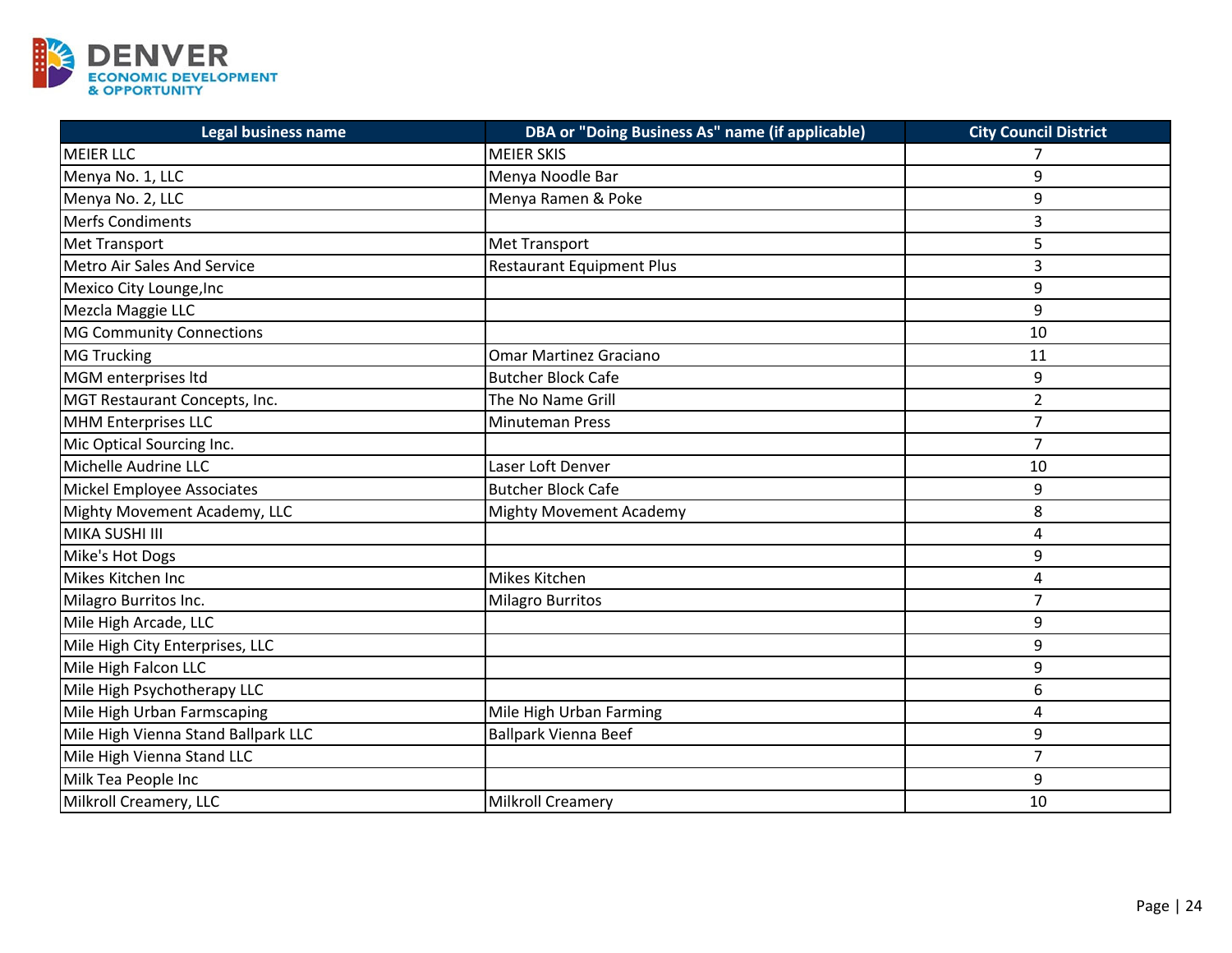

| <b>Legal business name</b>              | DBA or "Doing Business As" name (if applicable) | <b>City Council District</b> |
|-----------------------------------------|-------------------------------------------------|------------------------------|
| Mind Your Language LLC                  | Mind Your Language Games                        | 8                            |
| Mindfully Curated LLC                   | Mindfully Curated                               | 4                            |
| Miracle Enterprises Inc.                | The Hornet                                      | $\overline{7}$               |
| <b>Mirich Rentals</b>                   |                                                 | $\mathbf{1}$                 |
| Mizuna LLC                              |                                                 | 10                           |
| <b>MMC Trading Co</b>                   |                                                 | 10                           |
| <b>Mockery Brewing LLC</b>              | <b>Mockery Brewing</b>                          | 9                            |
| Modern Nomad Denver LLC                 |                                                 | 9                            |
| Modern Nomad Home LLC                   |                                                 | 9                            |
| Monaco Inn Restaurant Inc               |                                                 | 5                            |
| Mondo Mini                              |                                                 | 8                            |
| Moses Operandi, LLC                     |                                                 | 9                            |
| Moss Incorporated                       | Moss Denver                                     | $\overline{7}$               |
| Motion Chiropractic and Acupuncture, PC |                                                 | 9                            |
| <b>Mountain Crust</b>                   |                                                 | 6                            |
| Mountain Sound Music Therapy            | Mountain Sound Music Therapy                    | 4                            |
| <b>Moxie Cafe LLC</b>                   |                                                 | $\overline{7}$               |
| Mozart's Denver                         |                                                 | 5                            |
| <b>MPG Ventures LLC</b>                 | <b>Charcoal Bistro</b>                          | 6                            |
| Mr Hao Grill                            |                                                 | 4                            |
| Mr. Miner LLC                           | Mr. Miner's Meat & Cheese                       | 4                            |
| <b>MTC Ventures LLC</b>                 | The Pasty Republic                              | 10                           |
| Murphy West Ltd                         | Miya Salon & Spa                                | $\mathbf{1}$                 |
| <b>MY LLC</b>                           | <b>TOKIO</b>                                    | 9                            |
| MyaTherapy LLC                          |                                                 | 10                           |
| MyKing's Icecream LLC                   | MyKing's Icecream                               | 9                            |
| N <sub>2</sub> Fitness LLC              | <b>Orangetheory Fitness</b>                     | $\overline{2}$               |
| Nail Day Lodo LLC                       |                                                 | 9                            |
| Nailed by Naysia LLC                    |                                                 | 11                           |
| Nam Tran LLC                            |                                                 | $\overline{2}$               |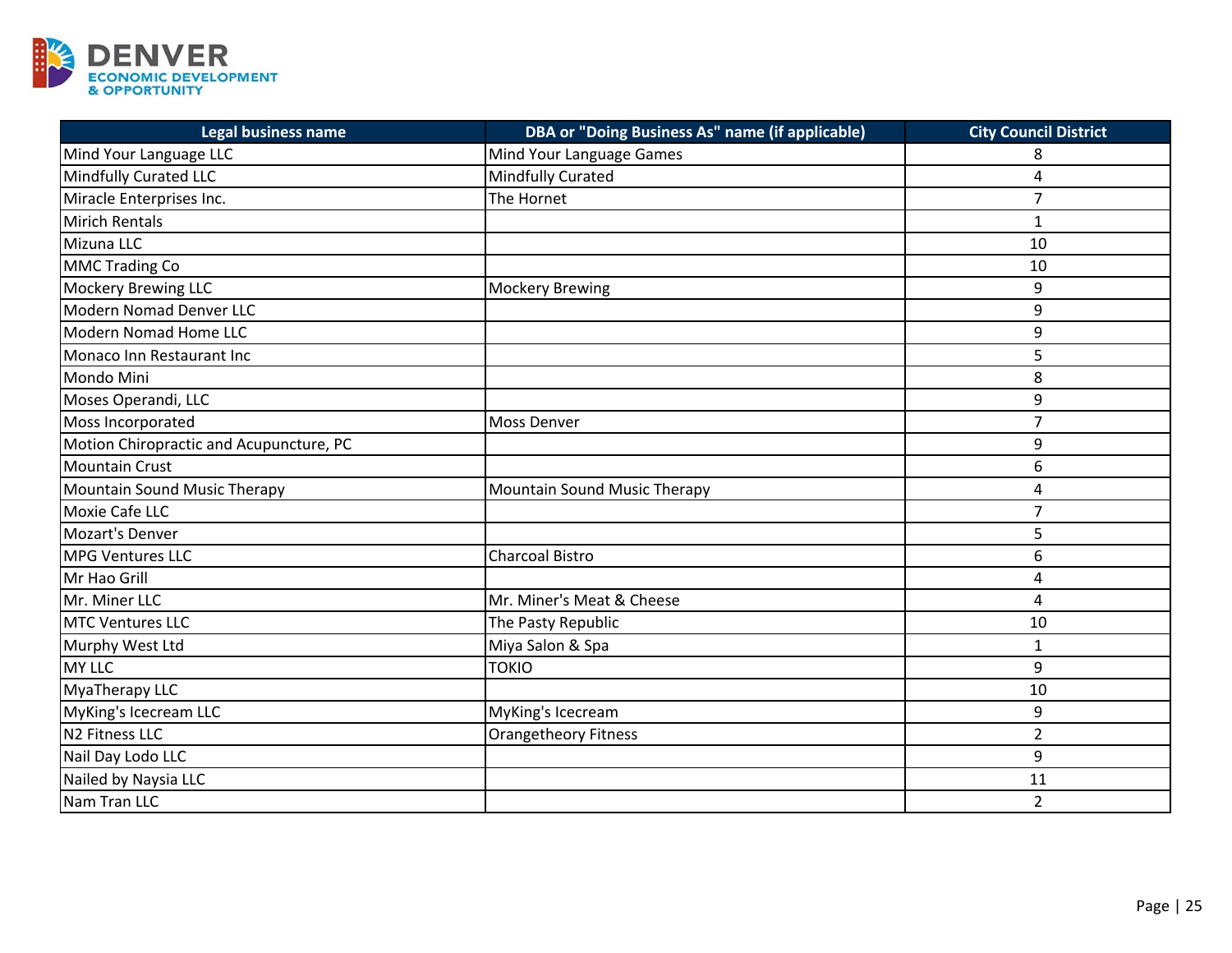

| Legal business name                   | <b>DBA or "Doing Business As" name (if applicable)</b> | <b>City Council District</b> |
|---------------------------------------|--------------------------------------------------------|------------------------------|
| Nanan LLC                             | <b>Fantastic Sams</b>                                  | 6                            |
| Nashville Tavern Corporation          | The Monkey Barrel                                      | $\mathbf{1}$                 |
| Natural State Design LLC              | Natural State Design                                   | $\mathbf{1}$                 |
| <b>NAVA LLC</b>                       | <b>OBENTO</b>                                          | 9                            |
| Neighborhood Noodle Inc               | <b>Shells and Sauce</b>                                | 10                           |
| Neighbors, LLC                        | Neighbors at Parkhill                                  | 8                            |
| Neoera Inc.                           |                                                        | 9                            |
| Neon Sheep Pictures                   |                                                        | 9                            |
| <b>NEW B NOODLE INC</b>               |                                                        | $\overline{4}$               |
| New Horizons- Nuevos Horizontes       | <b>New Horizons- Nuevos Horizontes</b>                 | 4                            |
| <b>NEWLOOK CLEANERS INC</b>           | <b>NEW LOOK CLEANERS</b>                               | 4                            |
| Niche Doctors LLC                     | Yoonit Wine                                            | 9                            |
| Nicole M Harrison                     | Nikki's Costume Closet                                 | $\mathbf{1}$                 |
| NILI ELECTRIC LLC                     |                                                        | 11                           |
| Nixon's Coffee House - Wash Park, LLC | Nixon's Coffee House                                   | $\overline{7}$               |
| Nob Hill Inn Inc.                     | Nob Hill Inn                                           | 10                           |
| Noodles Express Inc.                  |                                                        | 6                            |
| Northside Eatery & Market, LLC        |                                                        | $\mathbf{1}$                 |
| Not Really a Business Ltd             | Goldie x Bob                                           | 9                            |
| NPLH, LLC                             | Mile High Hamburger Mary's                             | 10                           |
| O <sub>2</sub> LLC                    | <b>Pudge Brothers Pizza</b>                            | 4                            |
| O2 Yoga LLC                           | Oasis Yoga                                             | $\mathbf{1}$                 |
| O'fallons Inc.                        | <b>Brooklyns Restaurant</b>                            | 3                            |
| Off Broadway B & B, LLC               | Off Broadway B & B                                     | $\overline{7}$               |
| <b>OffBeat Marketing LLC,</b>         | <b>OffBeat Marketing</b>                               | 9                            |
| Ogilby Inc.                           | <b>BLOCK21 LLC</b>                                     | 10                           |
| Ohana Yoga, Inc                       | Ohana Yoga + Barre                                     | $\mathbf{1}$                 |
| Okinawa Karate LLC                    |                                                        | 4                            |
| Old Fences, inc                       | The Front Porch                                        | 9                            |
| Olive & Finch CC, LLC                 | Eatery & Bakery                                        | 10                           |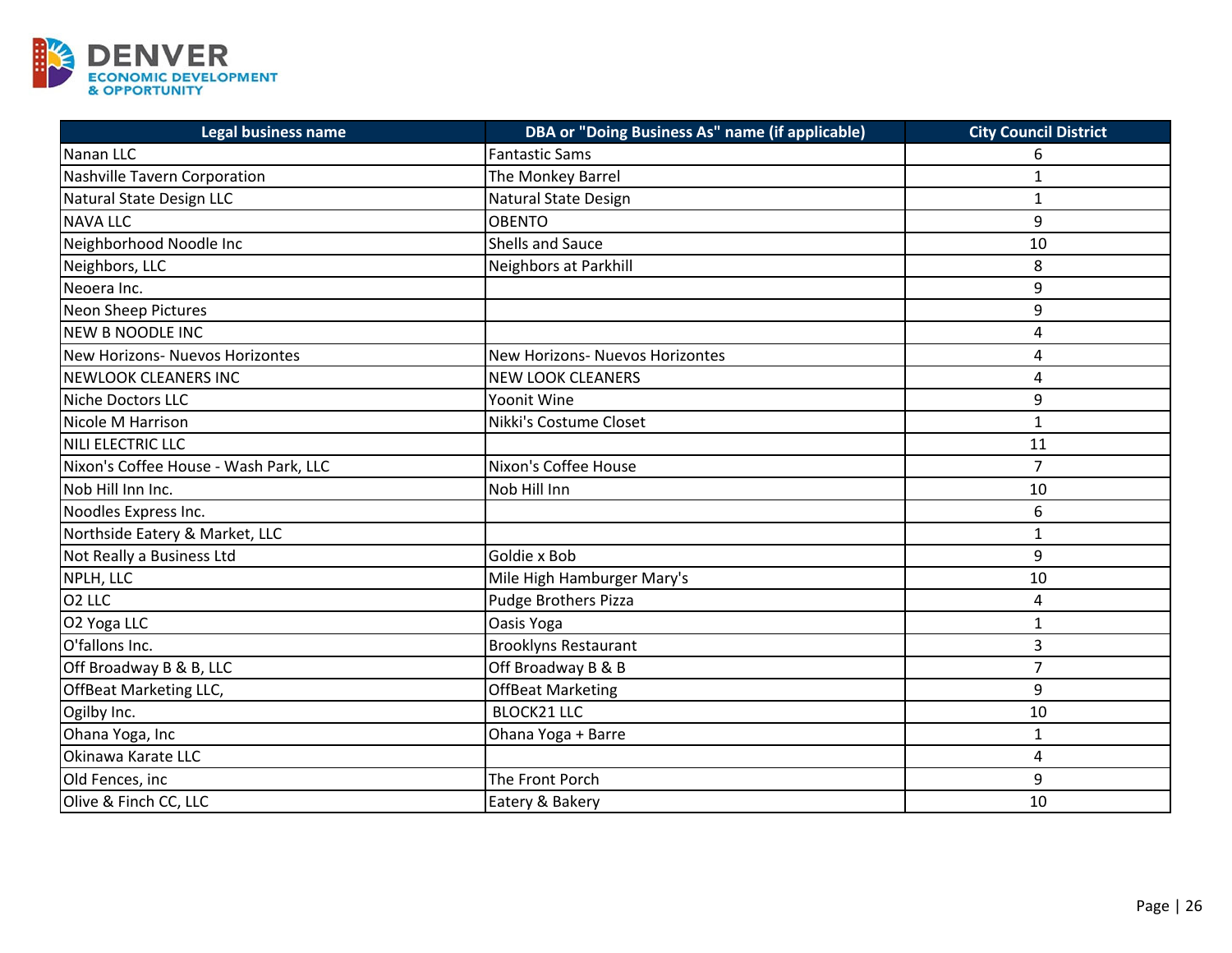

| Legal business name                | DBA or "Doing Business As" name (if applicable) | <b>City Council District</b> |
|------------------------------------|-------------------------------------------------|------------------------------|
| Olive & Finch Comm., LLC           | On the Fly                                      | 8                            |
| Olive & Finch, Inc                 | Eatery & Bakery                                 | 9                            |
| Omorfia studio                     |                                                 | 8                            |
| One Step At A Time Landscaping LLC |                                                 | 5                            |
| Oneida Ice Cream, LLC              | DANG Soft Serve Ice Cream                       | 8                            |
| Onus iV Hydration                  | Onus iV                                         | $\mathbf{1}$                 |
| OpenSided MRI of Denver, LLC       | OpenSided MRI of Denver, LLC                    | 5                            |
| <b>Oracle Salon LLC</b>            | <b>Oracle Offerings</b>                         | 4                            |
| Orcas International Inc            | Kusa Dojo                                       | $\overline{7}$               |
| <b>Orchid Princess LLC</b>         | <b>Project Floral</b>                           | $\overline{7}$               |
| Osaka Brothers LLC                 | Osaka Ramen                                     | 9                            |
| <b>OTPlus Inc</b>                  | O.T.Plus; OTPlus; O. T. Plus, Inc.              | 6                            |
| Our Mutual Friend Inc.             |                                                 | 9                            |
| Our Three Initials LLC             | Wide Right                                      | 9                            |
| Out of the Blue                    |                                                 | $\overline{7}$               |
| P & T Esthetics, LLC               | <b>Glow Facial Bar</b>                          | 10                           |
| <b>PaintersNow LLC</b>             |                                                 | $\overline{7}$               |
| Paired LLC                         | Beckon/Call                                     | 9                            |
| Pakim Corp                         | Dae Gee #2                                      | 10                           |
| Pakim Second Corp                  | Dae Gee #3                                      | $\overline{7}$               |
| PAQUETERIA EXPRESS MX              |                                                 | $\mathbf{1}$                 |
| Parce 1903 LLC                     | Los Parceros Restaurant                         | 5                            |
| Park and Company                   | Park & Co                                       | 10                           |
| Park Burger Highlands, Inc.        | Park Burger Highlands                           | 1                            |
| Park Burger Holly, Inc.            | Park Burger Holly                               | 5                            |
| Park Burger RINO Inc.              | Park Burger RiNo                                | 9                            |
| Park Burger, Inc.                  | Park Burger Pearl                               | $\overline{7}$               |
| Park Hill Dance Academy            |                                                 | 8                            |
| Park Hill Hub LLC                  | Park Hill Hub                                   | 8                            |
| Park Hill Sushi Co LLC             | Park Hill Sushi Co                              | 5                            |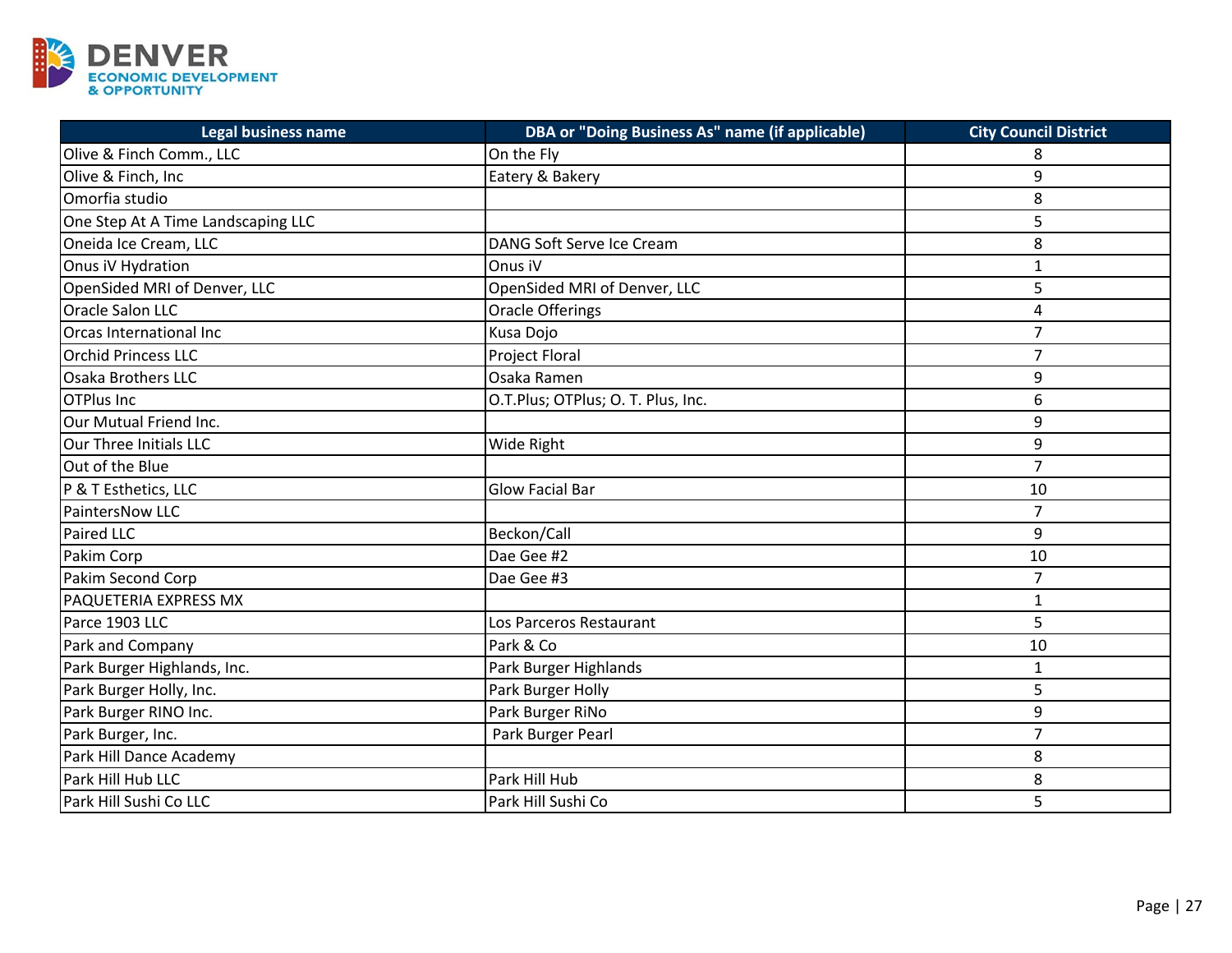

| <b>Legal business name</b>            | DBA or "Doing Business As" name (if applicable) | <b>City Council District</b> |
|---------------------------------------|-------------------------------------------------|------------------------------|
| Pastalo Casalini                      | Art and Craft                                   | 9                            |
| Paula Paris Salon                     |                                                 | 10                           |
| PEAK ONE SPORTS MARKETING, LLC        | PEAK 1 SPORTS                                   | 4                            |
| Peak Tickets LLC                      |                                                 | 10                           |
| Pearl Street Coffee LLC               | Steam Espresso Bar                              | $\overline{7}$               |
| Pearl Street Hospitality LLC          | <b>Hudson Hill</b>                              | 10                           |
| Pearl Street LoHi LLC                 | Lady Jane                                       | 1                            |
| People Party LLC                      | Mr OSO                                          | 9                            |
| Perrott Enterprises, Inc.             | 5280 Custom Framing                             | 9                            |
| Perseverance Athletic Performances    | <b>Bodies By Perseverance</b>                   | 9                            |
| Phidiax, LLC                          |                                                 | 9                            |
| Phillips Restaurant Group LLC         | Grind kitchen + watering hole                   | 10                           |
| Pho Bom LLC                           | Pho Bom                                         | $\overline{4}$               |
| Pho Duy 9, Inc                        |                                                 | 3                            |
| Pho Forever LLC                       |                                                 | $\overline{7}$               |
| Pho OK Noodle Soup & Grill INC        |                                                 | 5                            |
| Pho Saigon Star LLC                   | Pho Saigon Star                                 | 6                            |
| Phoenix Tattoo Company                |                                                 | 3                            |
| Pho-Natic                             |                                                 | 10                           |
| Photography G, Inc.                   |                                                 | 9                            |
| Pilates Bodies, Inc.                  |                                                 | 5                            |
| <b>PINK ADOBE INC</b>                 | <b>LA FIESTA</b>                                | 9                            |
| Pit Stop BBQ & Kitchen Consulting LLC | Mile High Pit Stop                              | 11                           |
| PLATINUM PLATES FITNESS               | <b>Boom Lab Fitness</b>                         | 9                            |
| Player Pub LLC                        | Players Pub                                     | $\overline{7}$               |
| Plus Cleaning Services, LLC           |                                                 | 9                            |
| Poke Concept II LLC                   | Poke Concept                                    | 6                            |
| Poke Concept III LLC                  | Poke Concept                                    | 10                           |
| POKECLUB, INC                         | <b>POKECLUB</b>                                 | 9                            |
| POLISHED HAIR & NAIL STUDIO           | POLISHED NAILL BOUTIQUE & BEAUTY LOUNGE         | 8                            |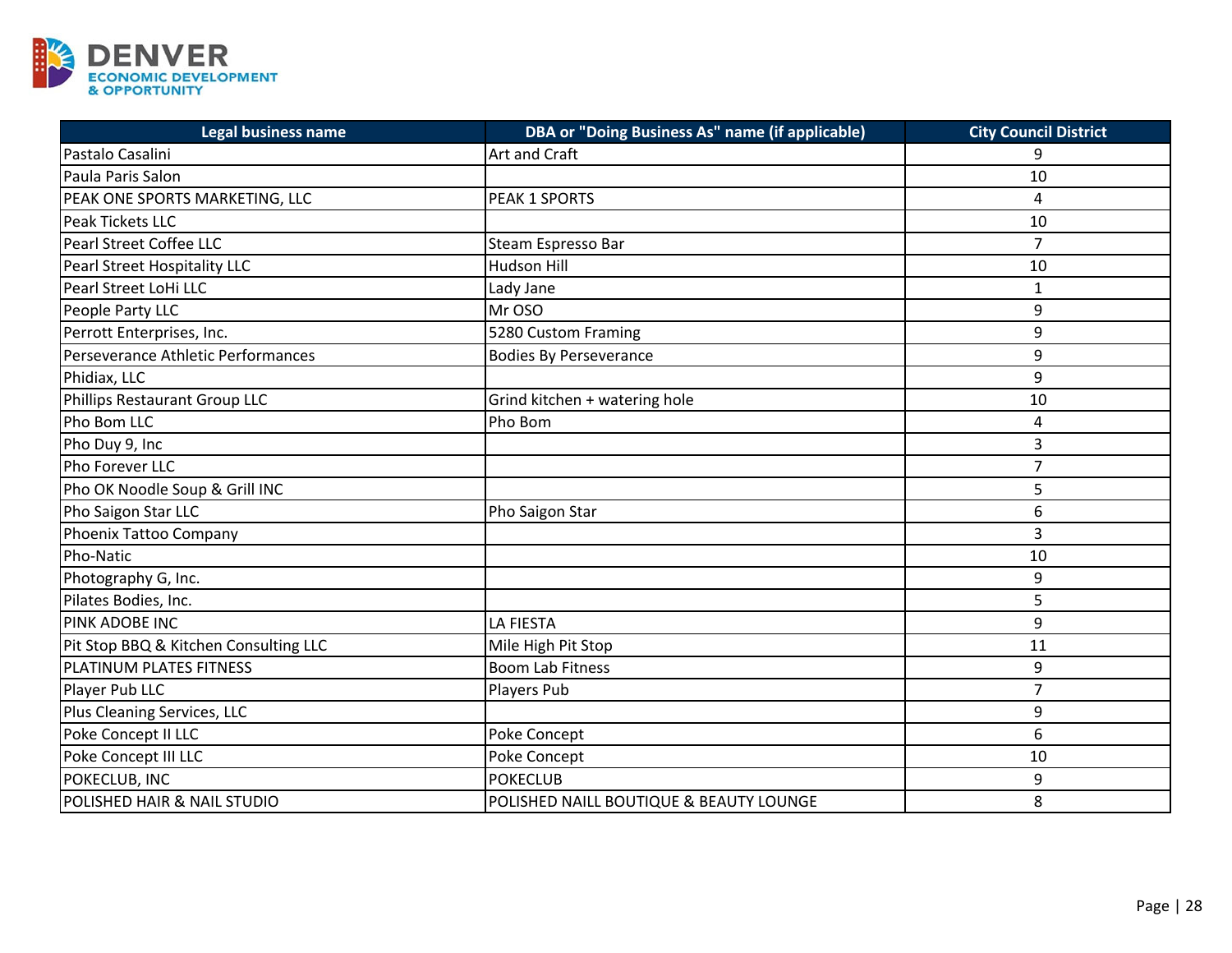

| <b>Legal business name</b>      | DBA or "Doing Business As" name (if applicable) | <b>City Council District</b> |
|---------------------------------|-------------------------------------------------|------------------------------|
| Polyglot Interpretations LLC    |                                                 | 10                           |
| Port Side                       |                                                 | 9                            |
| Potter Restaurant Group LLC     | <b>Crimson and Gold Tavern</b>                  | 6                            |
| Precision Empowered Health, LLC |                                                 | $\mathbf{1}$                 |
| Prep Beauty Bar                 |                                                 | 9                            |
| Prestigious G&T, LLC            | Mani Pedi                                       | 10                           |
| PRG 2 LLC                       | <b>Fainting Goat</b>                            | 10                           |
| Prince Propositions, LLC        | Max Muscle Denver                               | 6                            |
| Professional Assistance Center  |                                                 | 9                            |
| Project Swill, LLC              | Shannon Williams                                | $\mathbf{1}$                 |
| ProsperFoods Company            | Prosper Oats                                    | $\mathbf{1}$                 |
| PROST BREWING COMPANY           |                                                 | $\mathbf{1}$                 |
| Proto's Pizza                   | Proto's Pizza-Denver                            | $\mathbf{1}$                 |
| PSA Subway #1 Inc.              | Subway                                          | 9                            |
| Pure Energy Fitness LLC         |                                                 | 6                            |
| Push and Pole LLC               |                                                 | 3                            |
| Q PUBLISHING GROUP LTD          | <b>OUT FRONT</b>                                | 9                            |
| QHR, LLC                        | Q House                                         | 9                            |
| Qi Limited Liability Company 1  | Endorphin                                       | 10                           |
| Qi Limited Liability Company 2  | Endorphin                                       | $\mathbf{1}$                 |
| R brothers trucking llc         |                                                 | 3                            |
| Rad Life Incorporated           | Coloradical                                     | 9                            |
| Ragin Hog BBQ LLC               |                                                 | $\mathbf{1}$                 |
| <b>Raices Brewing Company</b>   |                                                 | 3                            |
| Ram-Krishna LLC                 | Which Wich Superior Sandwiches                  | 9                            |
| Ray Unlimited Inc               | Okinawa Sushi                                   | $\mathbf{1}$                 |
| <b>RBNBNKS</b>                  |                                                 | 8                            |
| Real V, LLC                     | <b>Sticky Fingers Cooking</b>                   | $\mathbf{1}$                 |
| Rebhun, LLC                     | Pinks Straight from LA                          | 6                            |
| <b>ReCenter LLC</b>             | ReCenter                                        | 10                           |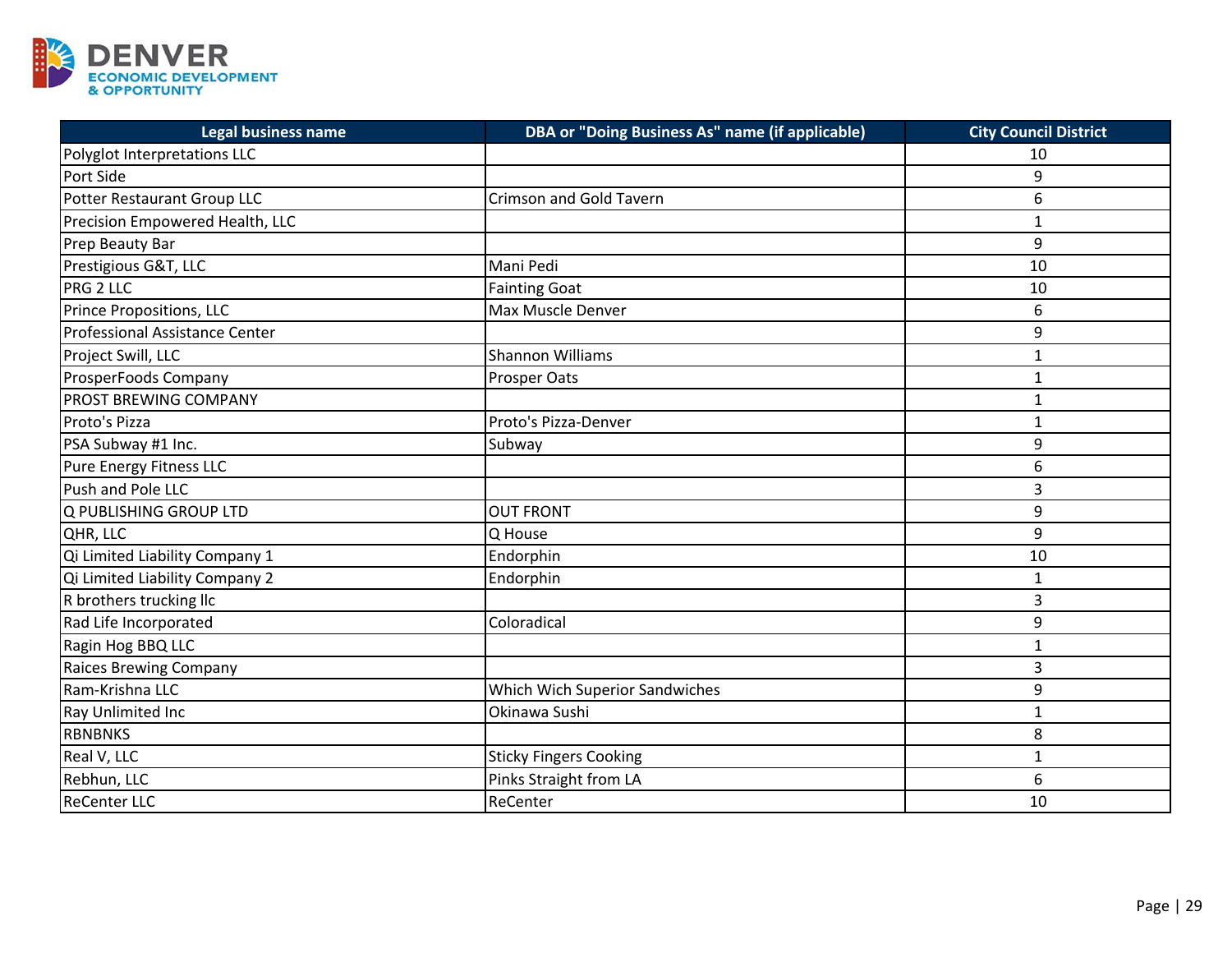

| <b>Legal business name</b>            | DBA or "Doing Business As" name (if applicable) | <b>City Council District</b> |
|---------------------------------------|-------------------------------------------------|------------------------------|
| Recess Campus Lounge Corp.            | Campus Lounge                                   | 6                            |
| Recovery Lab, LLC                     |                                                 | 7                            |
| RED DRAGON ENTERPRISES, INC.          | <b>RED DRAGON CHINESE RESTAURANT</b>            | 4                            |
| Red Ginger Inc                        |                                                 | $\overline{3}$               |
| <b>Reel Canvas Inc</b>                | William Mathewson Devices (WMD)                 | $\overline{7}$               |
| Reel Life Events Colorado             |                                                 | 8                            |
| <b>Refresh Studios LLC</b>            | <b>Refresh Studios</b>                          | 5                            |
| REHOBOTH, LLC                         | <b>Cold Stone Creamery</b>                      | 8                            |
| Renew Massage Studio, LLC             |                                                 | 6                            |
| REVERIE BREWING COMPANY LLC           | <b>RATIO BEERWORKS</b>                          | 9                            |
| Revive Bodywork Denver LLC            |                                                 | $\mathbf{1}$                 |
| <b>Revolve Brewing Company LLC</b>    | <b>Alternation Brewing Company</b>              | $\overline{7}$               |
| Rezened                               |                                                 | 9                            |
| <b>Rhythm Revolution LLC</b>          | <b>Innermission Radio</b>                       | 5                            |
| Right Way Brands, LLC                 | <b>Smiling Moose</b>                            | 11                           |
| Rishi's Community Yoga LLC            | Rishi's Community Yoga                          | $\overline{2}$               |
| Rising Higher Staffing Solutions Inc  | <b>Rising Higher Staffing</b>                   | 9                            |
| <b>River Five Points LLC</b>          | The River Yoga                                  | 9                            |
| <b>RJ Myers and Associates</b>        | Catering to Colorado                            | 6                            |
| RLM2 Inc.                             | Denver Sweet                                    | 10                           |
| RMR Colorado LLC                      | Black-eyed Pea                                  | 6                            |
| Roaming Buffalo Inc                   | Roaming Buffalo BBQ                             | 6                            |
| RocketSpace LLC                       |                                                 | 9                            |
| <b>Rocky Mountain Flex Fitness</b>    |                                                 | $\overline{7}$               |
| Rocky Mountain High Sales LLC         | Kona Ice of Boulder                             | 9                            |
| Rocky Mountain Psychology             |                                                 | 6                            |
| Rocky Mountain Restaurant Group, Inc. | Urban Egg, A Daytime Eatery                     | $\overline{a}$               |
| Rocky Top Tavern LLC                  | Rocky Top Tavern                                | $\mathbf{1}$                 |
| <b>Rolfing Arts LLC</b>               |                                                 | 1                            |
| <b>Rolfing Solutions LLC</b>          |                                                 | $\mathbf{1}$                 |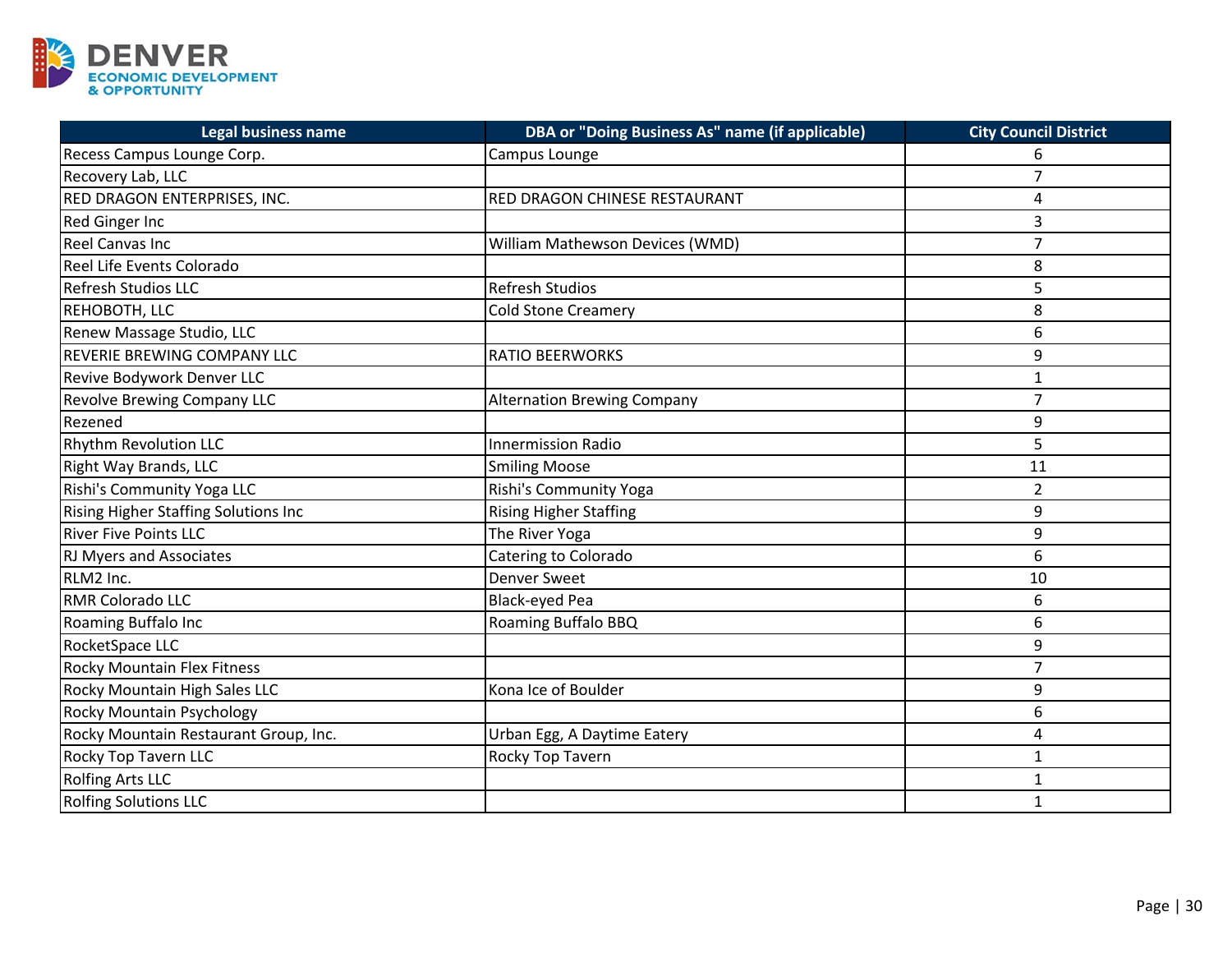

| <b>Legal business name</b>              | DBA or "Doing Business As" name (if applicable)    | <b>City Council District</b> |
|-----------------------------------------|----------------------------------------------------|------------------------------|
| Ronder Holdings, Inc.                   | Solutions Lounge & Restaurant featuring Escapology | 9                            |
| Roosevelt, inc                          | Roosevelt                                          | 9                            |
| Rosey Clean Company                     |                                                    | 11                           |
| <b>ROYAL NAILS LLC</b>                  |                                                    | $\overline{3}$               |
| RSB Enterprise, LLC                     | Tranzen med spa and weight loss center             | 10                           |
| <b>Rumtum Creations LLC</b>             |                                                    | 9                            |
| Run For The Roses, LLC                  | <b>Run For The Roses</b>                           | 9                            |
| RusTeak at Midtown Denver, LLC          | The Broken Cage                                    | $\mathbf{1}$                 |
| <b>Rustic Rentals LLC</b>               | <b>Rustic Rentals</b>                              | $\overline{7}$               |
| Rye Denver 1 LLC                        | <b>Rye Society</b>                                 | 9                            |
| RyHi LLC                                | <b>CHOW MORSO</b>                                  | 9                            |
| S & L Clean Company                     |                                                    | 5                            |
| S and S Investment LLC                  | Mali Thai Cuisine                                  | $\overline{a}$               |
| S&G FIsh, LLC                           | Stoic & Genuine                                    | 9                            |
| <b>S&amp;M Property Management, LLC</b> |                                                    | 8                            |
| S&S Restaurant Group, Inc.              | Carmine's on Penn                                  | $\overline{7}$               |
| S.D.B. Corporation                      |                                                    | 1                            |
| Saenz the Barber                        |                                                    | $\mathbf{1}$                 |
| Saheli Eyebrow Threading LLC            |                                                    | 4                            |
| Saigon Bowl                             |                                                    | 3                            |
| Saigon Terrace Inc.                     |                                                    | 6                            |
| Salon E                                 |                                                    | 10                           |
| Salon Real Denver                       |                                                    | $\overline{7}$               |
| Salon Theory LLC                        |                                                    | 6                            |
| Salt & Grinder, LLC                     |                                                    | $\mathbf{1}$                 |
| Sandoval & Sandoval LLC                 | Sandoval & Sandoval LLC                            | $\mathbf{1}$                 |
| SandraDreckman.Inc                      | Bang Salon @ Park Hill                             | 8                            |
| Sanpin Food 6 Inc                       | Hong Kong Cafe                                     | $\overline{4}$               |
| Santa Fe Trading Company LLC            | <b>Trade</b>                                       | $\overline{7}$               |
| Sarah Stylez LLC                        |                                                    | 4                            |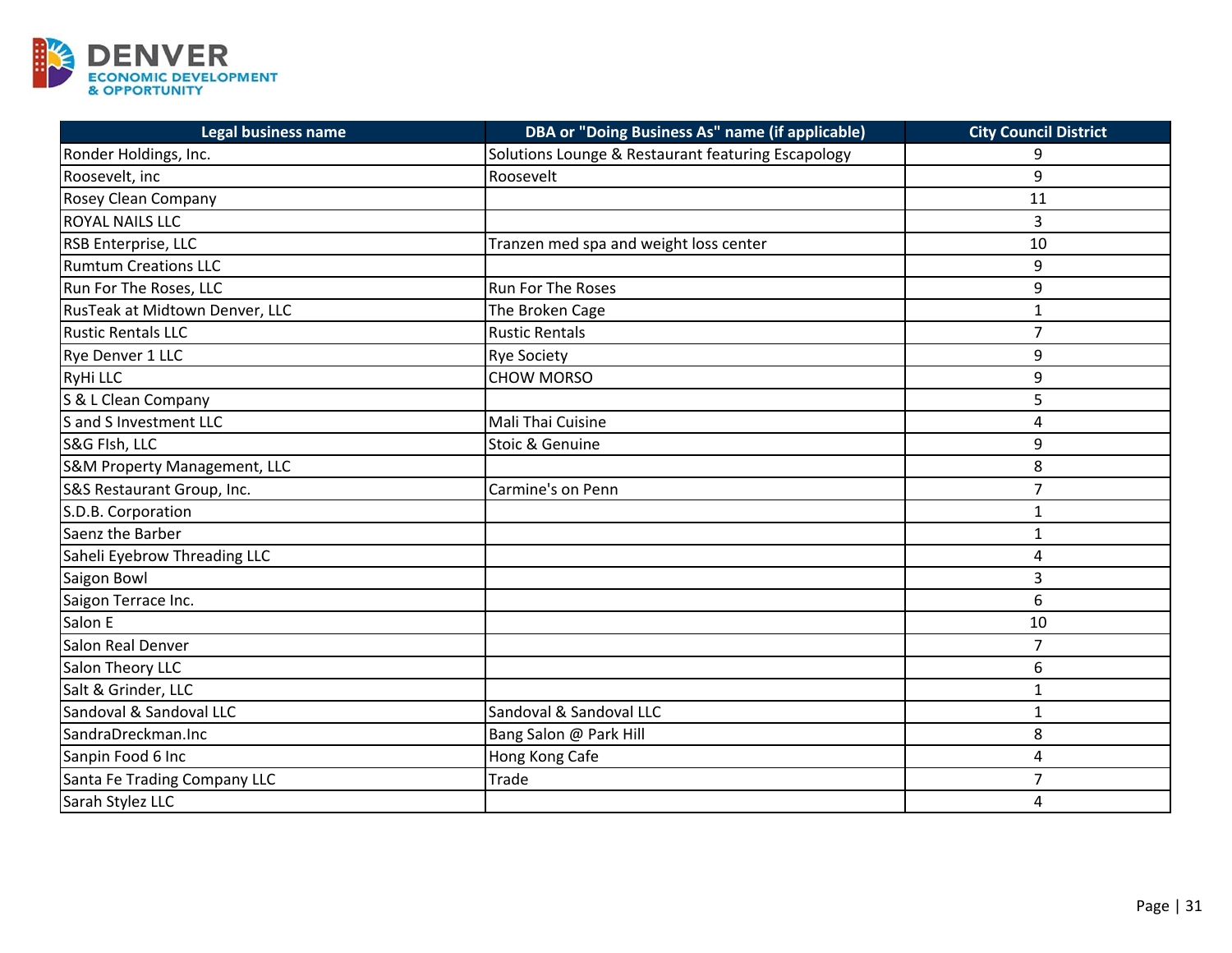

| <b>Legal business name</b>          | <b>DBA or "Doing Business As" name (if applicable)</b> | <b>City Council District</b> |
|-------------------------------------|--------------------------------------------------------|------------------------------|
| Sarah Zumwinkel                     | <b>Discover Rolfing</b>                                | 3                            |
| Satellite Bar LLC                   |                                                        | 10                           |
| Saucy Shears, LLC                   |                                                        | 8                            |
| Sauternes, Corp                     | <b>ONE Yoga</b>                                        | 4                            |
| Savory Sandwich Enterprises 2 LLC   | Jimmy John's #673                                      | 9                            |
| Savory Sandwiches, Inc.             | Jimmy John's #545                                      | 9                            |
| Savory Vietnam Kitche n Inc         | Savory Vietnam                                         | $\overline{7}$               |
| Scarfs+ Apparel & Accessories       |                                                        | 11                           |
| <b>SCG LLC</b>                      | Corporate Deli                                         | 9                            |
| <b>Scoops Uptown LLC</b>            | Scoops                                                 | 9                            |
| ScrambleLLC                         | <b>Dozens Restaurant</b>                               | 10                           |
| <b>Screaming Giraffe Inc</b>        | Beatrice & Woodsley                                    | $\overline{7}$               |
| <b>Seasoned Restaurant Group</b>    | <b>Fruition Restaurant</b>                             | 10                           |
| <b>Secure Communications Group</b>  | <b>Secure Communications Group</b>                     | 9                            |
| <b>Seedstock Brewing Company</b>    | Seedstock Brewery                                      | 3                            |
| SeifhauS LLC                        | SeifhauS / The SeifhauS                                | 3                            |
| <b>SEIKO LIMITED</b>                | Swanky's                                               | 9                            |
| Semi Mojo Inc                       | Root Down                                              | $\mathbf{1}$                 |
| Senor Bear LLC                      | Senor Bear                                             | $\mathbf{1}$                 |
| <b>Serenity Now Limited</b>         | Easy Float                                             | 7                            |
| Shape Plus LLC                      | Shape Plus                                             | 3                            |
| <b>Sharae April</b>                 |                                                        | 8                            |
| Shea McGrath Photography            |                                                        | $\overline{4}$               |
| Sheeps Clothing, LLC                | <b>Wolf's Tailor</b>                                   | $\mathbf{1}$                 |
| <b>SHINS MNGMT INC</b>              | <b>SUKIYA RAMEN</b>                                    | $\overline{7}$               |
| Shish Kabob Grill, INC.             | Shish Kabob Grill                                      | 10                           |
| <b>Shondiz Corporation</b>          | Shondiz                                                | $\overline{4}$               |
| <b>Sichuan Traditional Cook LLC</b> | Yummy Hot Pot                                          | $\overline{7}$               |
| Sidecar Lounge LLC                  | The Refinery                                           | 9                            |
| Silk Road Inc.                      | Silk Road                                              | 6                            |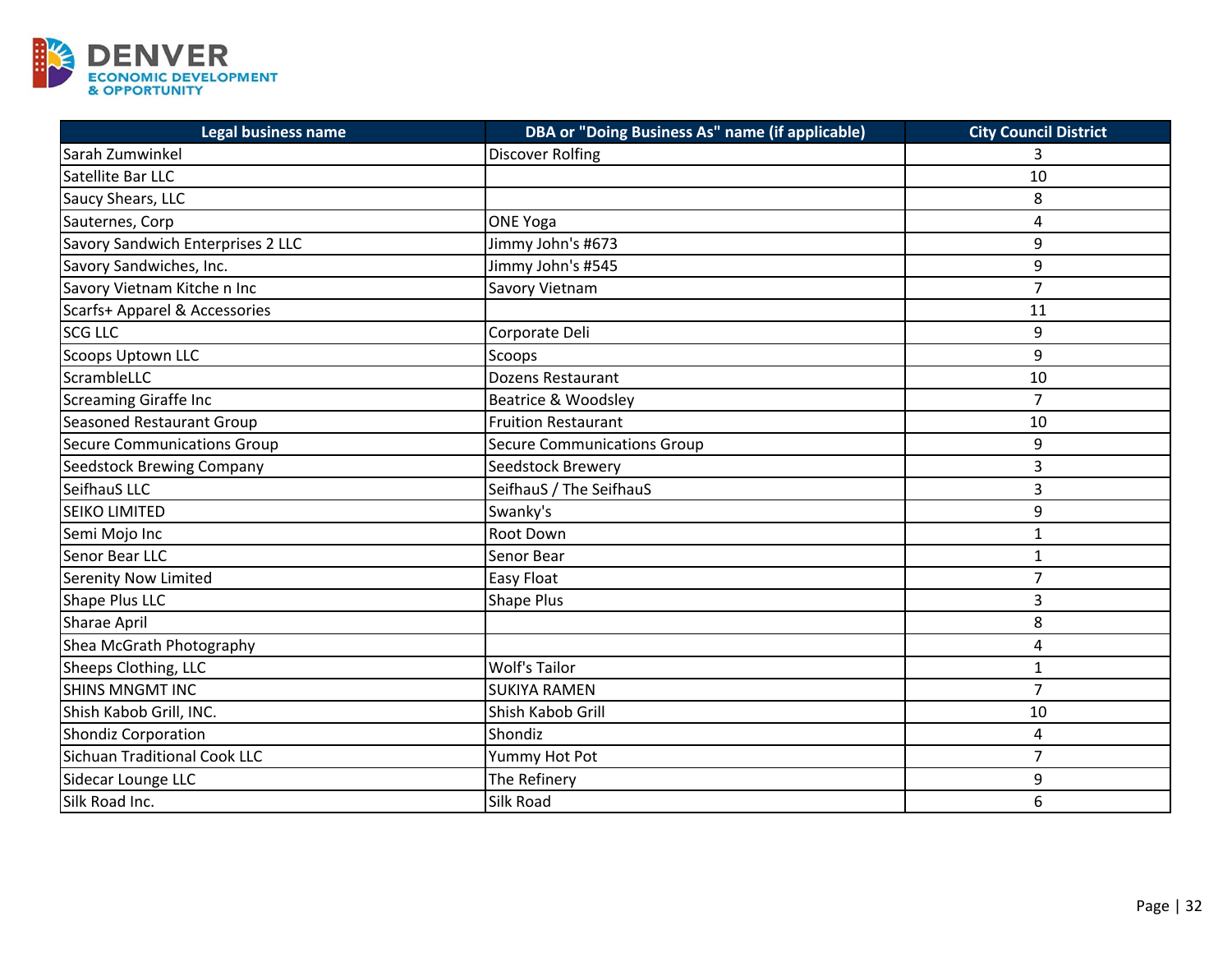

| <b>Legal business name</b>               | DBA or "Doing Business As" name (if applicable) | <b>City Council District</b> |
|------------------------------------------|-------------------------------------------------|------------------------------|
| Silva's Fish Market                      | Tammen's Fish Market                            | 9                            |
| Silver Pearl LLC                         | Quiznos                                         | 10                           |
| Simone Says Music, LLC                   | Simone Pier                                     | 9                            |
| Simonov Family LLC                       | Alfanis Barbershop                              | 10                           |
| Sinless Sun LLC                          | Sinless Sun Airbrush Tanning Studio             | 10                           |
| SJ Coffee LLC                            |                                                 | 9                            |
| <b>SJAP Inc</b>                          | X Bar/Glow Lounge                               | 10                           |
| Skin, Beauty & Body by Jenny             | I Heart Skin                                    | 10                           |
| <b>Skwama Services LLC</b>               |                                                 | 8                            |
| Skyline International Soccer Association | Skyline Indoor Soccer                           | $\overline{7}$               |
| Skyloom Fibres Inc 1                     | 5 green boxes                                   | $\overline{7}$               |
| Skyloom Fibres Inc 2                     | 5 green boxes                                   | $\overline{7}$               |
| Skyloom Fibres Inc 3                     | 5 green boxes                                   | 9                            |
| <b>SM Speakeasy</b>                      | <b>Highlands Cork &amp; Cafe</b>                | $\mathbf{1}$                 |
| SmartOD Inc                              |                                                 | 8                            |
| <b>SMD Enterprises LLC</b>               | RusticThread                                    | $\mathbf{1}$                 |
| Smokin' Bones BBQ                        |                                                 | 8                            |
| SNAP COLORADO LLC 1                      | Subway                                          | 9                            |
| <b>SNAP COLORADO LLC 2</b>               | Subway                                          | 9                            |
| <b>SNAP COLORADO LLC 3</b>               | Subway                                          | 9                            |
| Soft and Natural Permanent Makeup        |                                                 | 10                           |
| Softtail Inn LLC                         | Berkeley Inn                                    | $\mathbf 1$                  |
| Somatic Synergies LLC                    |                                                 | $\overline{7}$               |
| Soul Healing Systems LLC                 | <b>Functional Living</b>                        | $\overline{2}$               |
| Soul Star Inc.                           | Soul Star Holistic Healing Arts                 | 10                           |
| Sound It Out Audio                       |                                                 | 3                            |
| Sound Town Inc                           |                                                 | $\overline{7}$               |
| Soup 4 HIM LLC                           | ZOUP                                            | 9                            |
| South Valley Physical Therapy            |                                                 | 9                            |
| Space Gallery LLC                        | <b>Space Gallery</b>                            | $\overline{7}$               |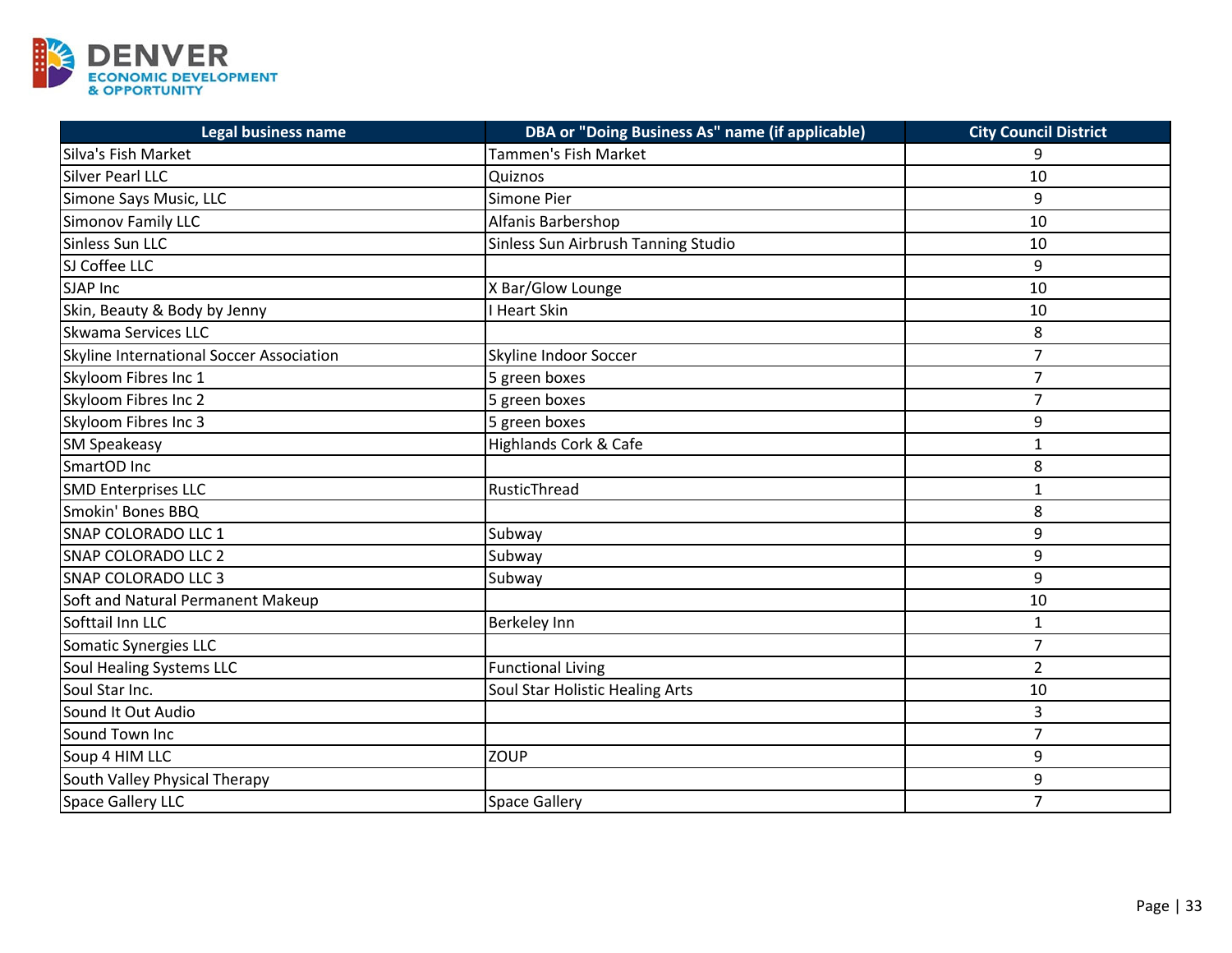

| <b>Legal business name</b>                         | DBA or "Doing Business As" name (if applicable) | <b>City Council District</b> |
|----------------------------------------------------|-------------------------------------------------|------------------------------|
| Specialized Promotions Network, Inc                | <b>SPN Sampling</b>                             | 6                            |
| Spot Bar & Grill LLC                               | Spot Bar                                        | $\overline{7}$               |
| Spotless LLC                                       | Pub on Pearl                                    | $\overline{7}$               |
| <b>SSH Corporation</b>                             | <b>Bubbles Cleaners</b>                         | $\overline{2}$               |
| <b>STAA LLC</b>                                    | Devour The 303                                  | $\overline{7}$               |
| <b>STACK LLC</b>                                   | <b>STACK Subs</b>                               | 9                            |
| <b>Standing Room Only</b>                          |                                                 | 6                            |
| Stan's Downtown Barbers in Independence Plaza, LLC | <b>Stan's Downtown Barbers</b>                  | 9                            |
| Stanzi LLC                                         | La Rumba                                        | 10                           |
| <b>STAPLETON CLEANERS INC</b>                      | <b>STAPLETON CLEANERS</b>                       | 8                            |
| Stargazer Fine Chocolates, LLC                     |                                                 | 5                            |
| Stem Ciders, LLC.                                  | <b>Stem Ciders</b>                              | 9                            |
| <b>StickyPow Pursuits LLC</b>                      | Custom Pin & Design                             | 5                            |
| <b>Stitch Boutique Denver</b>                      | <b>Stitch Boutique Denver</b>                   | $\mathbf{1}$                 |
| Stop-N-Park, LLC                                   |                                                 | 10                           |
| <b>Storm Martial Arts Academy</b>                  | <b>Storm MAA</b>                                | 5                            |
| <b>Storm TKD</b>                                   |                                                 | 5                            |
| <b>Strange Brewing Company, LLC</b>                | <b>Strange Craft Beer Company</b>               | 3                            |
| <b>Strong Survive Events, LLC</b>                  | Ivan Ovchinnikov                                | 4                            |
| Strongwater imp LLC                                | Chuey FU's                                      | 3                            |
| Studio JK Photography                              |                                                 | 10                           |
| <b>Studio Salon</b>                                |                                                 | 10                           |
| Subway 11017 Inc.                                  | Subway                                          | 5                            |
| Subway 12145 Inc.                                  | Subway                                          | 8                            |
| Subway 7014 Inc.                                   |                                                 | 10                           |
| Suemins Inc                                        | Soko Sushi                                      | 9                            |
| <b>Sugar Bakeshop LLC</b>                          |                                                 | $\overline{7}$               |
| Sun Valley Kitchen LLC                             | Sun Valley Kitchen                              | 3                            |
| Sunrise Associates, LLC.                           | Sunrise Associates, LLC.                        | 3                            |
| <b>Sunrise Pediatric Dentistry PLLC</b>            | <b>Sunrise Pediatric Dentistry</b>              | 10                           |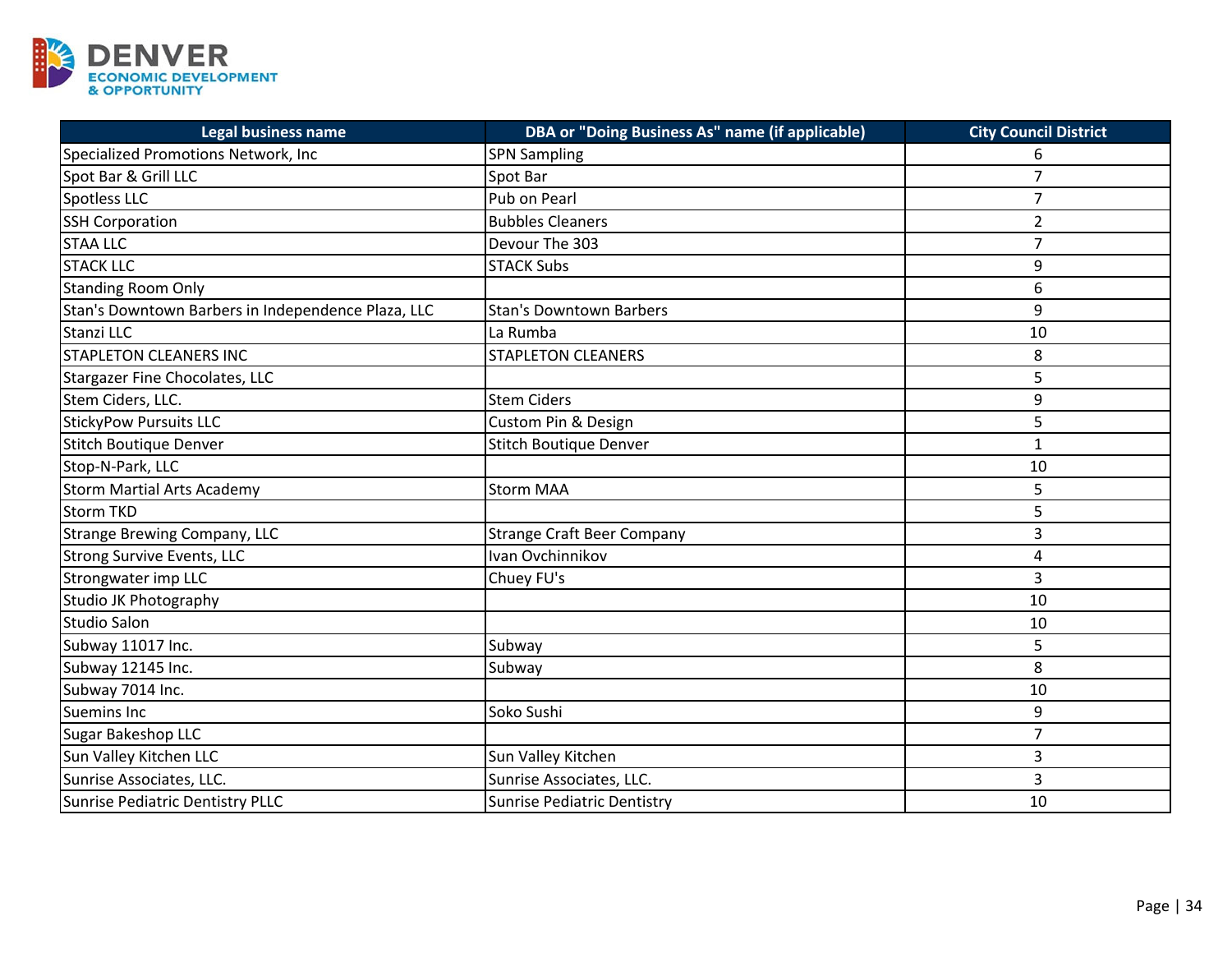

| <b>Legal business name</b>         | DBA or "Doing Business As" name (if applicable) | <b>City Council District</b> |
|------------------------------------|-------------------------------------------------|------------------------------|
| <b>SUPERIOR FOODS INC</b>          |                                                 | 7                            |
| Sushi Hao Inc                      | <b>Blue Fin</b>                                 | 8                            |
| Sushi Train                        |                                                 | 4                            |
| Sushi-Rama LLC 1                   | Sushi-Rama RiNo                                 | 9                            |
| Sushi-Rama LLC 2                   | Sushi-Rama Belleview                            | 4                            |
| Sushi-Rama LLC 3                   | Sushi-Rama HQ                                   | 9                            |
| Sweet Action Broadway, LLC         | <b>Sweet Action Broadway</b>                    | $\overline{7}$               |
| Sweet Action Manufactory, LLC      | <b>Sweet Action Manufactory</b>                 | $\overline{7}$               |
| Sweet Action Wash Park, LLC        | <b>Sweet Action Wash Park</b>                   | 6                            |
| Sweet Cooie's, LLC                 |                                                 | 10                           |
| Swim N Things Inc                  | Swim 'N Things                                  | 4                            |
| Swing Thai, LLC                    |                                                 | $\overline{7}$               |
| Symmetry Colorado Inc              | <b>Symmetry Muscle Specialists</b>              | $\overline{7}$               |
| Szechuan Tasty House Inc           | <b>Szechuan Tasty House</b>                     | $\overline{7}$               |
| T & P Nails LLC                    |                                                 | 8                            |
| T&J Deli                           | <b>DeeDee</b>                                   | 6                            |
| <b>T&amp;N Trucking LLC</b>        |                                                 | 11                           |
| Ta Da Gymnastics                   |                                                 | $\mathbf{1}$                 |
| Table M Lamp Restoration           |                                                 | $\overline{7}$               |
| <b>Tables LLC</b>                  | <b>Tables</b>                                   | 8                            |
| Tacos Acapulco INC.                |                                                 | 5                            |
| Tacos Emanuel LLP                  |                                                 | 9                            |
| Tacos Tequila Whiskey 1            |                                                 | 10                           |
| Tacos Tequila Whiskey 2            |                                                 | 9                            |
| Tacos Tequila Whiskey 3            |                                                 | $\mathbf{1}$                 |
| Tahi Inc.                          | Discover Downunder                              | 10                           |
| <b>Tailored Catering Solutions</b> | OfficeFeeder                                    | 1                            |
| Talking Muffin Productions LLC     | <b>RISE Comedy</b>                              | 8                            |
| Tamarac Street Holdings, LLC       | EastFax Tap                                     | 8                            |
| <b>Tangerine Enterprises</b>       | Sienna Wine Bar & Small Plates                  | 10                           |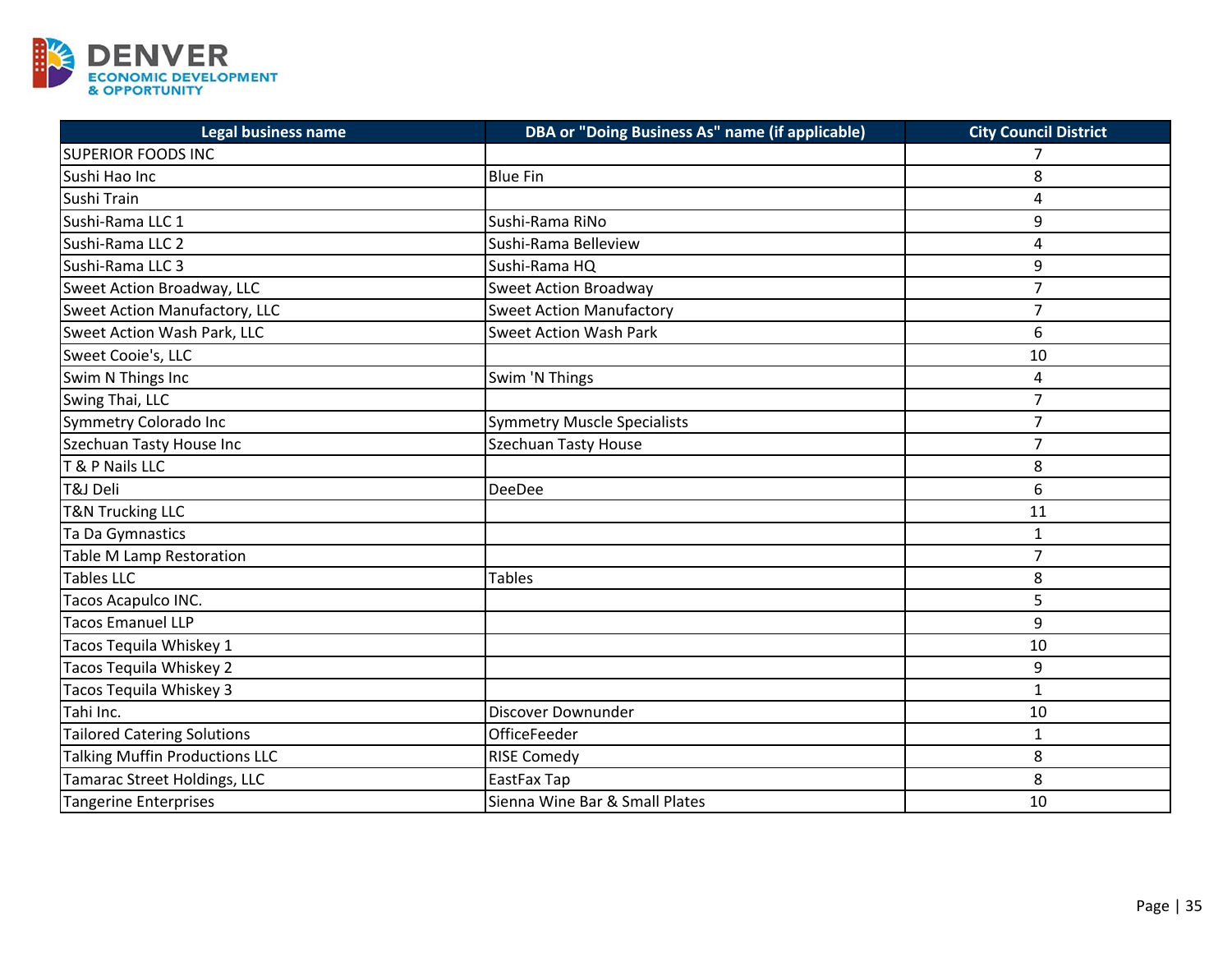

| <b>Legal business name</b>      | DBA or "Doing Business As" name (if applicable)    | <b>City Council District</b> |
|---------------------------------|----------------------------------------------------|------------------------------|
| <b>Tanks World Class Barber</b> | <b>Edwin Thomas</b>                                |                              |
| Tao of Boxing                   | Tao of Boxing                                      | 9                            |
| TAQUERIA TACOS MI PUEBLO        |                                                    | $\mathbf{1}$                 |
| TARASCOS RESTAURANT CUISINE LLC |                                                    | $\overline{7}$               |
| Taste of China LLC              |                                                    | $\mathbf{1}$                 |
| <b>TASTE OF THAILAND</b>        |                                                    | 11                           |
| Tastie Concepts Inc             | Two-fisted Mario's Pizza / Mario's Double Daughter | 9                            |
| <b>TAUR QUARIUS</b>             |                                                    | 5                            |
| <b>TBD Foods LLC</b>            | <b>TBD Foods</b>                                   | 9                            |
| Tea Street LLC                  |                                                    | 6                            |
| Teaching Nomad Inc.             |                                                    | 8                            |
| Teakoe & Company, Inc.          | Teakoe                                             | 9                            |
| TeaLee's, LLC                   |                                                    | 9                            |
| Teaura Cherry Creek North       | Teaura Tea                                         | 10                           |
| Telli's Restaurant Group LLC.   | West of Surrender                                  | 9                            |
| Temper, LLC                     | <b>Temper Chocolates and Confections</b>           | 9                            |
| Tempo 3 LLC                     | e3 Fitness                                         | $\overline{7}$               |
| Tenback Bowling Outfitters LLC  |                                                    | 5                            |
| Tenn Street Coffee & Books LLC  |                                                    | $\mathbf{1}$                 |
| Tesoro Escondido LLC            | Sip Restaurant                                     | 9                            |
| Thai Basilll Inc                | Pho Haus                                           | $\overline{7}$               |
| Thai Nails LLC                  |                                                    | 10                           |
| The AFFIX Group LLC             |                                                    | 10                           |
| The Bare Bar LLC                | The Bare Bar                                       | 9                            |
| THE BINDERY LTD                 |                                                    | $\mathbf{1}$                 |
| The Black Box LLC               |                                                    | 10                           |
| The Bombay Group Inc.           | Saucy Bombay                                       | 10                           |
| The Bronze Empire LLC           | The Bronze Empire                                  | 6                            |
| The Carr Organization, LLC      |                                                    | 9                            |
| The Cherry Group                | The Cherry Tomato                                  | 8                            |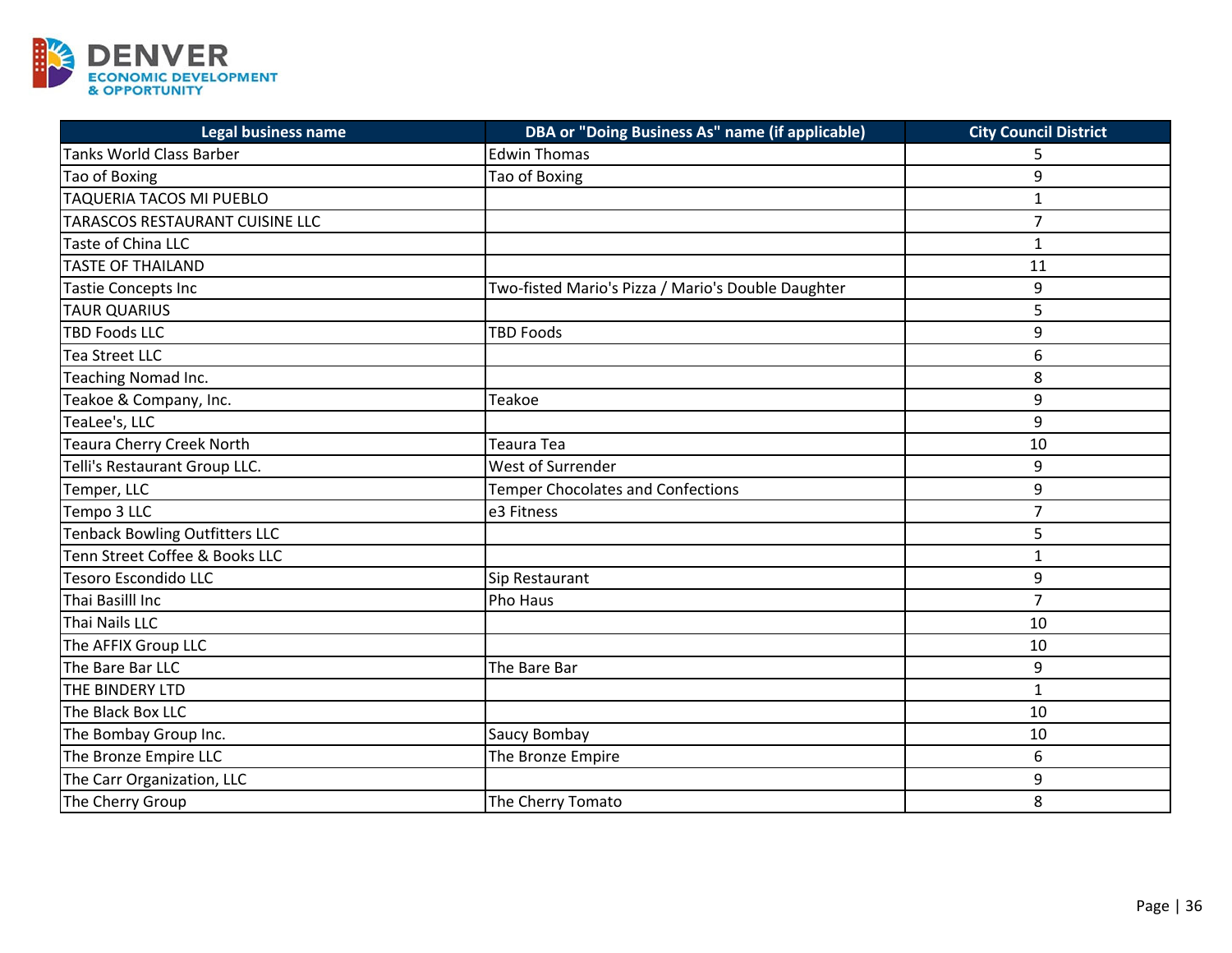

| <b>Legal business name</b>                       | <b>DBA or "Doing Business As" name (if applicable)</b> | <b>City Council District</b> |
|--------------------------------------------------|--------------------------------------------------------|------------------------------|
| The Child Assessment & Training Center of Denver | The Child Assessment & Training Center of Denver       |                              |
| The Chrysalis House LCA                          |                                                        | $\overline{7}$               |
| The Constellation, LLC                           |                                                        | 8                            |
| The Craftsman & Apprentice, Ltd                  |                                                        | 9                            |
| The Empourium Brewing Company                    |                                                        | $\mathbf{1}$                 |
| The Escapist Denver LLC                          | The Escapist                                           | 3                            |
| The Family Jones LLC                             |                                                        | $\mathbf{1}$                 |
| The French Press, Inc                            |                                                        | 10                           |
| The Freyja Project LLC                           | The Freyja Project                                     | $\mathbf{1}$                 |
| THE GANNET LLC                                   | THE PLIMOTH                                            | 8                            |
| The Hearing Clinic LLC                           |                                                        | 10                           |
| The Kochi Tea Company LLC                        | Kochi Cafe                                             | 5                            |
| The Language School LLC                          | The Language School                                    | 11                           |
| The Local, LLC                                   | Agave Taco Bar                                         | 6                            |
| The Made Shop LLC                                |                                                        | $\mathbf{1}$                 |
| The Maple Room LLC                               | The Tatarian                                           | $\mathbf{1}$                 |
| The Massage Spot                                 | <b>Green Room Healing Arts</b>                         | 9                            |
| The Metlo Salon                                  |                                                        | 10                           |
| the mother 'hood, LLCq                           | the mama 'hood                                         | $\mathbf{1}$                 |
| The Nest Nail Spa II LLC                         | The Nest Nail Spa                                      | 4                            |
| The Next Chapter Movers LLC                      | The Next Chapter Movers LLC                            | 10                           |
| The Old Map Gallery Inc.                         |                                                        | 9                            |
| The Pearl STOP LLC                               | Your Mom's House                                       | 10                           |
| The Perfect Shape, LLC                           | <b>Hot Mamas Exercise</b>                              | 10                           |
| The Pinecone Project                             |                                                        | 1                            |
| The Powers Brand, Corp.                          |                                                        | 9                            |
| The Quays Restaurant Group, LLC                  | Darcy's Bistro and Pub                                 | 4                            |
| The Refinery Bar and Lounge LLC                  | The Refinery                                           | 9                            |
| The Reformer Club LLC                            | <b>DriveTrain Fitnesss</b>                             | $\mathbf{1}$                 |
| The River LTD                                    | The River Yoga                                         | 10                           |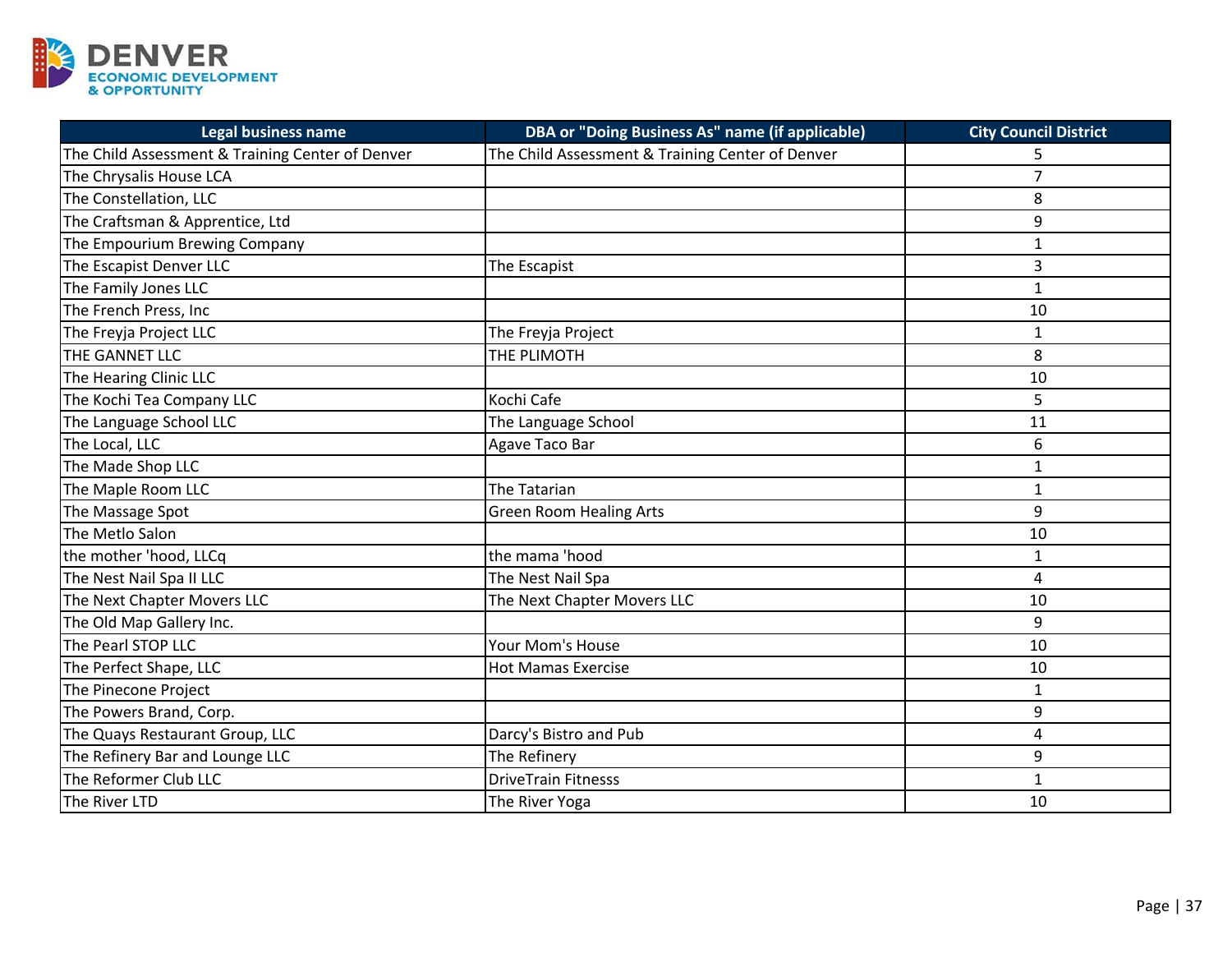

| <b>Legal business name</b>           | DBA or "Doing Business As" name (if applicable)   | <b>City Council District</b> |
|--------------------------------------|---------------------------------------------------|------------------------------|
| The Room 205A LLC                    |                                                   | 10                           |
| The Rotary, LLC                      | The Rotary                                        | 5                            |
| The Roxy Theatre                     |                                                   | 9                            |
| The Skin and Laser Boutique          |                                                   | 10                           |
| The Sojourners Coffee & Tea LLC      | The Sojourners Coffee & Tea                       | 6                            |
| The Studio inc                       | The Studio of Unique Fitness                      | 4                            |
| The Style Studio by Keri Blair       |                                                   | 10                           |
| The Success Group, LLC               | Kumon Math and Reading Center of Denver - Hampden | 4                            |
| The Summit Photography               |                                                   | 11                           |
| The Vintage Label, LLC               |                                                   | 9                            |
| The Walnut Room Denver, LLC          | The Walnut Room                                   | 9                            |
| The Witherspoon Group, Inc.          | The Witherspoon Group, Inc.                       | 10                           |
| THE WORD BIBLES BOOKS & MUSIC INC.   |                                                   | 5                            |
| This is a Clue LLC                   |                                                   | 10                           |
| Thomas J.Kilroy, D.D.S.              |                                                   | $\overline{2}$               |
| Thomas Mee Design Works              | Coloradoing                                       | $\overline{7}$               |
| Thorndykes Inc                       | Whiskey Bar                                       | 9                            |
| Threads Worldwide                    |                                                   | $\overline{7}$               |
| Three Dogs Restaurant Concept LLC    | Three Dogs Tavern                                 | $\mathbf{1}$                 |
| Three Lions Denver LLC               | <b>DNVR</b>                                       | 9                            |
| <b>Three Ring Management</b>         | Three Ring Management, Big Top Wholesale          | 9                            |
| <b>Timeless Beauty</b>               |                                                   | 4                            |
| Tipsy Elephant, LLC                  | Bang Up to the Elephant!                          | 10                           |
| TL Front Range LLC 1                 | Which Wich                                        | 4                            |
| TL Front Range LLC 2                 | Which Wich                                        | 6                            |
| TL Front Range LLC 3                 | Which Wich                                        | $\overline{2}$               |
| <b>TNT Construction Training LLC</b> |                                                   | $\mathbf{1}$                 |
| Tocabe on 44th LLC                   |                                                   | 1                            |
| Tokyo, Inc                           | Tokyo Joe's                                       | 8                            |
| Tono Productions                     |                                                   | 9                            |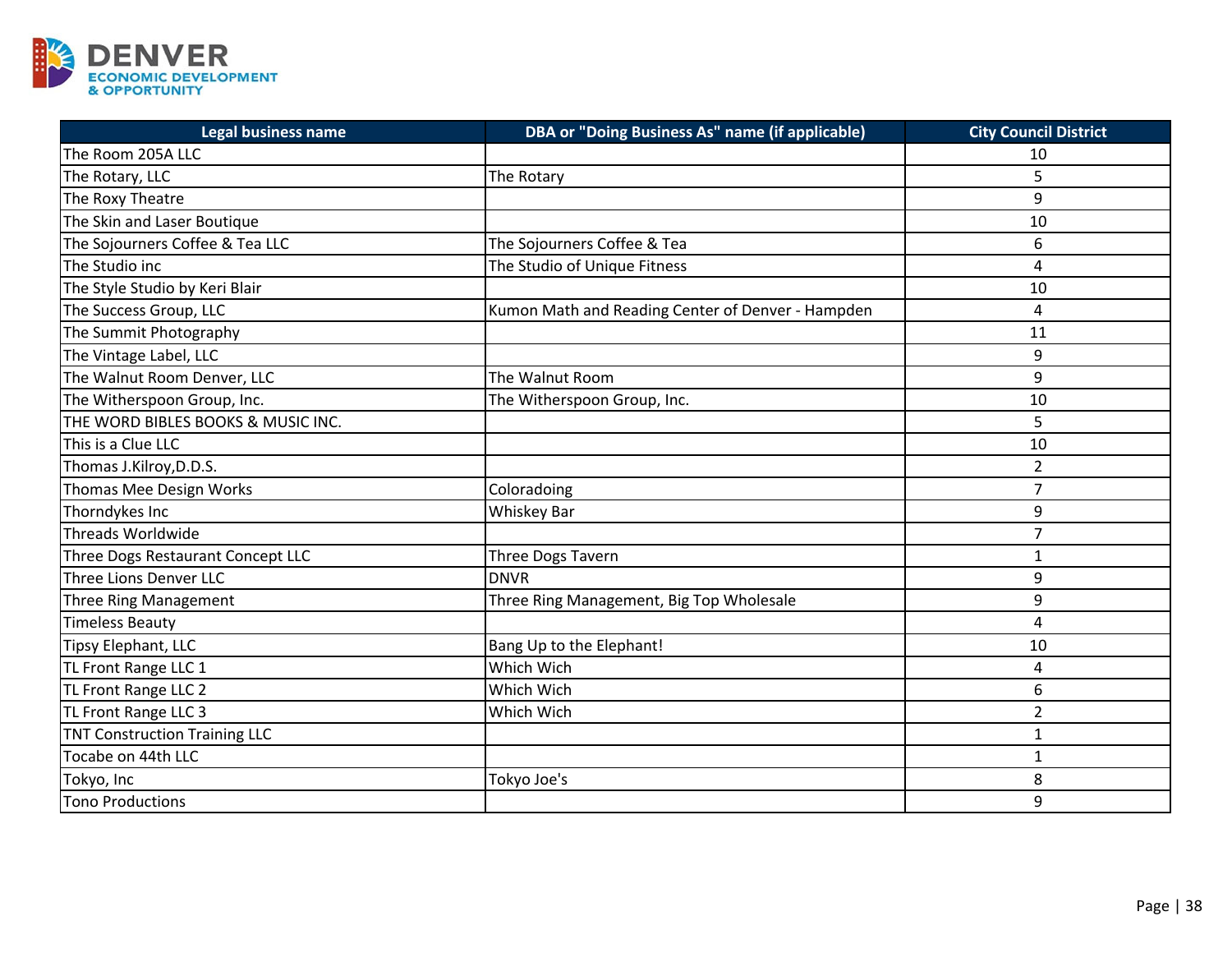

| <b>Legal business name</b>             | DBA or "Doing Business As" name (if applicable) | <b>City Council District</b> |
|----------------------------------------|-------------------------------------------------|------------------------------|
| Torpedo Coffee Inc                     | <b>Torpedo Coffee</b>                           | 8                            |
| Tony Gallagher Photography             |                                                 | 3                            |
| Toque Blanche LLC                      | <b>Spices Cafe</b>                              | 9                            |
| <b>Tower Automotive LLC</b>            |                                                 | 6                            |
| Trafalgar, Inc.                        | Pints Pub                                       | 10                           |
| Trangen, Inc                           | The Sandwich Board / Local CAFE                 | 4                            |
| <b>Transformational Techniques LLC</b> | <b>Transformational Techniques</b>              | 9                            |
| Transmit Publications, Inc.            | Transmit Publications, Inc.                     | 6                            |
| Travel Marketing Link Corp.            | <b>Videre Travel</b>                            | 8                            |
| TrbtsO, Inc.                           | The Cozy Cottage                                | $\mathbf{1}$                 |
| TRENDY HAIR & NAILS INC                |                                                 | 3                            |
| Tres Chiles, Inc                       | <b>Tres Chiles Mexican Grill</b>                | $\mathbf{1}$                 |
| <b>TRPRAPJMP</b>                       | Uno Pizzeria & Grill                            | 8                            |
| TruffleBarLLC                          | <b>Truffle Table</b>                            | $\mathbf{1}$                 |
| <b>TRVE Brewing Company LLC</b>        | TRVE Brewing Co.                                | $\overline{7}$               |
| <b>Turano Ltd</b>                      | Sunny's                                         | 1                            |
| Turner Investment Holdings, LLC        | Goldfish Swim School of Stapleton               | 8                            |
| Tuscany Cafe Inc 1                     | Tuscany coffee & deli                           | 10                           |
| Tuscany Cafe Inc 2                     | Tuscany coffee & deli                           | 9                            |
| Twisting the Rockies, Inc              | Painting with a Twist                           | 9                            |
| Two B Bricks limited                   | Challenge Island                                | 5                            |
| <b>TYLER M JARMAN</b>                  | <b>THAI DAWGS</b>                               | 8                            |
| TZ Fitness, LLC                        |                                                 | 4                            |
| <b>Ubergrippen Holding. LLC</b>        | <b>Ubergrippen Indoor Climbing Crag</b>         | 8                            |
| ultra life inc.                        | <b>COOHILLS RESTAURANT</b>                      | 9                            |
| Ultreia, LLC                           | Ultreia                                         | 9                            |
| Uni Nails LLC                          | Uni Nails                                       | 6                            |
| Union Lodge No. 1 LLC                  | Union Lodge No. 1                               | 9                            |
| <b>Uniquely Marreeshas Elements</b>    |                                                 | 8                            |
| <b>Unity Community Acupuncture</b>     | <b>Unity Acupuncture</b>                        | 9                            |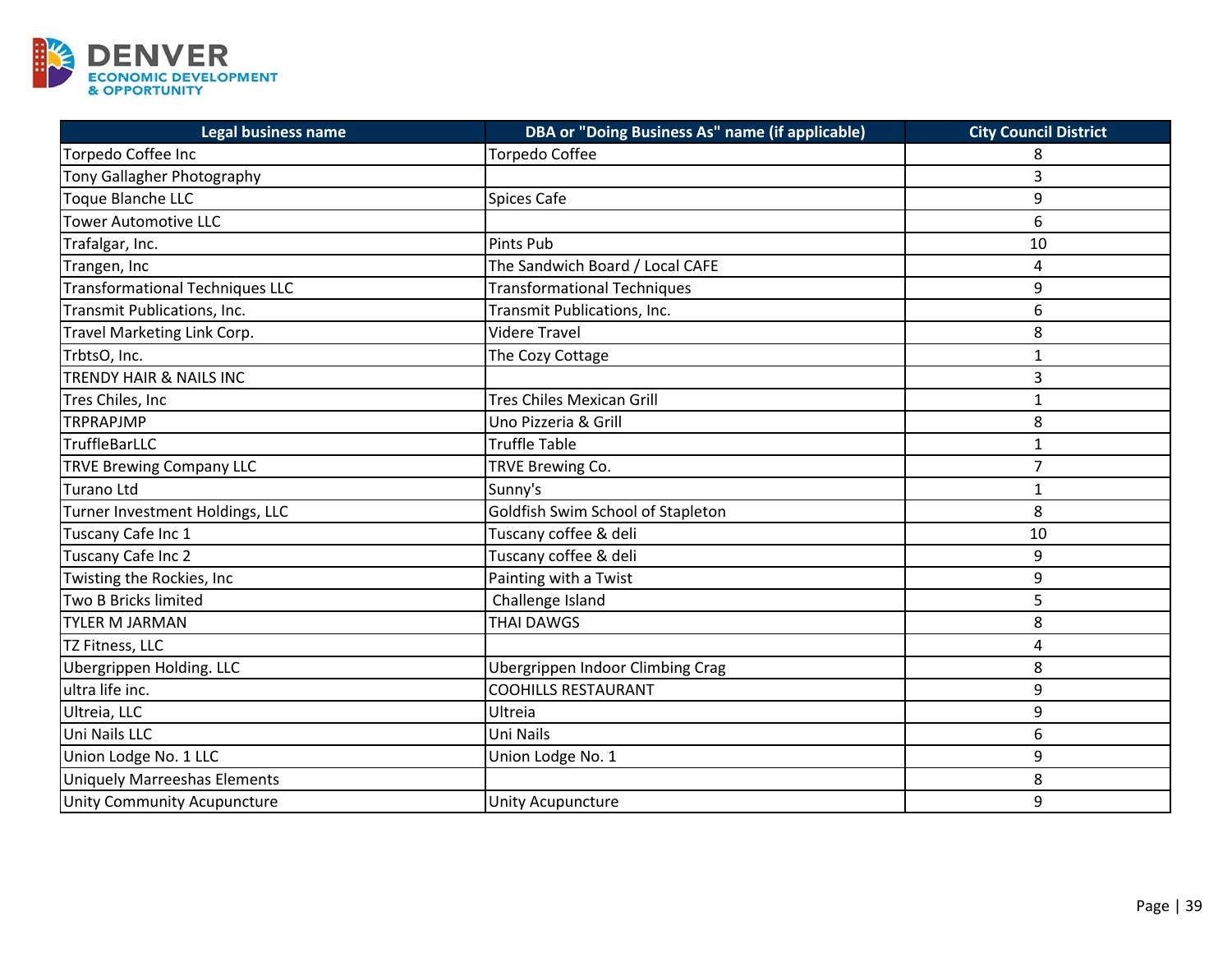

| <b>Legal business name</b>      | DBA or "Doing Business As" name (if applicable) | <b>City Council District</b> |
|---------------------------------|-------------------------------------------------|------------------------------|
| <b>University Dental Arts</b>   |                                                 | q                            |
| <b>Unleaded Digital</b>         |                                                 | 8                            |
| Unlock   Bodyworks              |                                                 | 9                            |
| Unusual Attitude Brewing, LLC.  | <b>FlyteCo Brewing</b>                          | $\mathbf{1}$                 |
| <b>Upper Larimer Market LLC</b> | <b>Denver Central Market</b>                    | 9                            |
| <b>Upstairs Circus LLC</b>      | <b>Upstairs Circus LoDo</b>                     | 9                            |
| Uptown & Humboldt               |                                                 | 10                           |
| Urban Putt Denver LLC.          |                                                 | 9                            |
| Urban Venue Management          |                                                 | 9                            |
| Valhalla Cake Shop LLC          | <b>Valhalla Cakes</b>                           | $\mathbf{1}$                 |
| ValueCycle LLC                  |                                                 | 11                           |
| Vanilla Bean Coffee House, LLC  |                                                 | 9                            |
| Vasundhara LLC                  | Queen Anne Bed and Breakfast                    | 9                            |
| <b>VC Capital LLC</b>           | <b>CRU</b>                                      | 10                           |
| <b>VC Holding LLC</b>           | <b>Victory Clothing Boutique</b>                | 5                            |
| Vero Market LLC                 | Vero Market                                     | 9                            |
| Vert Beauty LLC                 | Vert Beauty                                     | $\mathbf{1}$                 |
| <b>VERT KITCHEN, LLC</b>        |                                                 | $\overline{7}$               |
| Vespa LLC                       | Acova Restaurant                                | $\mathbf{1}$                 |
| Vesper Lounge                   |                                                 | 10                           |
| <b>VIET'S INC</b>               | <b>VIET'S RESTAURANT</b>                        | 3                            |
| Vina Nails And Eyelashes Corp   |                                                 | 5                            |
| Vinova Inc.                     | Axum restaurant                                 | 5                            |
| <b>Visionary Holdings LLC</b>   | <b>Escapeworks Denver</b>                       | 9                            |
| Vogel Inc                       | Salon Eighty-Five                               | $\overline{7}$               |
| Votaw Enterprises, Inc.         | <b>Williams Tavern</b>                          | 10                           |
| <b>VR Productions LLC</b>       | The VR Arcade                                   | 9                            |
| VSF, LLC                        | <b>Vital Strength and Fitness</b>               | 10                           |
| W & M Dawgs LLC                 | <b>Billys Gourmet Hot Dogs</b>                  | 9                            |
| Wall Coat Co Inc                |                                                 | 10                           |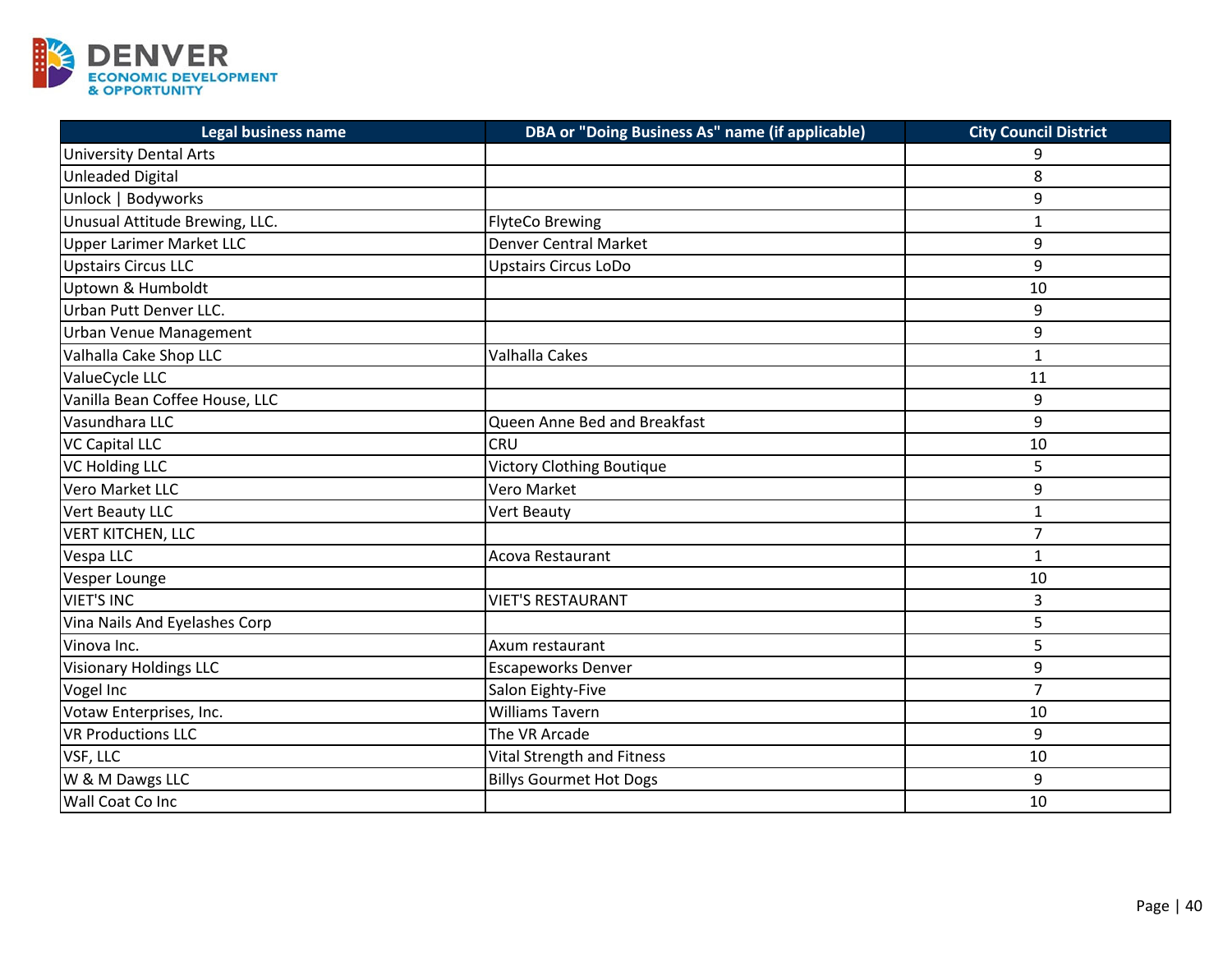

| <b>Legal business name</b>         | DBA or "Doing Business As" name (if applicable) | <b>City Council District</b> |
|------------------------------------|-------------------------------------------------|------------------------------|
| Wang & Company                     | Destiny                                         | 8                            |
| <b>Wash Park Vintners</b>          | <b>Bigsby's Folly</b>                           | 9                            |
| <b>WashCity Laundry</b>            |                                                 | 3                            |
| <b>Washington Park Grille LLC</b>  |                                                 | 6                            |
| Washington Park WSH, LLC           | <b>Orangetheory Fitness</b>                     | $\overline{7}$               |
| Wax, Inc                           | Wax & Lash                                      | 10                           |
| Wazee Tap House LLC                | Morin                                           | 9                            |
| We Do Tasks LLC                    | Super Mega Bien                                 | 9                            |
| Webbicana                          | GenFit                                          | 9                            |
| WedLocks Bridal Hair & Makeup      |                                                 | 9                            |
| Wei's Poke Bowl Inc                | Rocky Fin Poke Bar                              | 9                            |
| Well Fed by Elena LLC              |                                                 | 5                            |
| West 78th Enterprises LLC          | <b>Bella Bridesmaids</b>                        | 10                           |
| Western Die Inc                    |                                                 | 9                            |
| Western Slope Sign and Service LLC |                                                 | 9                            |
| Wheelhouse Canning Co, LLC         | <b>Candid Cocktails</b>                         | $\mathbf{1}$                 |
| <b>Whichcraft LLC</b>              | Grandma's House                                 | $\overline{7}$               |
| White Diamond Events LLC           | <b>White Diamond Events</b>                     | 4                            |
| White Lotus Therapeutic Center LLC | White Lotus Therapeutics                        | $\mathbf{1}$                 |
| Whole Body Pilates LLC             | Whole Body Studios                              | 6                            |
| Whole Sol LoDo LLC                 | Whole Sol Blend Bar - LoDo                      | 9                            |
| WidespreadGanick, LLC              | The Pig & The Sprout                            | 9                            |
| Wild Corgi INC                     | Wild Corgi Pub                                  | 10                           |
| Will Cook Food Group LLC           | <b>Stokes Poke</b>                              | 3                            |
| Williams & Graham - Highlands LLC  |                                                 | $\mathbf{1}$                 |
| <b>WISDOM LIMO LLC</b>             |                                                 | 9                            |
| <b>WJ INC</b>                      | TwentyOne Zero One Cleaners                     | 9                            |
| WMLAF, LLC                         | Homer Reed Ltd.                                 | 9                            |
| <b>Womens Visions</b>              |                                                 | 11                           |
| Wondernails                        |                                                 | 5                            |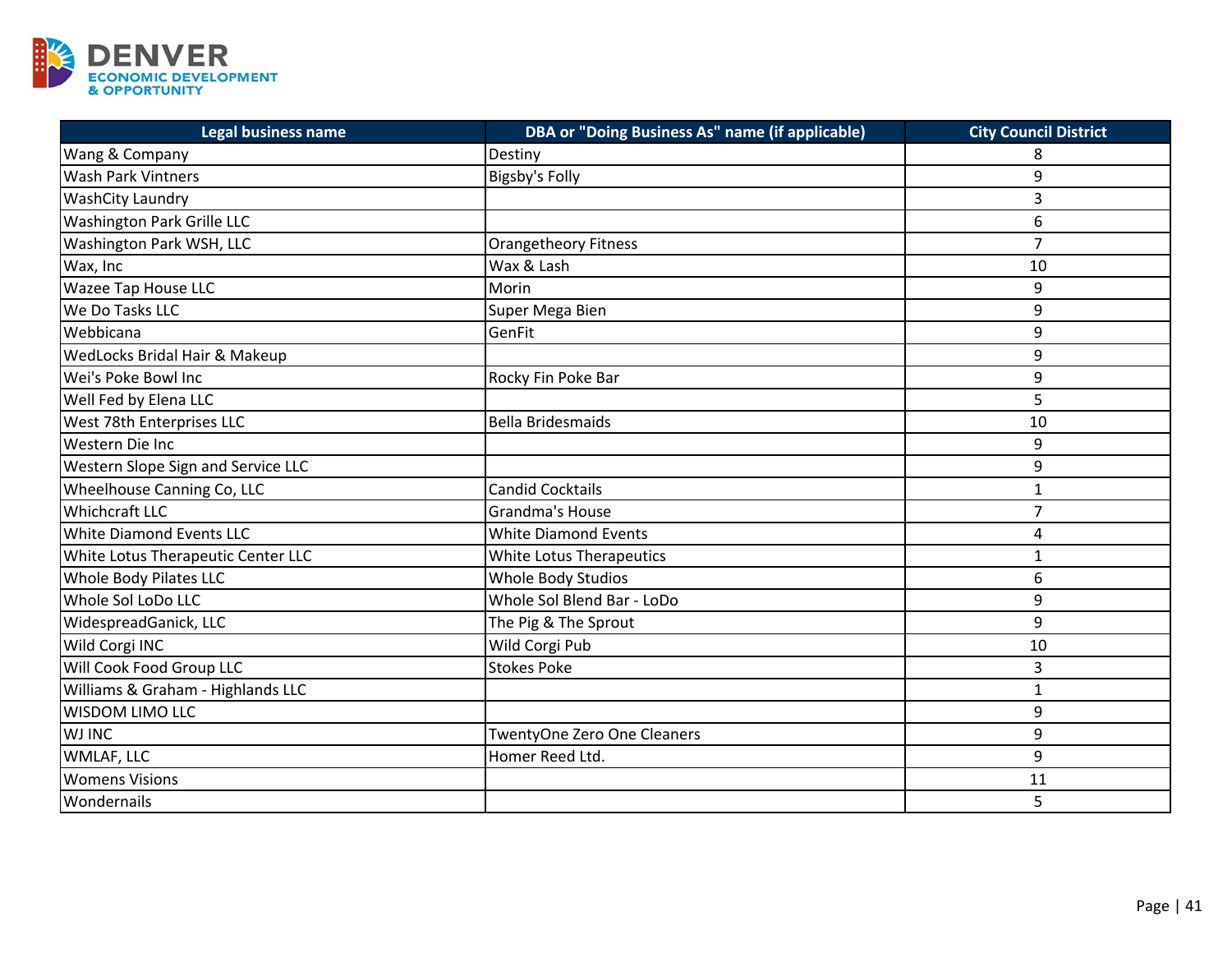

| <b>Legal business name</b>                 | <b>DBA or "Doing Business As" name (if applicable)</b> | <b>City Council District</b> |
|--------------------------------------------|--------------------------------------------------------|------------------------------|
| Wong's Inn Chinese Restaurant              | Pho 38- Sing On                                        |                              |
| WoodenSpoon LLC                            | The 9th Door Capitol Hill                              | 10                           |
| <b>Woods Boss Brewing Company LLC</b>      | <b>Woods Boss Brewing Company LLC</b>                  | 9                            |
| Wooldridge Studio Design, Fabrication, LLC |                                                        | $\overline{7}$               |
| Work & Class LLC                           | Super Mega Bien                                        | 9                            |
| <b>WP Cleaners Inc.</b>                    | Larimer Square Cleaners                                | 9                            |
| WR Restaurants Three, LLC                  | Casey's Bistro and Pub                                 | 5                            |
| WSH Denver Uptown, LLC                     | <b>Orangetheory Fitness</b>                            | 10                           |
| WSH DTC, LLC                               | <b>Orangetheory Fitness</b>                            | 4                            |
| <b>WSH Lowry LLC</b>                       | <b>Orangetheory Fitness</b>                            | 5                            |
| <b>WSH Stapleton LLC</b>                   | Orangetheory Fitness                                   | 8                            |
| <b>WSH West Washinton Park</b>             | <b>Orangetheory Fitness</b>                            | $\overline{7}$               |
| <b>XATRUCHO</b>                            |                                                        | $\overline{7}$               |
| XIN LONG INC                               | <b>GREAT WALL CHINESE RESTAURANT</b>                   | $\overline{7}$               |
| <b>XLUSIV LLC</b>                          | <b>XLUSIV LLC</b>                                      | $\overline{7}$               |
| XTabai Yucateco LLC                        |                                                        | 3                            |
| <b>Y&amp;S</b>                             | Yahya's Mediterranean Grill & Pastries                 | 9                            |
| Y&L Corporation                            | Y&L Shoe Repair                                        | 5                            |
| Yani Pizza                                 |                                                        | 6                            |
| <b>Yard Tactics Fitness</b>                | Tough Mudder Bootcamp Denver City Park                 | 9                            |
| YAYE LLC                                   | <b>YAYE Organics</b>                                   | 9                            |
| YCMATS LLC                                 | <b>Preventive Health Now</b>                           | 6                            |
| YE ENTERPRISES, INC                        | Little Gingko Asian Cafe                               | 10                           |
| YMC Green Corp                             | Silver Star Cleaners                                   | 6                            |
| Young & Young Enterprises Inc. 1           | Subway #4795                                           | $\mathbf{1}$                 |
| Young & Young Enterprises Inc. 2           | Subway #13210                                          | $\mathbf{1}$                 |
| Young & Young Enterprises Inc. 3           | Subway                                                 | 8                            |
| Yours Truly Cupcake, LLC                   |                                                        | 9                            |
| <b>YYM Inc</b>                             | <b>Colorado Convention Center Gifts Shop</b>           | 9                            |
| Zepol 1301 CO Management LLC               | Wake & Bake                                            | $\overline{7}$               |